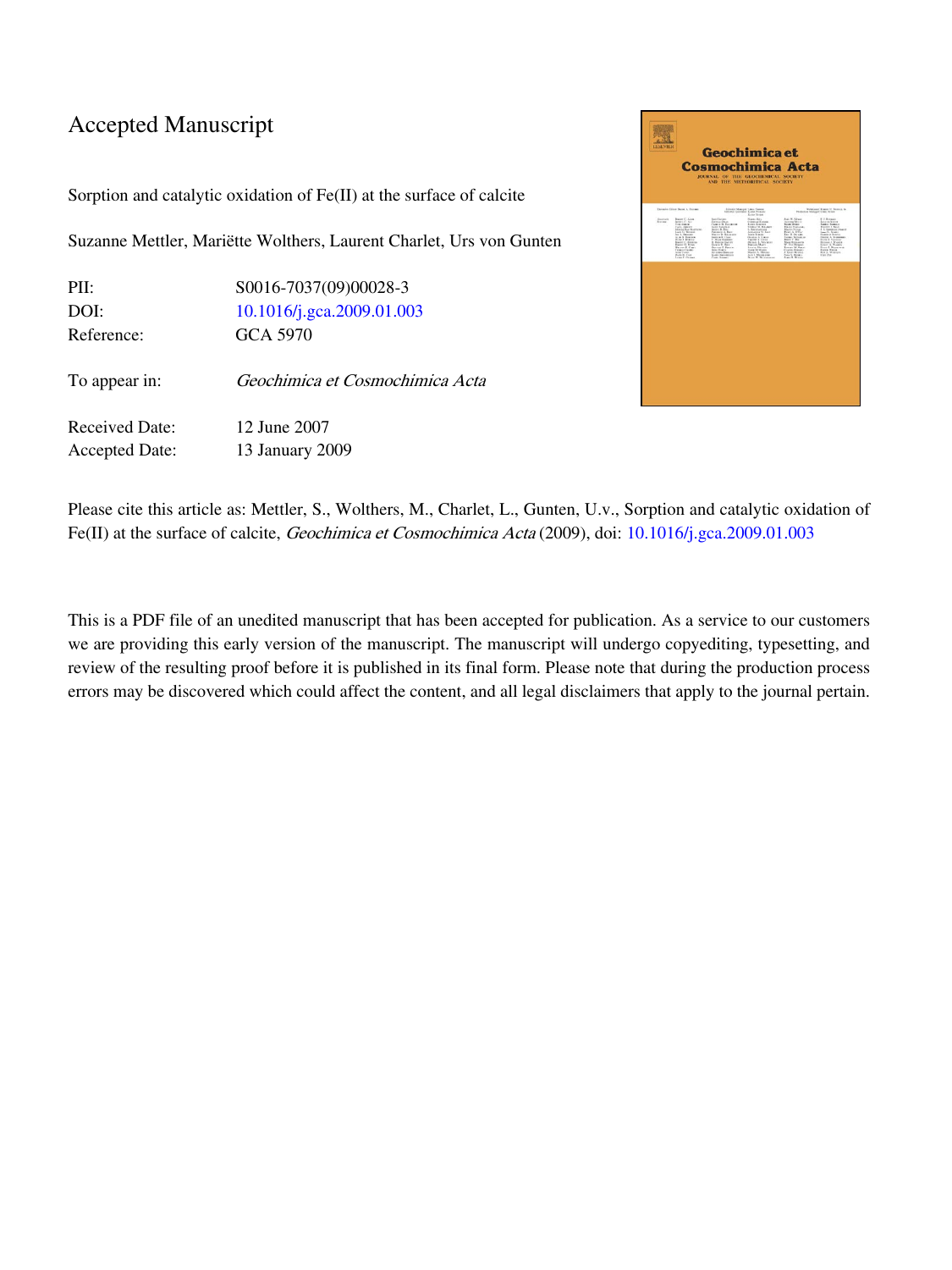# **Sorption and catalytic oxidation of Fe(II) at the surface of calcite**

Suzanne Mettler<sup>1,4</sup>, Mariëtte Wolthers<sup>2,3</sup>, Laurent Charlet<sup>2</sup>, and Urs von Gunten<sup>1</sup>

<sup>1</sup> Swiss Federal Institute of Aquatic Science and Technology (EAWAG), Ueberlandstrasse

133, 8600 Duebendorf, Switzerland.

<sup>2</sup> Environmental Geochemistry Group, LGIT-OSUG, University of Grenoble, BP 53, F-38041

Grenoble, Cedex 9, France

<sup>3</sup> Department of Earth Sciences - Geochemistry, Faculty of Geosciences, Utrecht University,

PO Box 80021, NL-3508 TA Utrecht, The Netherlands.

4 Address for correspondence:

S. Mettler, Haldenbachstrasse 33, CH-8006 Zürich, Switzerland

Email : suzanne@e-mettler.ch

Phone : +41 79 793 68 66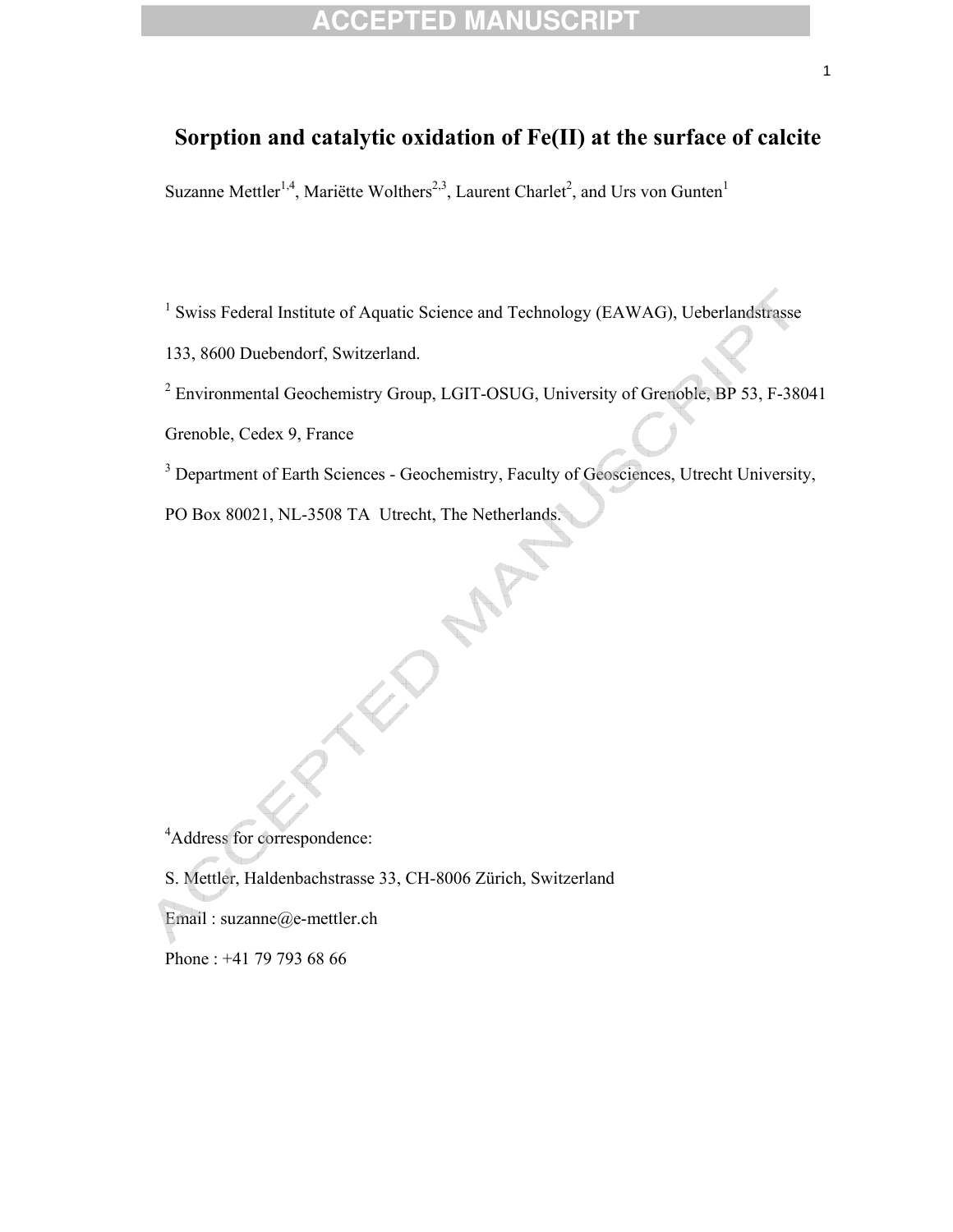#### **ABSTRACT**

The effect of sorption and coprecipitation of Fe(II) with calcite on the kinetics of Fe(II) oxidation was investigated. The interaction of Fe(II) with calcite was studied experimentally in the absence and presence of oxygen. The sorption of Fe(II) on calcite occurred in two distinguishable steps: (a) a rapid adsorption step (seconds-minutes) was followed by (b) a slower incorporation (hours-weeks). The incorporated Fe(II) could not be remobilized by a strong complexing agent (phenanthroline or ferrozine) but the dissolution of the outmost calcite layers with carbonic acid allowed its recovery. Based on results of the latter dissolution experiments, a stoichiometry of 0.4 mole % Fe:Ca and a mixed carbonate layer thickness of 25 nm (after 168 h equilibration) were estimated. Fe(II) sorption on calcite could be successfully described by a surface adsorption and precipitation model (Comans & Middelburg, *GCA* **51** (1987), 2587) and surface complexation modeling (Van Cappellen et al., *GCA* **57** (1993), 3505; Pokrovsky et al., *Langmuir* **16** (2000), 2677). The surface complex model required the consideration of two adsorbed  $Fe(II)$  surface species,  $>CO_3Fe^+$  and  $>CO_3FeCO_3H^0$ . For the formation of the latter species, the stability constant is being suggested. The oxidation kinetics of Fe(II) in the presence of calcite depended on the equilibration time of aqueous Fe(II) with the mineral prior to the introduction of oxygen. If pre-equilibrated for >15 hours, the oxidation kinetics were comparable to a calcite-free system  $(t_{1/2} = 145 \pm 15 \text{ min})$ . Conversely, if Fe(II) was added to an aerated calcite suspension, the rate of oxidation was higher than in the absence of calcite ( $t_{1/2} = 41 \pm 1$  min and  $t_{1/2} = 100 \pm 15$ min, respectively). This catalysis was due the greater reactivity of the adsorbed Fe(II) species,  $>CO<sub>3</sub>FeCO<sub>3</sub>H<sup>0</sup>$ , for which the species specific rate constant was estimated.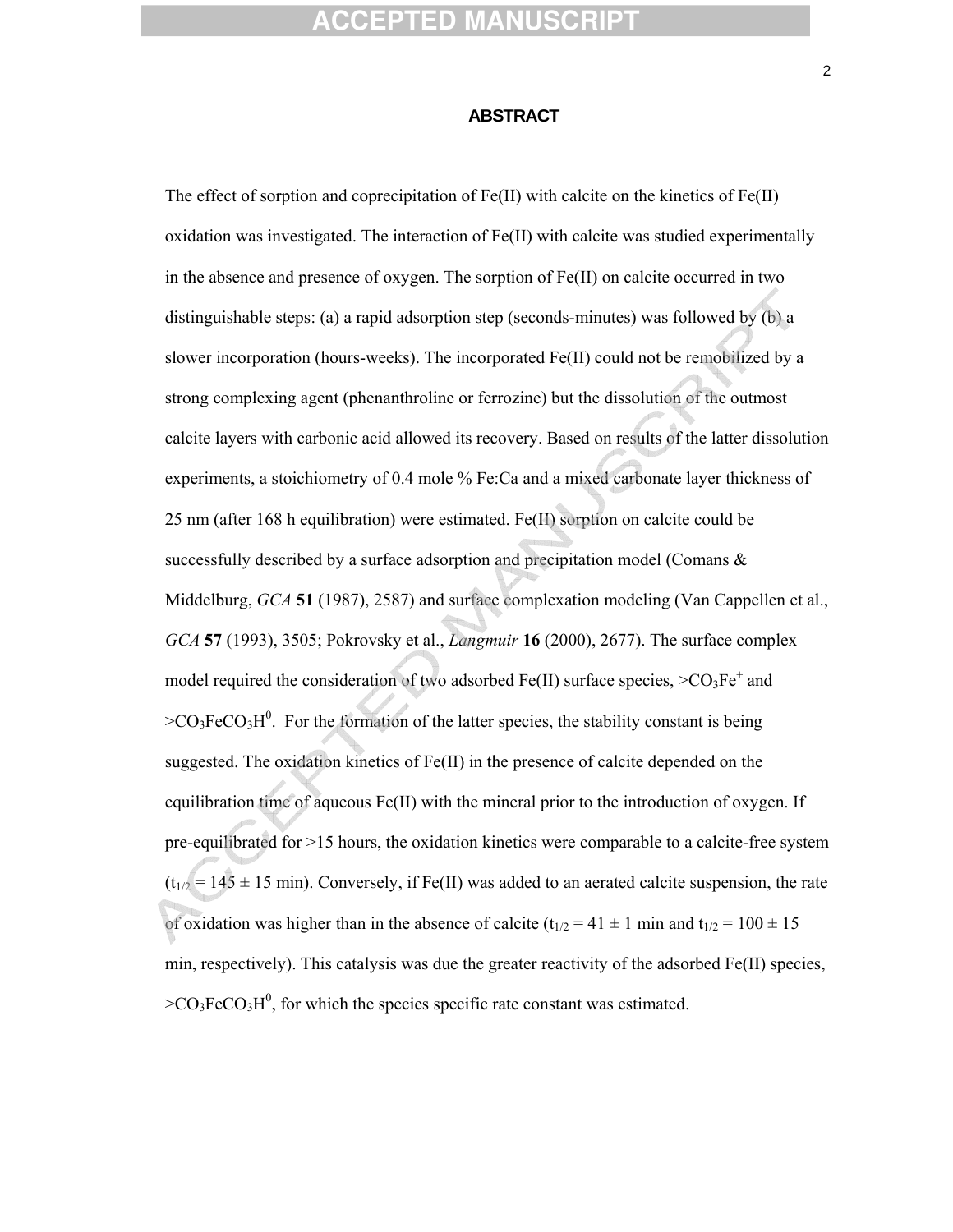#### Keywords

Iron, calcite, sorption, surface adsorption and precipitation model, surface complexation

model, ferrows iron oxidation, heterogeneous oxidation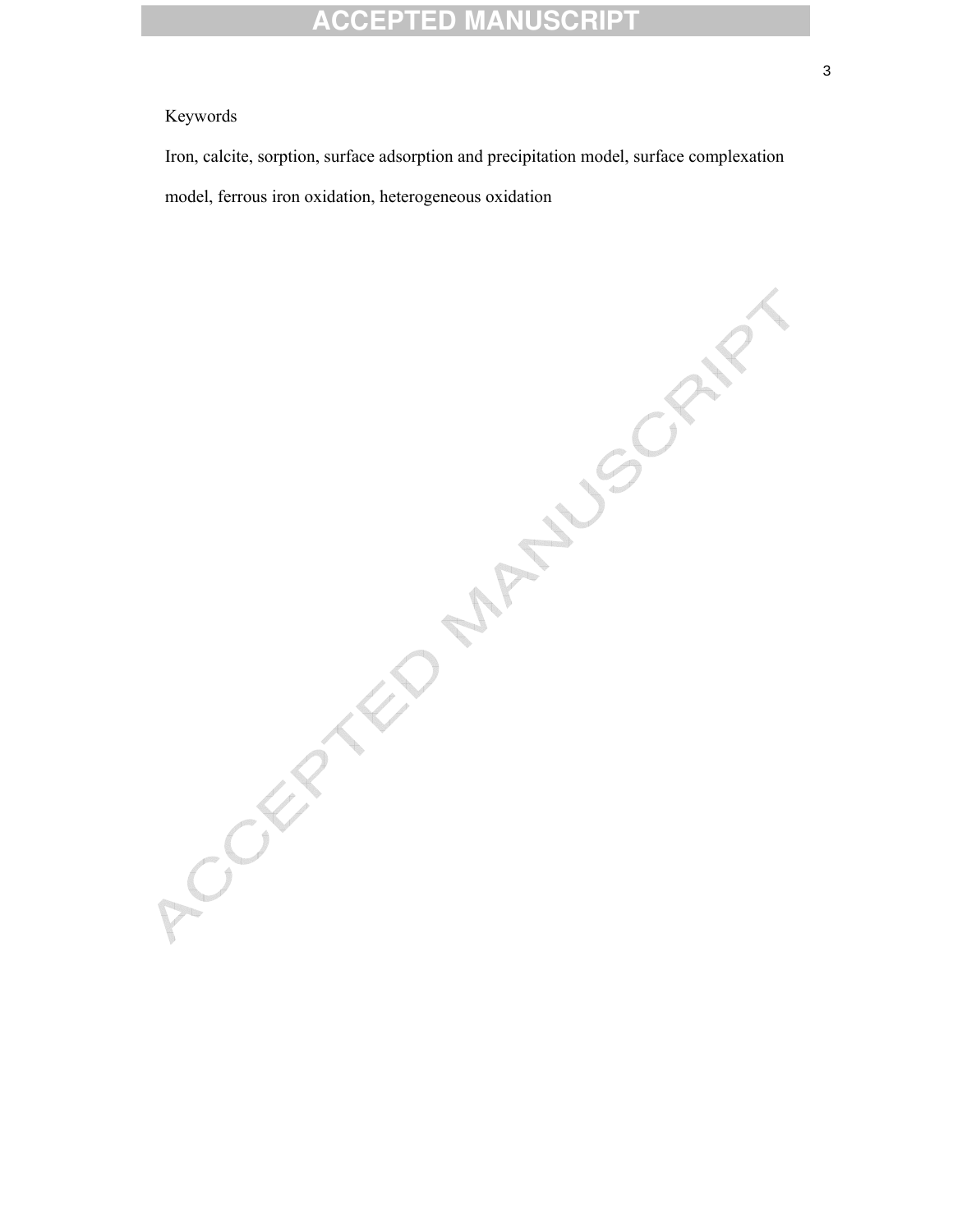#### **1 INTRODUCTION**

Iron is the most common metal in sedimentary environments (Cornell and Schwertmann (1996)). The one-electron transfer reaction from the Fe(III) to Fe(II) is associated with an increased Fe availability, because of the much higher solubility of Fe(II) (Stumm and Morgan (1996)). Ground waters with more than 0.3 mg/L ferrous iron should be treated if used for drinking water (0.2 mg/L in the EU: European Communities (1998), WHO (2006), USEPA (2001)), and removal of Fe(II) can be performed by *in-situ* or *ex-situ* techniques. In many *exsitu* techniques, oxygen or air is bubbled through the ferrous-iron rich ground water (Stumm and Lee (1961), Davison and Seed (1983), Millero et al. (1987), von Gunten and Schneider (1991)). More reducing waters require the addition of stronger oxidants such as chlorine, chlorine dioxide, ozone or permanganate (Knocke et al. (1991), Reckhow et al. (1991), Hoigné and Bader (1994)). Alternatively, Fe(II) removal is often carried out via microbiologically mediated processes (Rundell and Randtke (1987), Mouchet (1992), Benz et al. (1998), Søgaard et al. (2001), Emerson and Weiss (2004)). I*n-situ* ferrous iron removal techniques involve injection of aerated water and the precipitation of Fe oxides (actually, oxyhydroxides and oxides) within the aquifer (Hallberg and Martinell (1976), van Beek (1985), Seyfried and Olthoff (1985), Rott and Meyerhoff (1994), Mettler and von Gunten (2001), Teutsch et al. (2005)). It was shown previously, that *in-situ* removal of iron occurs via surface adsorption, surface oxidation of Fe(II) and precipitation of Fe oxides (Appelo et al. (1999)). This mechanism was found to be responsible for Fe(II) removal at an *in-situ* treatment plant in a calcareous aquifer in north western Switzerland (Mettler and von Gunten (2001), Teutsch et al. (2005)). The present study aims at investigating quantitatively the mechanisms of Fe(II) surface adsorption, precipitation and oxidation in calcite systems.

4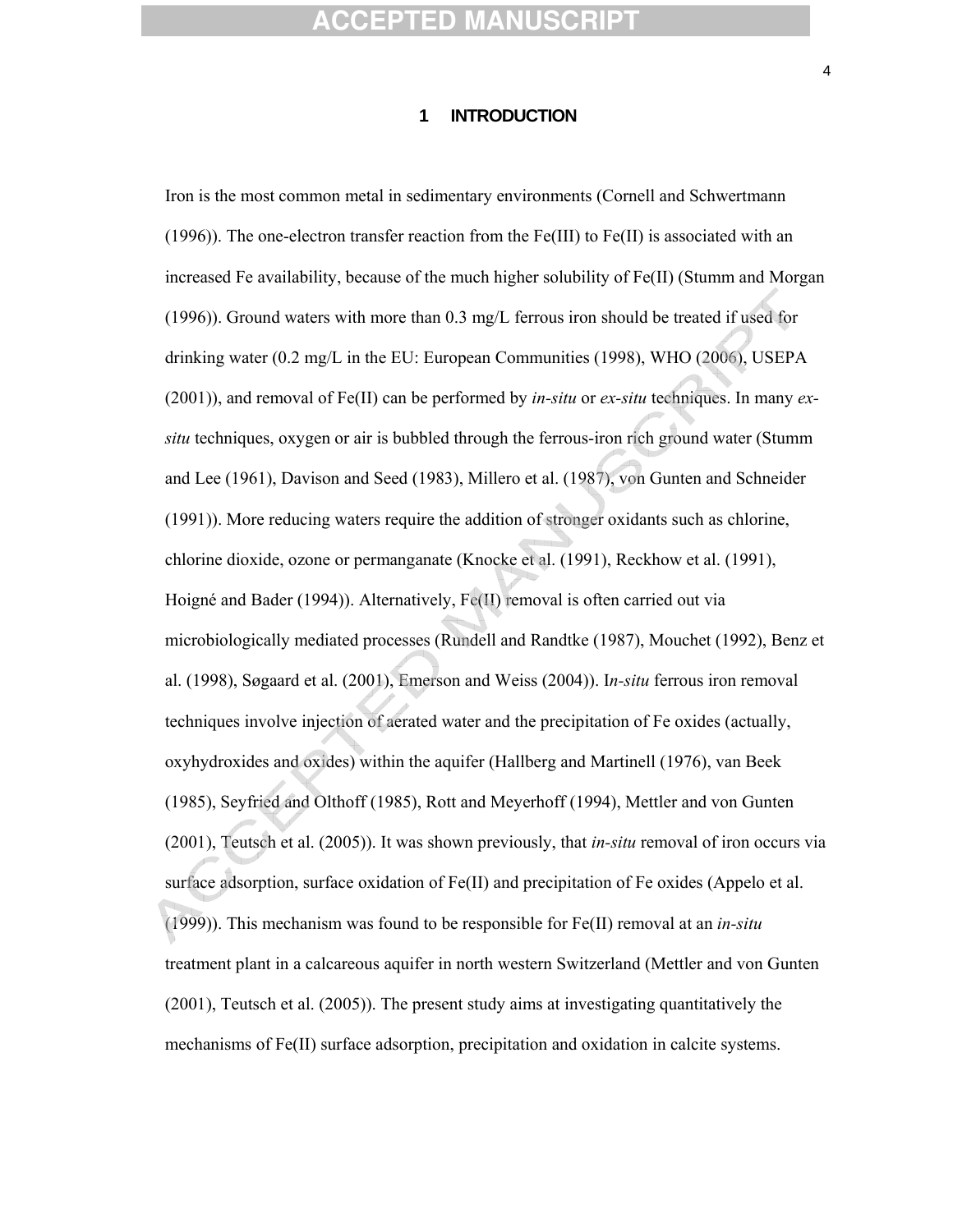The speciation of the aqueous Fe(II)-carbonate system has been investigated in dilute solutions by Wersin and collaborators (Charlet et al. (1990), Bruno et al. (1992a), Bruno et al. (1992b), reviewed by King (1998)) as well as in seawater by Millero and co-workers (Millero and Schreiber (1982), Millero and Hawke (1992), Millero (1995), Millero et al. (1995)). In carbonate aquifers, the maximum  $Fe(II)$  concentration can either be controlled by the precipitation of siderite,  $FeCO<sub>3</sub>(s)$  (Postma (1981), Wajon et al. (1985), Amirbahman et al. (1998)), or a calcian siderite with 10 mole  $\%$  Ca<sup>2+</sup> (Wajon et al. (1985)). Field observations reveal that solid solution continuum between ferroan calcite and calcian siderite is interrupted by a large miscibility gap, where both phases coexist (Reeder (1983)). In laboratory studies, Dromgoole and Walter (1990) determined the homogeneous distribution coefficient for Fe(II) in calcite overgrowths. The maximum Fe concentration they found in calcite at  $25^{\circ}$ C was  $\le$ 0.4 mole %. In natural calcite, Fe(II) concentrations range from  $\sim$ 0.68 mole % Fe(II) (marine calcite, Veizer (1983)) to < 3% (fresh water calcite, Di Benedetto et al. (2006), Bolt (2002)).

The kinetics of Fe(II) oxidation by oxygen was investigated in many studies (Stumm and Lee (1961), Singer and Stumm (1970), Davison and Seed (1983), Millero et al. (1987), King (1998), Emmenegger et al. (1998), Rose and Waite (2002), Santana-Casiano et al. (2004)). The reaction kinetics strongly depend on Fe(II) speciation (Luther (1990), Wehrli (1990)). It was shown that aqueous complexation by carbonate ligands catalyzes Fe(II) oxidation in aqueous solutions (King (1998)). Furthermore, it is well established that surfaces act as catalysts for Fe(II) redox reactions but most investigations were carried out on metal oxide surfaces (Tamura et al. (1976), Tamura et al. (1980), Hofstetter et al. (2003), Hiemstra and van Riemsdijk (2007)). The oxidation rate constant was shown to depend on the nature of the oxide (Tamura et al. (1980), Hiemstra and van Riemsdijk (2007)) and the degree of surface complexation (Liger et al. (1999), Silvester et al. (2005)). There is little information available,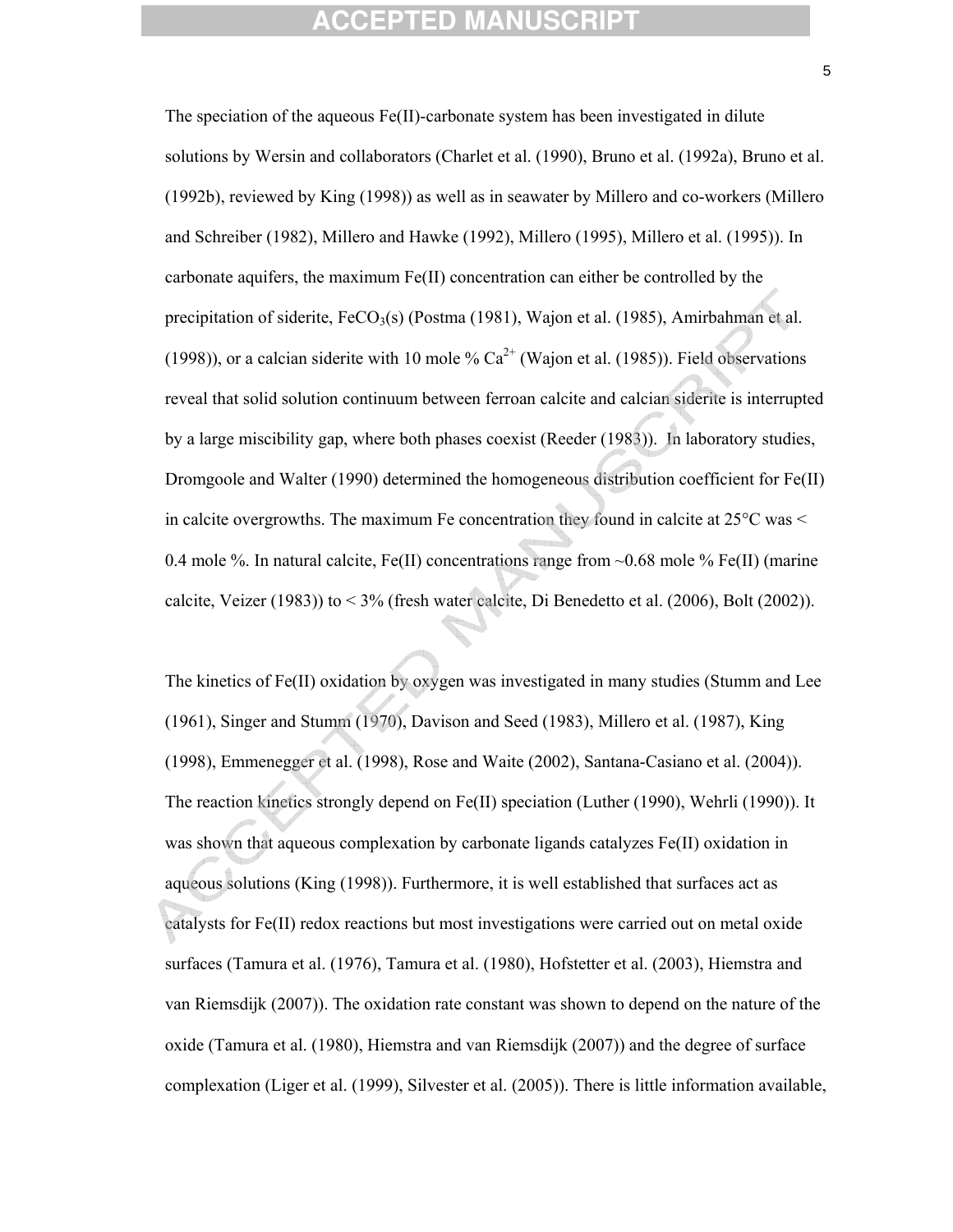however, about the catalytic effect of carbonate surfaces. Loeppert and co-workers (Loeppert and Hossner (1984), Loeppert et al. (1984), Clarke et al. (1985)) have demonstrated that, in the presence of calcite particles, oxidation of Fe(II) is accelerated and increases with the calcite surface concentration.

In this study, adsorption and coprecipitation of Fe(II) on calcite mineral surfaces was investigated experimentally, and results are interpreted and simulated using the surface precipitation models (Comans and Middelburg (1987), Wersin et al. (1989)) and complexation (Van Cappellen et al. (1993), Pokrovsky et al. (2000)). Furthermore, the effect of Fe(II) adsorption and coprecipitation with calcite on the oxidation kinetics was investigated. Experimental kinetics were modelled taking into account the aqueous phase and surface speciation of Fe(II).

 $x^2$ CCERE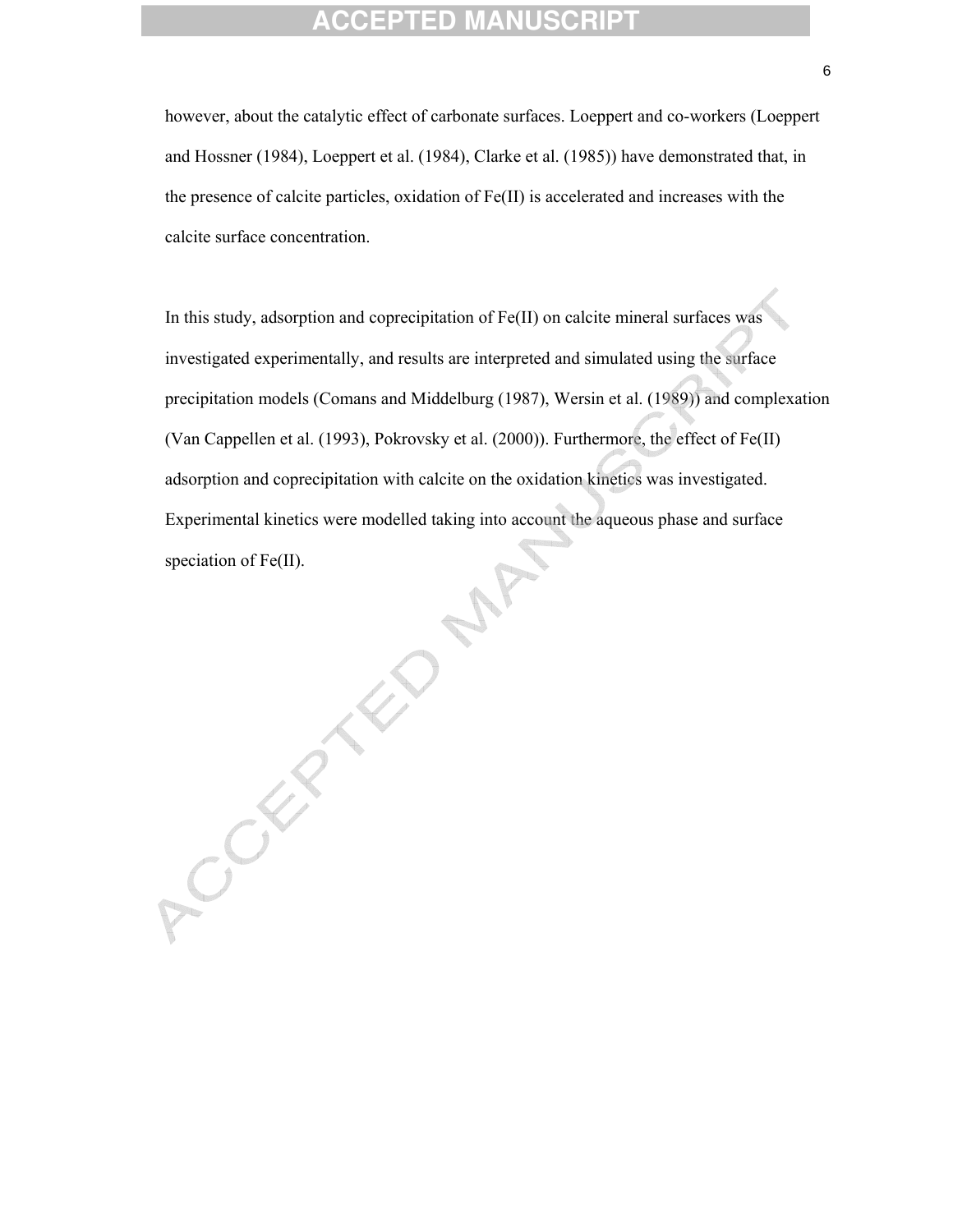#### **2 BACKGROUND: MODELING**

#### **2.1 Surface Adsorption and Precipitation Model (SPM)**

Comans and Middelburg (1987) used the surface precipitation model originally developed by Farley et al. (1985) for the sorption of cations on metal oxides to describe sorption isotherm data of divalent metal cations on calcite. At low surface coverage, sorption is described as a Langmuir-type monolayer adsorption. At higher surface coverage, the model accounts for the formation of a mixed surface phase, described as a co-precipitated solid solution having as end members the sorbent calcite and a pure carbonate precipitate of the sorbing metal. The model specifies a continuum between adsorption and precipitation, and it was later successfully applied to Mn(II) sorption onto siderite, and supported by spectroscopic information (Wersin et al. (1989)). Table 1 summarizes the reactions, equations and parameters used for the surface precipitation model (Comans and Middelburg (1987), Wersin et al. (1989)). Three independent reactions are involved in the Fe(II)-calcite system, which are described by the reaction constants  $K_a$ ,  $K_b$  and  $K_c$  (Table 1, Eqs. 11 to 13): (11) co-precipitation of FeCO<sub>3</sub>(s), (12) co-precipitation of CaCO<sub>3</sub>(s), as well as (13) the adsorption of Fe(II) onto CaCO<sub>3</sub>(s). In the formulation of the surface precipitation model, after adsorption of Fe(II), the calcite surface site, >CaCO $_3^0$ , is replaced by the Fe(II) carbonate adsorption site, >FeCO $_3^0$ , whereas the original calcium carbonate is incorporated in the bulk solid. Hence, metals at the carbonate/water interface are treated as surface species, whereas metals, which are not in direct contact with the solution, but separated by the adsorption monolayer, are treated as solid species. Surface precipitation leads to the formation of a solid solution, whose composition is described by the distribution coefficient D, defined as the ratio of the precipitation products  $K_a$  $/K_b$ . In this model, the precipitation constant  $(K_a)$ , the inverse of the solubility constant or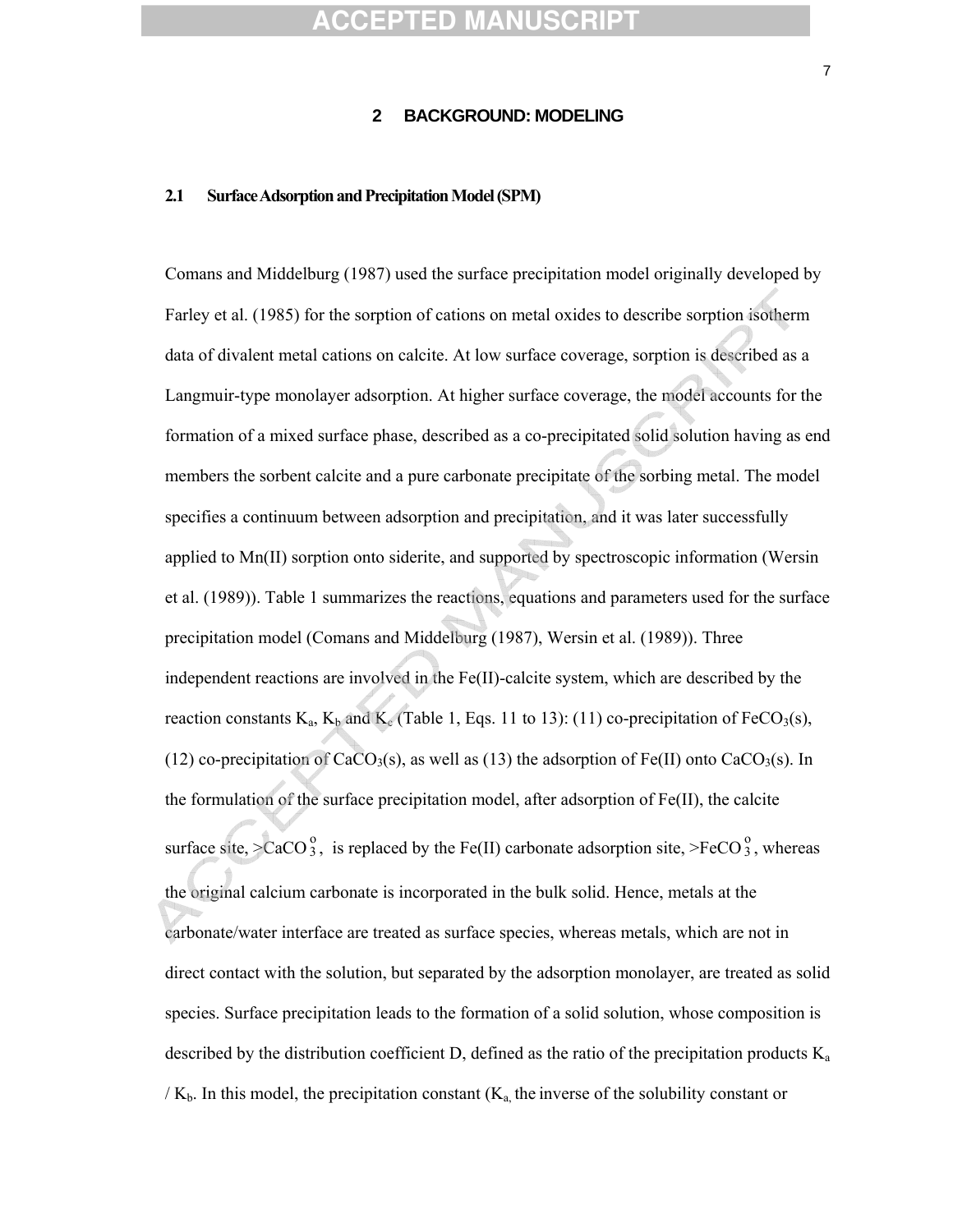$1/K^*_{\text{SO(FeCO3)}}$  is an empirical constant, which is corrected by the activity coefficient of the solid species:

$$
K_a = \frac{1}{K^*_{so(FeCO_3)} \cdot \overline{\gamma_{FeCO_3}}} \tag{Eq. 1}
$$

with K<sup>\*</sup> <sub>S0(FeCO3)</sub>, the conditional solubility constant of siderite and  $\bar{\gamma}_{F eCO_3}$ , the mean activity coefficient of FeCO<sub>3</sub> in the co-precipitate, assuming a homogeneous solid solution.  $K_b$  is taken as the precipitation constant of calcite  $(1/K_{SO(CaCO3)})$ , for an infinitely dilute solid solution (i.e.  $X_{\text{CaCO3}}$  close to one),  $\gamma_{\text{CaCO}_3}$  approaches one. The adsorption constant (K<sub>c</sub>) describes the Langmuir-type adsorption of Fe(II) on calcite up to complete saturation of the surface sites,  $S_T$ (Table 1).  $K_a$ ,  $K_c$  and  $S_T$  depend on each other according to the relation

$$
d = \log\left(\frac{K_c S_T}{K_a \text{TotCa}}\right) \tag{Eq. 2},
$$

*d* being the distance between the two asymptotic lines represents the adsorption and the coprecipitation reactions (see *4.5 Modeling Sorption*). The detailed theoretical background of the model and its derivation can be found in Comans and Middelburg (1987) and Wersin et al. (1989). The constants  $K_a$ ,  $K_c$  and the surface site concentration  $S_T$  were calculated to best fit the experimental results after transformation of the data according to the equations in Table 1. The best fit was determined from the minimum of the residual sum of squares.

The Vanselow exchange constant,  $K_{ex}$ , is often used to describe the affinity of metal cations relative to the calcium ion for the calcite surface (Mc Bride (1980), Zachara et al. (1991), Martin-Garin et al. (2003), Lakshtanov and Stipp (2007)). It can be obtained by division of  $K_c$ by  $K_b$  (Wersin et al. (1989)):

$$
K_{ex} = K_c / K_b
$$
 (Eq. 3).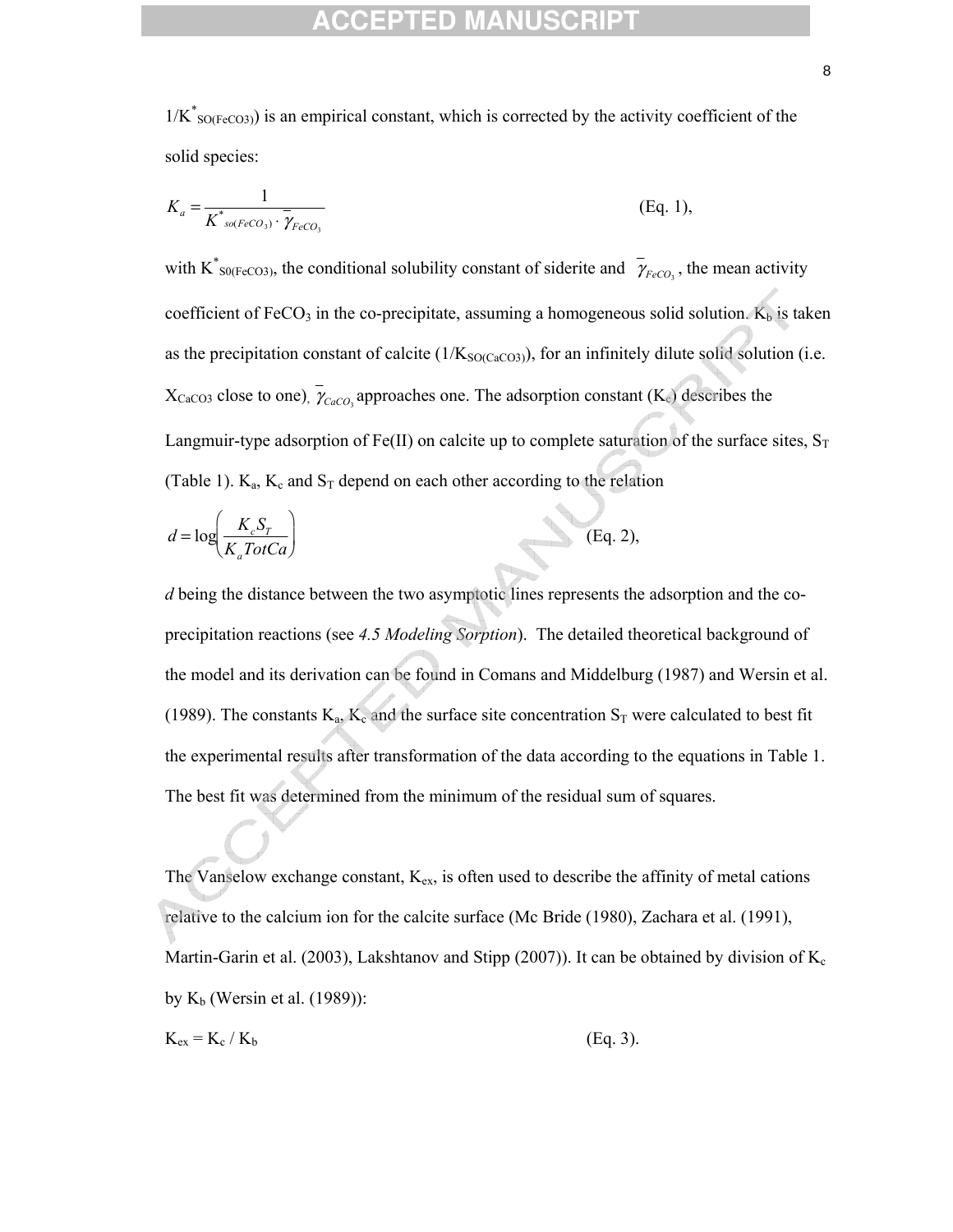#### **2.2 Surface Complexation Modeling (SCM)**

Sorption of divalent cations on carbonate minerals has received ample attention over the last decades. Van Cappellen et al. (1993) proposed a surface complexation model for divalent metal carbonates. Their model is based on acid-base titration data for rhodochrosite ( $MnCO<sub>3</sub>$ ) and siderite ( $FeCO<sub>3</sub>$ ) and electrophoresis measurements for calcite. Later, their model was refined for calcite (Pokrovsky et al. (2000)) and extended to include other divalent metal carbonates based on ζ-potential and infrared spectroscopy measurements (Cicerone et al. (1992), Pokrovsky et al. (1999a), Pokrovsky et al. (1999c), Brady et al. (1999), Pokrovsky and Schott (2002)). The model postulates the formation of two primary carbonate surface species after hydration, >MeOH<sup>0</sup> and >CO<sub>3</sub>H<sup>0</sup>. Other postulated surface species, >MeOH<sub>2</sub><sup>+</sup>, >MeO<sup>-</sup>  $>$ MeHCO<sub>3</sub><sup>0</sup>,  $>$ MeCO<sub>3</sub><sup>-</sup>,  $>$ CO<sub>3</sub>Me<sup>+</sup>,  $>$ CO<sub>3</sub><sup>-</sup> are formed under variable solution conditions. Table 2 summarizes the parameters for the calcite surface reactions and for the Fe(II) speciation.

The software PHREEQC (Parkhurst and Appelo (1999)) was used to calculate the aqueous and surface speciation from thermodynamic data in Table 2. For the calcite surface, no surface charge correction was applied. This is a good approximation since ionic strength effects on the charging behavior of calcite surfaces are insignificant compared to metal oxide surfaces (cf. Van Cappellen et al. (1993)). Note that modeling was performed throughout at calcite saturation, and at the experimental  $pCO<sub>2</sub>$  and  $pH$  values.

#### *2.2.1 Oxidation Kinetics*

It was shown experimentally (Millero et al. (1987), Millero and Izaguirre (1989), Millero et al. (1995), Santana-Casiano et al. (2004)) and by free energy calculations (Luther (1990), Wehrli (1990)) that the pH dependence of the Fe(II) oxidation kinetics is related to Fe(II) speciation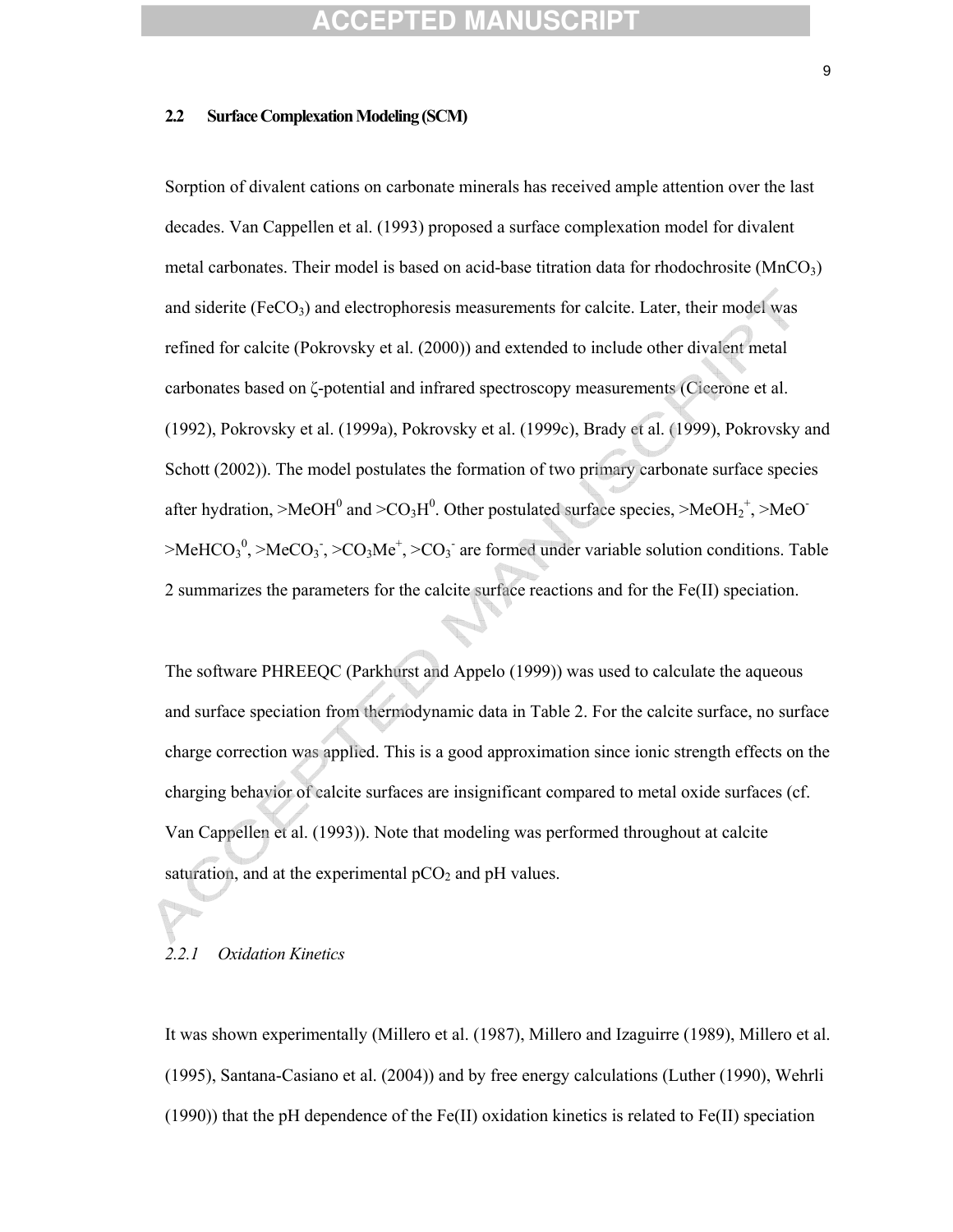and that each species reacts according to a distinct rate with oxygen. Therefore, in the overall Fe(II) oxidation rate law,

$$
-\frac{d[Fe(II)]}{dt} = [O_2] \cdot [Fe(II)] \cdot k_{app}
$$
 (Eq. 4),

the apparent rate constant, *kapp,* can be expressed as the sum of the rate constants of each Fe(II) species. King (1998) expanded this model for Fe(II) oxidation by oxygen to carbonate containing solutions:

$$
k_{app} = 4(k_1\alpha_{Fe^{2+}} + k_2\alpha_{FeCl^{+}} + k_3\alpha_{FeSO_4^{0}} + k_4\alpha_{FeOH^{+}} + k_5\alpha_{Fe(OH)_2^{0}} + k_6\alpha_{Fe(HCO_3)^{+}} + k_7\alpha_{Fe(CO_3)^{0}} + k_8\alpha_{Fe(CO_3)^{2}} + k_9\alpha_{Fe(CO_3)(OH)^{-}})
$$
\n(Eq. 5)

where  $\alpha$  is the fraction of each Fe(II) species with respect to the total Fe(II) concentration in solution, and  $k_i$ , the second-order rate constants (in M<sup>-1</sup> s<sup>-1</sup>) for the oxidation by oxygen according to reactions (1) to (9) listed in Table 3. The coefficient (4) that appears on the right hand side of equation 5 is the stoichiometric ratio of electrons for the reaction of Fe(II) with oxygen.

In this study, King's model was applied to describe the kinetics of the homogeneous oxidation, that is,  $Fe(II)$  oxidation in a solution with no calcite present. The Fe(II) aqueous speciation was calculated in PHREEQC as described above (SCM, Table 2). From the speciation calculation, the values of  $\alpha$  for the different aqueous Fe(II) species were calculated. Subsequently, *kapp* was calculated using equation 5 (*kapp calculated*) and compared to the experimentally observed *kapp*. The experimental *kapp* was determined by a logarthimic plot of the data according to equation 6, *kapp* being derived by dividing *kmeas*, the first order rate constant, by the oxygen concentration:

$$
\ln \frac{[Fe(II)]}{[Fe(II)_0]} = k_{meas} \cdot t, \qquad k_{meas} = k_{app} \times [O_2]
$$
 (Eq. 6)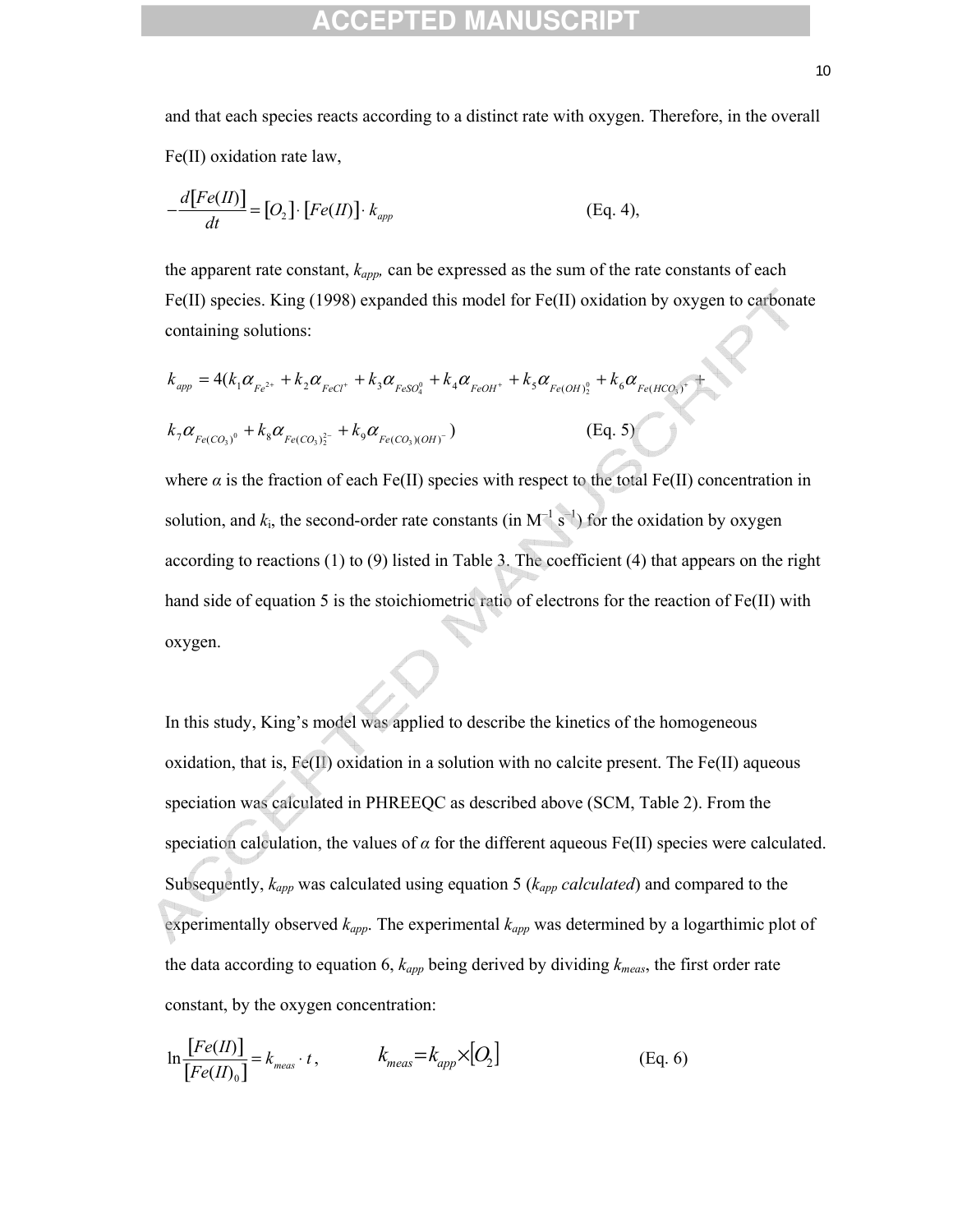## EPTED

In this study, equation 5 was extended for the calcite containing system to include the  $Fe(II)$ surface species and applied to the observed overall heterogeneous oxidation rate data:

$$
k_{app} = 4(k_1\alpha_{Fe^{2+}} + k_2\alpha_{FeCl^{+}} + k_3\alpha_{FeSO_4^{0}} + k_4\alpha_{FeOH^{+}} + k_5\alpha_{Fe(OH)_2^{0}} + k_6\alpha_{Fe(HCO_3)^{+}} +
$$

$$
k_7 \alpha_{Fe(CO_3)^0} + k_8 \alpha_{Fe(CO_3)^{2-}} + k_9 \alpha_{Fe(CO_3)(OH)^{-}} + \sum_{i}^{n} k_{i, surface-Fe(H)} \cdot \alpha_{i, surface-Fe(H)}) \quad \text{(Eq. 7)}
$$

The values of  $\alpha$  from the aqueous and surface speciation calculations were again calculated (section 4.6.2). Subsequently, the values of  $k_{surface\text{-}Fe(II)}$  were adjusted until  $k_{app}$  was in agreement with the experimentally observed *kapp* for 1 g/L and 10 g/L calcite suspensions. For the homogeneous system (no solid), King's values were used (Table 3). There is a strong interdependency between the values for  $k_6$  and  $k_7$  (reactions (6) and (7), Table 3) and no unique solution exists; alternatively maximum values were determined separately by assuming that only one of these species was reactive.

In accordance to King's approach, the ionic strength dependence of  $k_{app}$  and  $k_5 - k_{11}$  were described by the general form (Millero and Izaguirre (1989)):

$$
\log k_{app}^{\prime} = \log k_{app} + aI^{1/2} + bI \tag{Eq. 8}
$$

where  $k'_{app}$  is the apparent Fe(II) oxidation rate constant at an ionic strength *I*;  $k_{app}$  is the Fe(II) oxidation rate constant at  $I = 0$  M;  $a = -1.338$  and  $b = 0.5747$ . The rates used in the present study were extrapolated to  $I = 0$  M according to equation 8, they are reported in Table 3.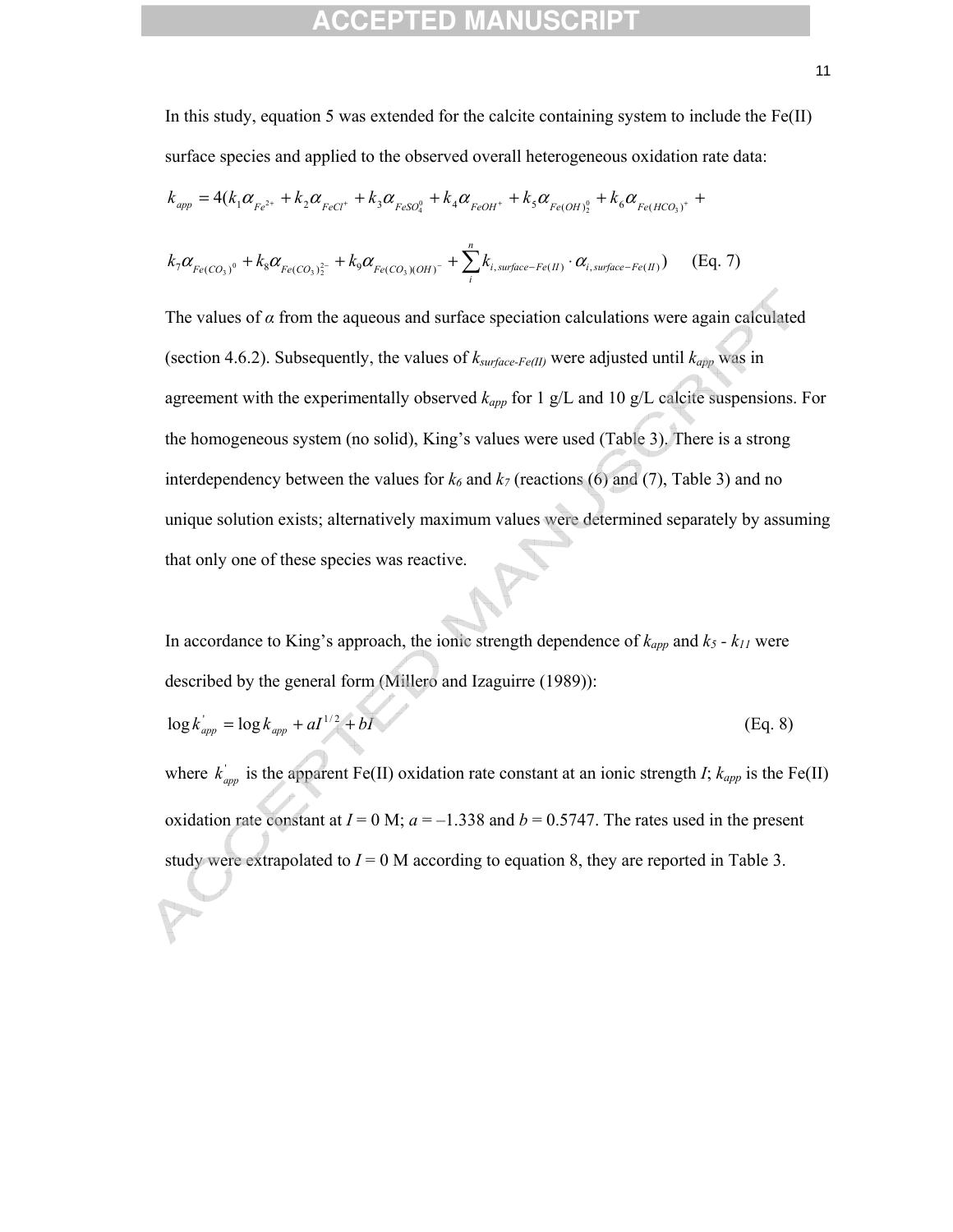#### **3 MATERIALS AND METHODS**

#### **3.1 Materials**

All chemicals used were at least reagent grade. Solutions were prepared with deionized water (Q-H2O, Barnstead Nanopure). Glassware for the experiments was first cleaned with detergent, then soaked in  $10\%$  HNO<sub>3</sub> for at least 12 hours (Stipp and Hochella,  $(1991)$ ) and rinsed with Nanopure water each time. All oxygen-free experiments with Fe(II) were performed in an anoxic glove box containing a palladium catalyst to remove oxygen (Coy Laboratory Products Inc., Michigan). Fe(II) was added as a stock solution of  $FeSO_4\bullet7H_2O$ (0.01 M, pH 4; Riedel de Haehn). Fe(II) stock solutions were prepared daily for laboratory experiments and every two days for glove box experiments. Gas mixtures of the desired volume percentage of  $CO<sub>2</sub>$  were prepared using proportional flow meters (Brooks Instruments) from pure gases  $(N_2, CO_2)$  or gas mixtures (20 %  $CO_2$  in  $N_2$ , 8 %  $O_2$  in  $N_2$ , and bottled air). CaCO<sub>3</sub>-saturated water of the desired pH (7.0  $\pm$  0.1) was prepared by equilibrating calcite powder (Merck, Suprapur) and electrolyte  $(4.1 \text{ mM } \text{NaHCO}_3 \text{ and } 4.9 \text{ mM }$  $CaCl<sub>2</sub>$ ) at a  $CO<sub>2</sub>$  partial pressure of 3.4 % atm for 4 days. Afterwards, it was filtered and kept under the same  $CO<sub>2</sub>$  atmosphere until use. Milling of the calcite crystals and storage of the calcite stock solutions was carried out in  $CaCO<sub>3</sub>$ -saturated water in equilibrium with atmospheric  $pCO<sub>2</sub>$  (pH 8.3), but without electrolyte.

#### **3.2 Preparation of the Calcite Suspension**

A calcite stock suspension of 1.5-1.8 μm average-sized particles was prepared for this study. Commercially available calcite (Merck, suprapur; mean particle size ca. 80 μm) was milled in suspension in a zircon oxide ball mill. The final concentration of the milled calcite suspension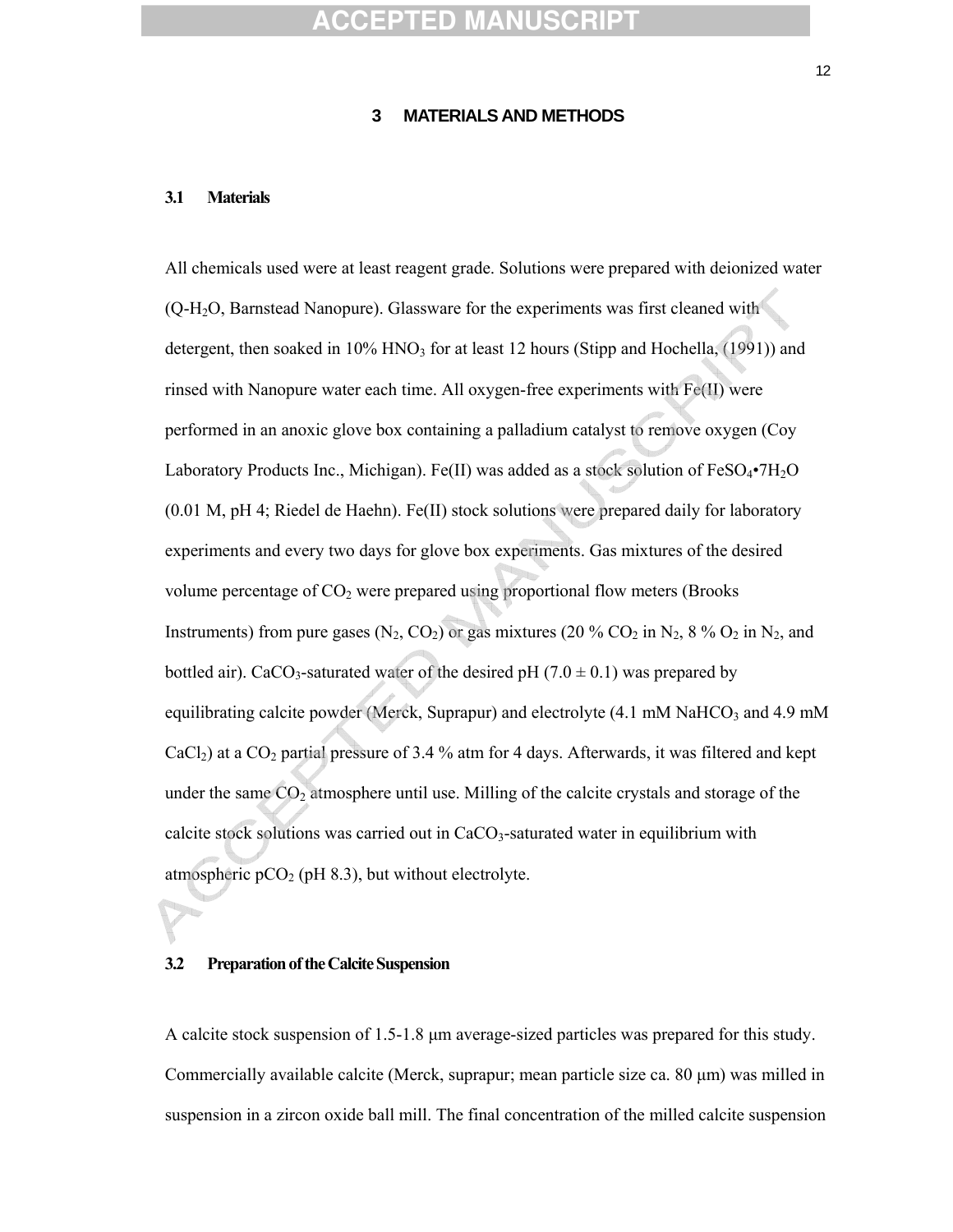was 100.7 g  $L^{-1}$ , it served as the stock suspension. Size distribution of the particles was measured after the milling procedure and during the experiments by laser diffraction (Malvern Master Sizer X) to verify that grinding by the stir bar did not occur. No measurable changes were observed during the 8 months of experimentation. The specific surface area of the dried solids was 2.4  $m^2 g^{-1}$ , as determined by N<sub>2</sub>-BET adsorption.

For the experiments, the stock solution was diluted by addition of  $CaCO<sub>3</sub>$ -saturated water at pH 7 (3.4% atm CO<sub>2</sub>) to achieve the desired final CaCO<sub>3</sub> concentrations of 1, 2, 10 or 25 g L<sup>–</sup> <sup>1</sup>. These suspensions were prepared in sealed glassware at least 4 days before starting the experiments. Within this time, the solution achieved complete equilibrium with the solid. Xray diffraction analyses revealed no traces of  $CaCO<sub>3</sub>$  polymorphs (aragonite, vaterite) other than calcite in any of the experimental suspensions within the detection limit of 2 %.

#### **3.3 Analytical Methods**

Aqueous Fe(II) was measured with the Ferrozine method on filtered samples  $(0.2 \mu m)$ with a detection limit of  $3 \times 10^{-7}$  M in a 1 cm cell (Stookey (1970), Gibbs (1976), Spectrophotometer Uvikon, Bio-Tek Kontron Instruments). The total dissolved Fe concentration was measured spectrophotometrically after reduction of Fe(III) with ascorbic acid. Uncertainty in the determination of Fe was 3% to 5%.

Fe(II) and total Fe concentrations were also determined in the calcite suspensions following calcite dissolution with acetic acid before its quantification with ferrozine. Calibration in the presence of acetic acid was linear over the measured concentration range and showed no interference with acetic acid.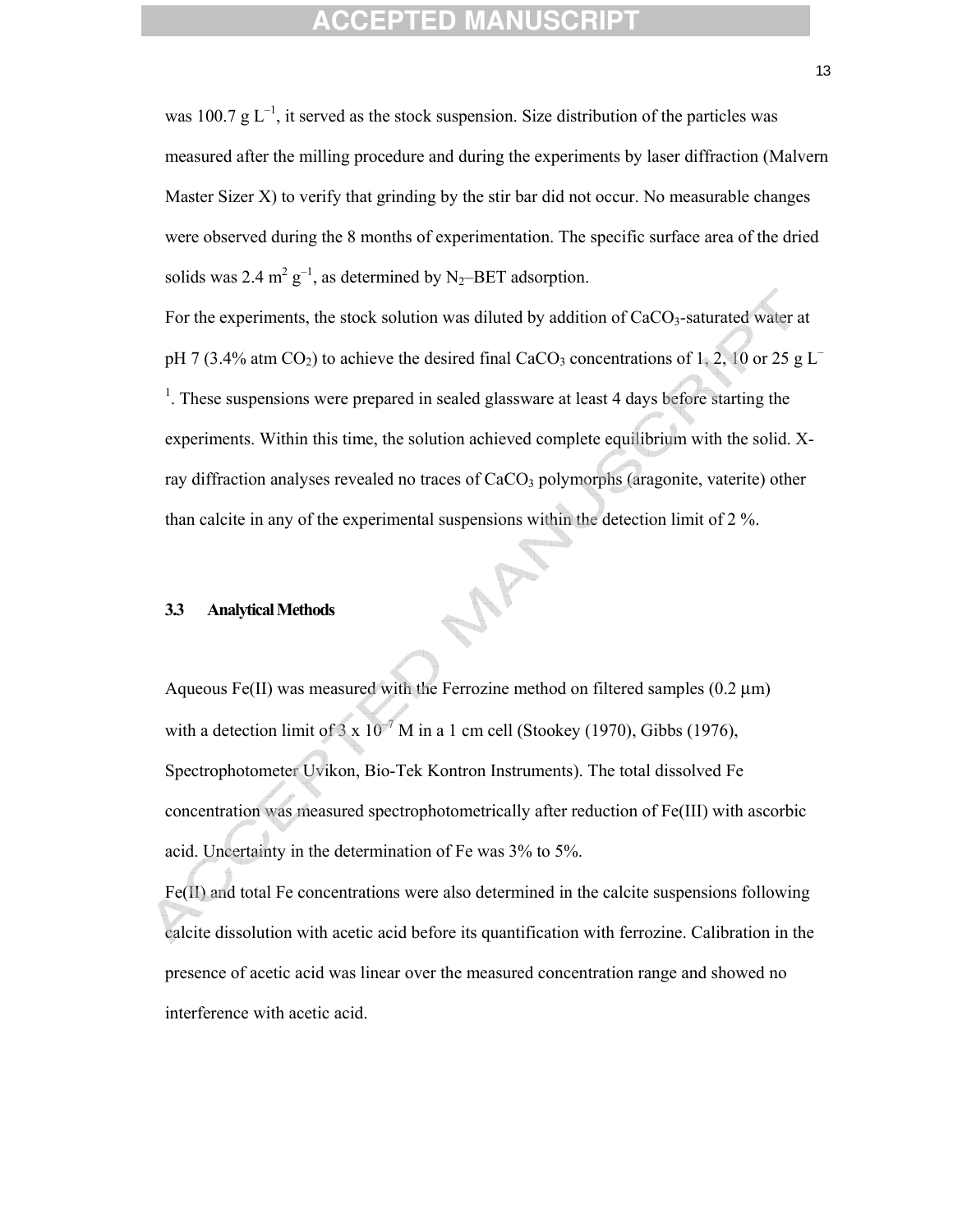Calcium concentrations of the filtrate from the dissolution experiments (see *Partial Dissolution of the Calcite with CO<sub>2</sub>*), were determined on acidified samples (HNO<sub>3</sub>, pH 1-2) by inductively coupled plasma atomic emission spectrometry (Spectro; detection limit ≥0.02 mg/L, uncertainty 3%).

Proton concentration was monitored with a pH glass electrode (Orion) calibrated with buffer solutions (Merck, Titrisol; pH 7 and pH 9). Accuracy in pH measurement was 0.05 pH units. Dissolved carbon dioxide concentration at equilibrium with calcite was calculated to yield pH 7.0 and the  $pCO<sub>2</sub>$  of the gas mixture was adjusted. A deviation of less than 0.1 pH unit was conceded, equivalent to a maximum deviation in  $pCO<sub>2</sub>$  of 8 mbar. The dissolved  $O<sub>2</sub>$ concentration was measured with an oxygen sensor (WTW field instrument, Oxi 315i, accuracy  $\pm$  0.5% of value, detection limit 1 mg/l).

#### **3.4 Experimental Procedures**

All experiments were performed at  $20 \pm 2$ °C. They were carried out in batch reactors of various volumes (50-300 cm<sup>3</sup>). The desired  $CO_2$  partial pressure in the head space was achieved by sparging the reactor volume with the appropriate bottled gas mixture (carbon dioxide and nitrogen, as well as oxygen for the oxidation experiments). The suspensions were continuously stirred with magnetic stir bars, no milling could be detected by measurement of the particle size distribution.

First, experiments were conducted to study the kinetics, sorption and sorption reversibility of Fe(II) on calcite under oxygen-free conditions. Thereafter, Fe(II) oxidation kinetics in the presence of calcite was investigated by two types of experiments: (1) Addition of Fe(II) to an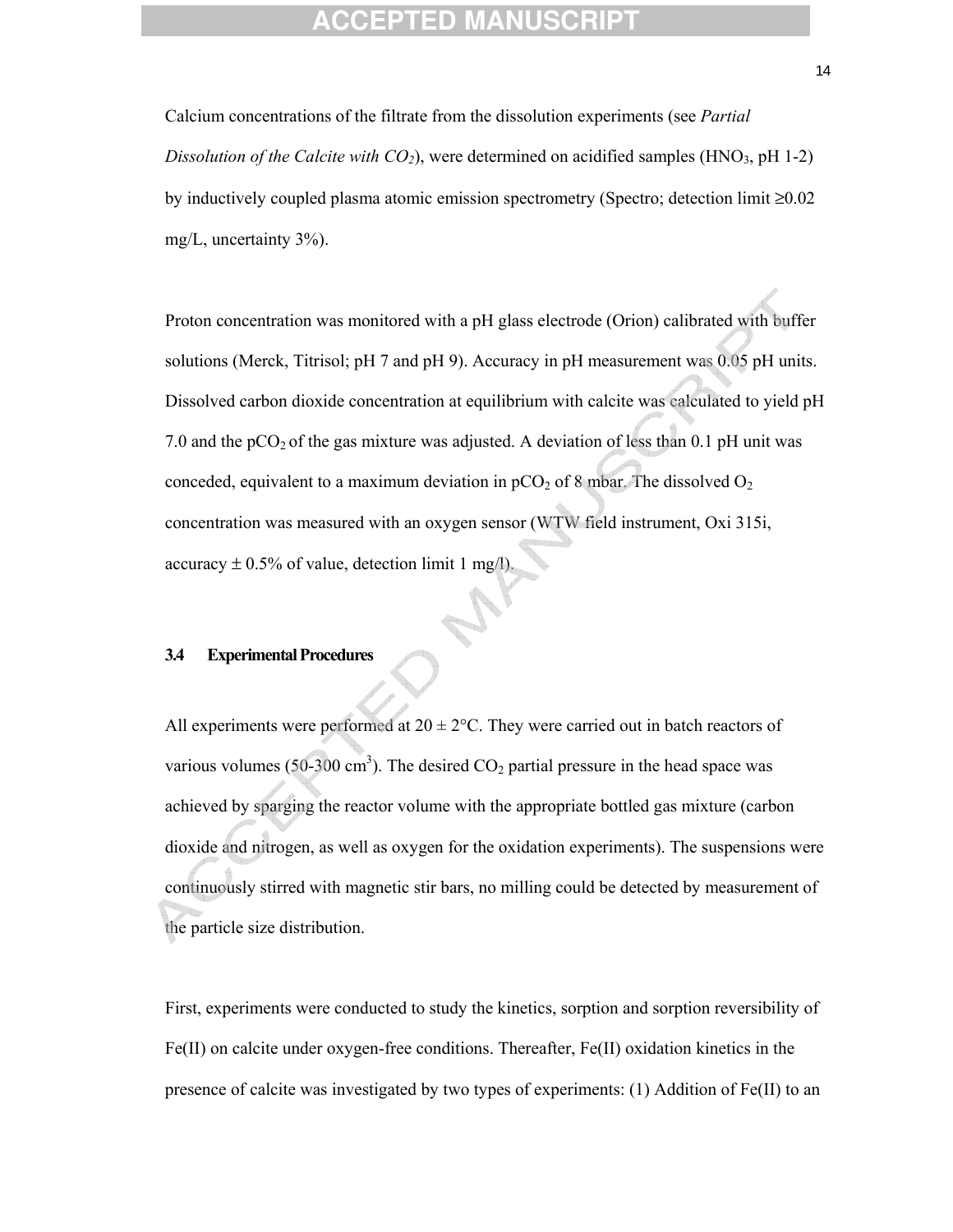aerated calcite suspension, and (2) addition of oxygen after a 15-hour equilibration of Fe(II) with calcite. The experimental data, isotherms and oxidation kinetics, were interpreted using the models presented in the introduction.

#### *3.4.1 Sorption of Fe(II) on Calcite*

In the first series of experiments, the sorption kinetics and sorption capacities of Fe(II) on calcite were investigated in an oxygen-free system. For the sorption kinetics experiment, Fe(II) stock solution was added to 250 ml of equilibrated calcite suspensions varying in concentration between 1, 10 and 25 g  $L^{-1}$  to achieve a final Fe(II) concentration of 10  $\mu$ M. Samples (3-4 ml) of the suspension were taken as function of time and the dissolved Fe(II) concentration was measured after filtration (0.2 μm). Adsorption capacities were determined in several batches containing 100 ml of equilibrated calcite suspension (pH  $7 \pm 0.1$ ; 1 g L<sup>-1</sup>and 2 g  $L^{-1}$ ). Aliquots of the Fe(II) stock solution were added to achieve total Fe(II) concentrations of 10 to 50 μM, which were equilibrated under constant stirring for 24, 72 or 168 hours. After equilibration, samples were filtered through 0.2 μm nylon filters and the dissolved Fe(II) concentration was determined.

### *3.4.2 Desorption of Fe(II) with Ligand*

Reversibility of the adsorption reaction was examined by addition of the ligands ferrozine or phenantroline to a calcite suspension after it had reacted with Fe(II). Two different ligands were tested to exclude ligand-specific effects with the solid surface. One ml of ferrozine solution (0.02 M) or 2.5 ml of 1, 10-phenanthroline (0.01 M) were added to 50 ml of a calcite suspension (1 g  $L^{-1}$ ), which had been equilibrated with Fe(II) for 1 h, 5 h, 24 h, 72 h and 168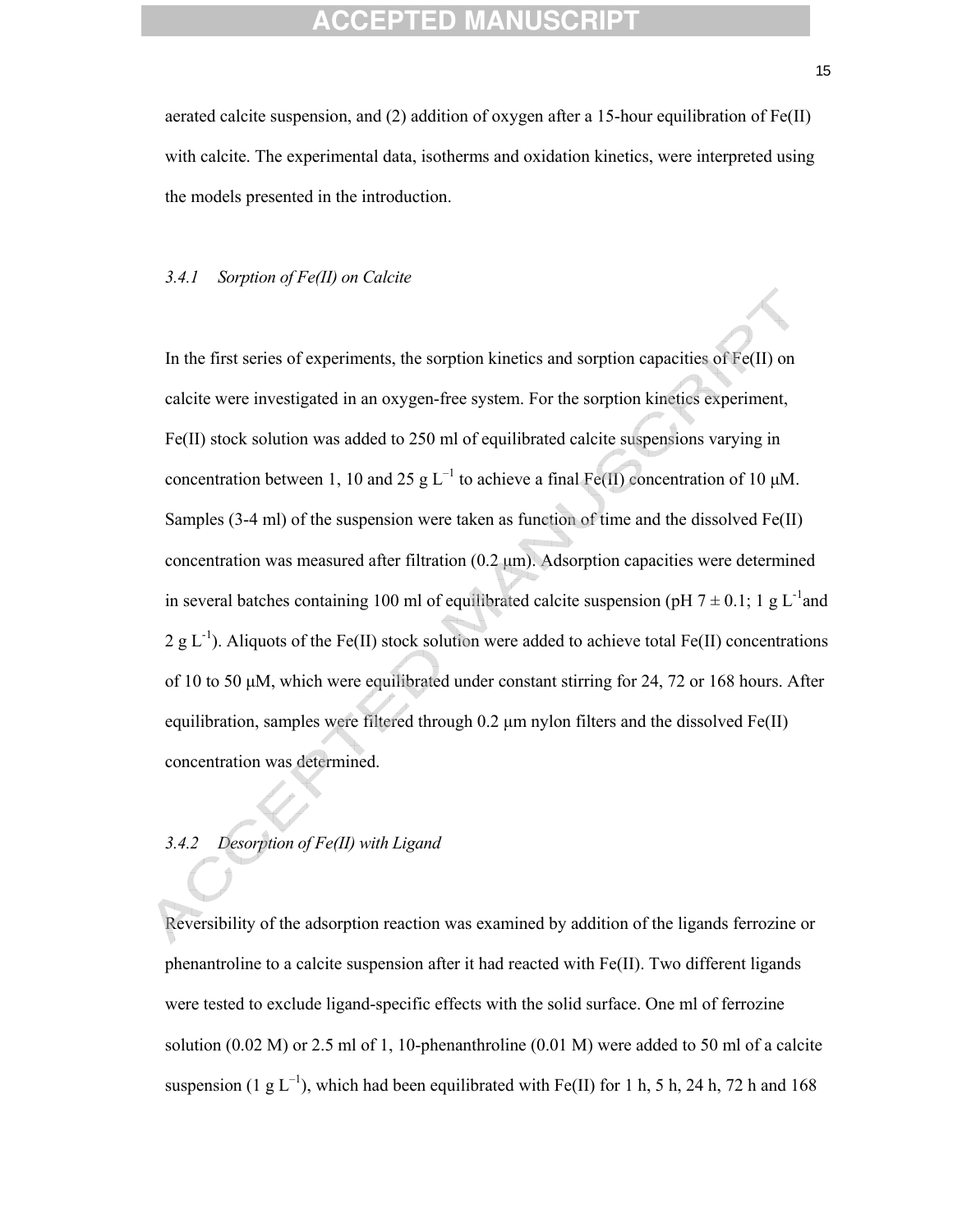hours. Samples were taken 1 and 15 hours after ligand addition, filtered (0.2 μm, Nylon) and dissolved Fe(II) was measured.

Recovery of total Fe(II) added to the suspension was also determined to test for possible oxidation of Fe(II). Enough acetic acid was added to the suspension to dissolve the calcite and the resulting solution was analyzed for Fe(II). In general, Fe(II) recovery exceeded 95% of the original concentration. Experiments with smaller recoveries were discarded.

#### *3.4.3 Partial Dissolution of the Calcite with CO2*

The stoichiometry of the Fe(II)-CaCO<sub>3</sub> co-precipitates was investigated further by dissolution with carbonic acid. First,  $Fe(II)$ -CaCO<sub>3</sub> was synthesized in experiments in which calcite (1 g  $L^{-1}$ ) and 10 μM Fe(II) were equilibrated for 24, 48 or 168 hours. The suspension was then sparged with a gas mixture of either  $20\%$  CO<sub>2</sub> (80% N<sub>2</sub>, v/v) or 100% CO<sub>2</sub>, which partly dissolved the calcite particles until the pH stabilized at 6.5 or 6.0, respectively. Samples were taken regularly over the course of the experiments and analyzed after filtration  $(0.2 \mu m)$  for total dissolved  $Ca^{2+}$  and Fe(II).

*3.4.4 Fe(II) Oxidation Kinetics in Calcite Suspensions and Control Experiments without Solid* 

All oxidation experiments were conducted in 100 ml batches of saturated  $CaCO<sub>3</sub>$  solutions at pH 7. To induce oxidation of Fe(II), bottled air was mixed to the gas flow leading to dissolved oxygen concentrations of either 7.65 ( $\pm$  0.13) x 10<sup>-5</sup> M or 2.04 ( $\pm$  0.16) x 10<sup>-4</sup> M, which corresponds to thirty times or more the stoichiometric amount needed for oxidation of 10 μM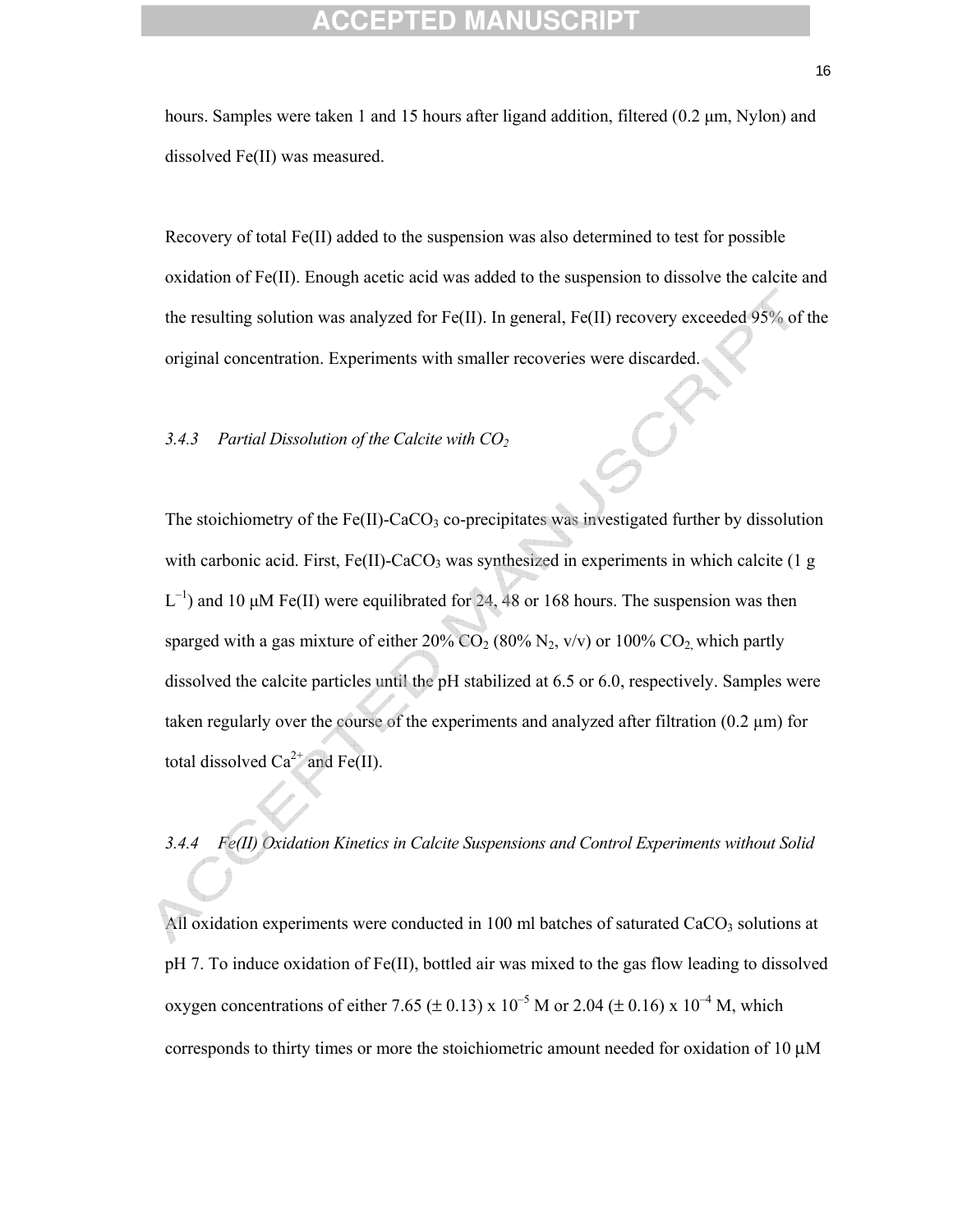Fe(II). For the determination of the oxidation rates, data from the lower oxygen concentration  $(7.65 \times 10^{-5} \text{ M})$  experiments were used.

Fe(II) oxidation kinetics in the presence of calcite were investigated in two ways: (1) by addition of Fe(II) to an aerated calcite suspension, or (2) oxygen was added to a calcite suspension, which had first been equilibrated with  $Fe(II)$ . In type (1) experiments,  $Fe(II)$  was added from a 0.01 M FeSO<sub>4</sub> stock solution to achieve a final Fe(II) concentration of 10  $\mu$ M in an aerated calcite suspension of 1 or 10 g  $L^{-1}$ . The suspension was then sampled (3-4 mL) at increasing time intervals. The samples were acidified with an acetic acid/sodium acetate buffer (2 M, final pH of 4.5) to dissolve the calcite and stop the oxidation, filtered and analyzed for Fe(II) immediately. In type (2) experiments, a  $1 \text{ g L}^{-1}$  calcite suspension was first equilibrated with 10 μM Fe(II) for 15 hours, thereafter, oxidation was started by bubbling the oxygen-containing gas mixture through the suspension. Fe(II) was measured as for type (1) experiments; in addition, at the start of the oxidation,  $Fe(II)_{aq}$  was measured in a filtered sample to determine the sorbed fraction of Fe(II).

To account for the effect of the solid phase, control experiments were conducted in homogeneous systems, using solutions that had been equilibrated with calcite and filtered to remove the solid (0.2 μm).

17 and 17 and 17 and 17 and 17 and 17 and 17 and 17 and 17 and 17 and 17 and 17 and 17 and 17 and 17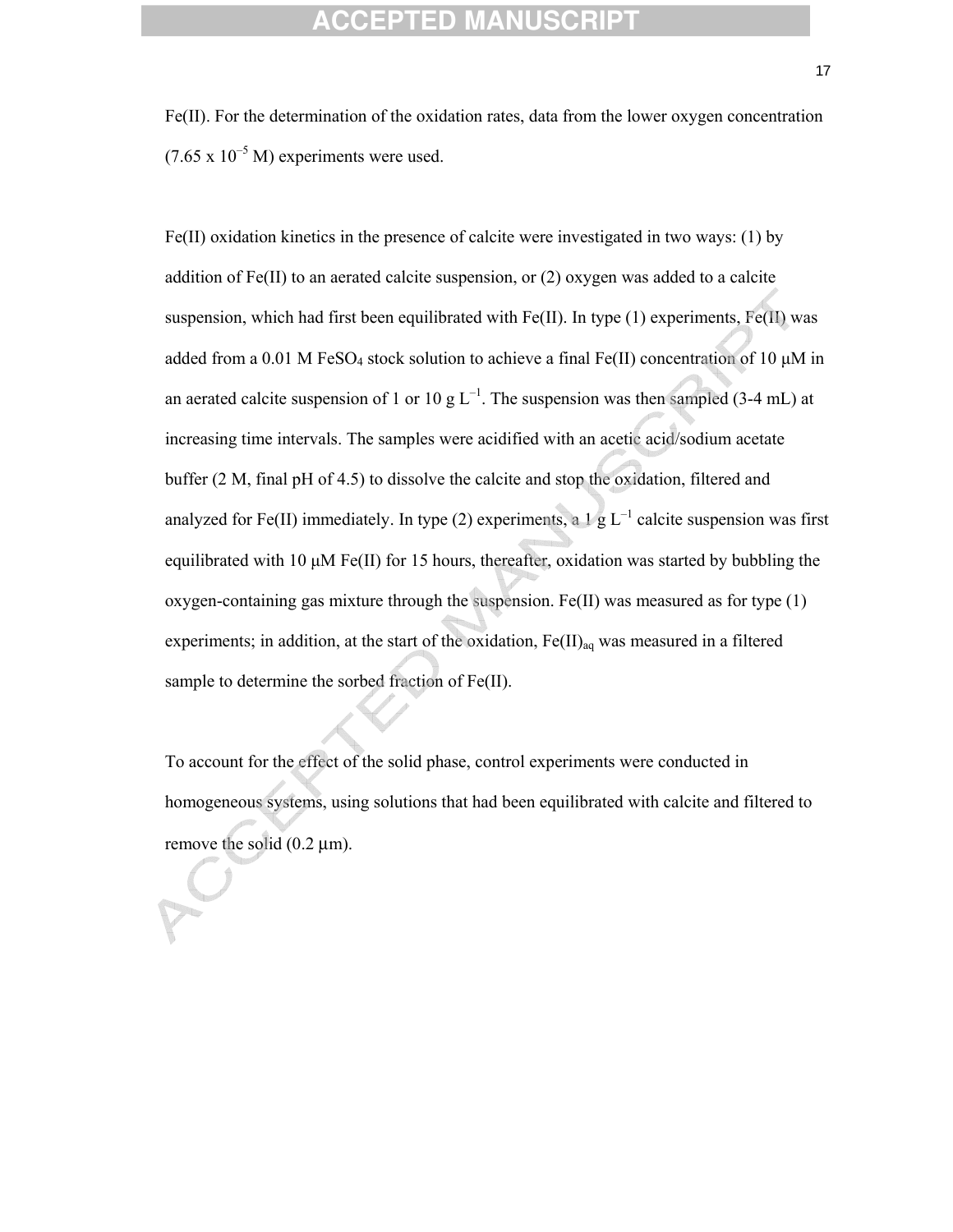#### **4 RESULTS AND DISCUSSION**

#### **4.1 Kinetics**

#### *4.1.1 Fe(II) Sorption on Calcite*

Figure shows the kinetics of the Fe(II) sorption on calcite for varying solid : solution ratios. Fe(II) adsorption is characterized by a fast initial step (minutes, Fig. 1a) followed by a slow continuous decline, which was measured during a week (168 h) for a calcite concentration of 1 g/L (Fig. 1b).

It was not possible to describe the fast initial decrease of the  $Fe(II)$  concentration by a simple rate law. Nevertheless, a minimum first order rate constant for the rapid adsorption step can be estimated from the first data points, which was 2.3 x  $10^{-3}$  s<sup>-1</sup> at 1 g L<sup>-1</sup>, 1.15 x  $10^{-2}$  s<sup>-1</sup> at 10 g  $L^{-1}$  and 1.62 x 10<sup>-2</sup> s<sup>-1</sup> at 25 g  $L^{-1}$  (or 5.7 ± 3.5 x 10<sup>-4</sup> L m<sup>-2</sup> s<sup>-1</sup>, in average once normalized to the specific surface area of 2.4  $m^2/g$ ). The data of the slower stage can be fitted with pseudofirst order kinetics with a slope proportional to the solid: solution ratio. The pseudo first-order rate constants k' determined from the slopes were  $3.0 \times 10^{-6}$  s<sup>-1</sup>,  $2.8 \times 10^{-5}$  s<sup>-1</sup> and  $7.4 \times 10^{-5}$  s<sup>-1</sup> <sup>1</sup> for 1, 10 and 25 g L<sup>-1</sup> calcite, respectively. This corresponds to an average rate constant  $k_{\text{sorption}}$  of 2.9  $\pm$  0.5 x 10<sup>-6</sup> L g<sup>-1</sup>s<sup>-1</sup> or 1.2  $\pm$  0.1 x 10<sup>-6</sup> L m<sup>-2</sup>s<sup>-1</sup>. Therefore, the second phase can be expressed as second order reaction:

$$
-d [Fe(II)] / dt = k_{\text{sorption}} \cdot [calcite] \cdot [Fe(II)] \tag{Eq. 9}
$$

The nature of the two sorption stages was further investigated by testing the reversibility of the adsorption. This was done with the two Fe(II) ligands, ferrozine or phenanthroline. In a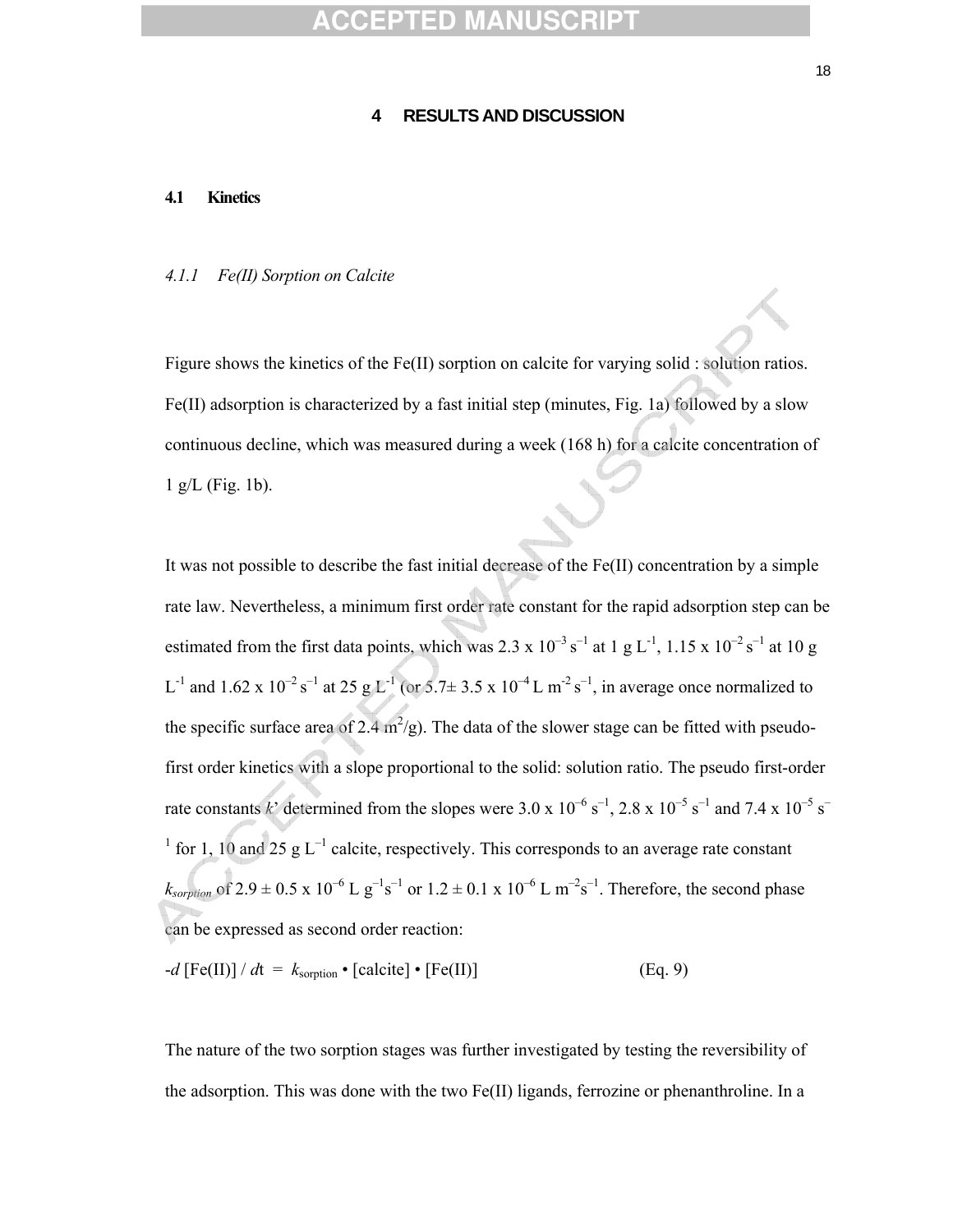first experiment (at 1 g  $L^{-1}$  calcite), desorption of Fe(II) with phenanthroline was studied as a function of the equilibration time of Fe(II) with calcite. After 1 hour of equilibration, almost all the sorbed Fe(II) was recovered with phenanthroline. After longer equilibration times of 5, 24 and 72 hours, the irreversibly bound fraction increased, respectively, to 9%, 11% and 21% of the total adsorbed Fe(II) (data not shown). In another experiment, after 168 hours of equilibration of Fe(II) with calcite (at 2 g  $L^{-1}$ ) at various initial Fe(II) concentrations, between 86% and 94% of the total Fe(II) was irreversibly bound to calcite. Despite the stability of the Fe(II)- ferrozine complex, between 80-90% of the Fe(II) remained associated to calcite even one hour after the ligand addition. The missing Fe(II) could be recovered if calcite was dissolved in acetic acid.

From these results it appears that sorption of Fe(II) on calcite was reversible for equilibration times of up to about 1 hour. After longer equilibration times ( $> 5$  hours), part of the Fe(II) could no longer be recovered by phenanthroline or ferrozine and the fraction of Fe(II) irreversibly bound to calcite increased with equilibration time.

In agreement with these findings, sorption of other transition metals on calcite has been reported to occur in two kinetically distinct stages, a fast initial step (10 to 30 minutes), followed by a slower uptake lasting several days (Lorens (1981),  $Mn^{2+}$ : Franklin and Morse (1983);  $Cd^{2+}$ : Davis (1987), Martin-Garin et al. (2003);  $Zn^{2+}$ : Zachara et al. (1988)). The first step was interpreted as (reversible) adsorption, the second, slower step as incorporation by recrystallization or co-precipitation. Recrystallization rates are likely affected by the calcite preparation method (Mozeto et al. (1984)).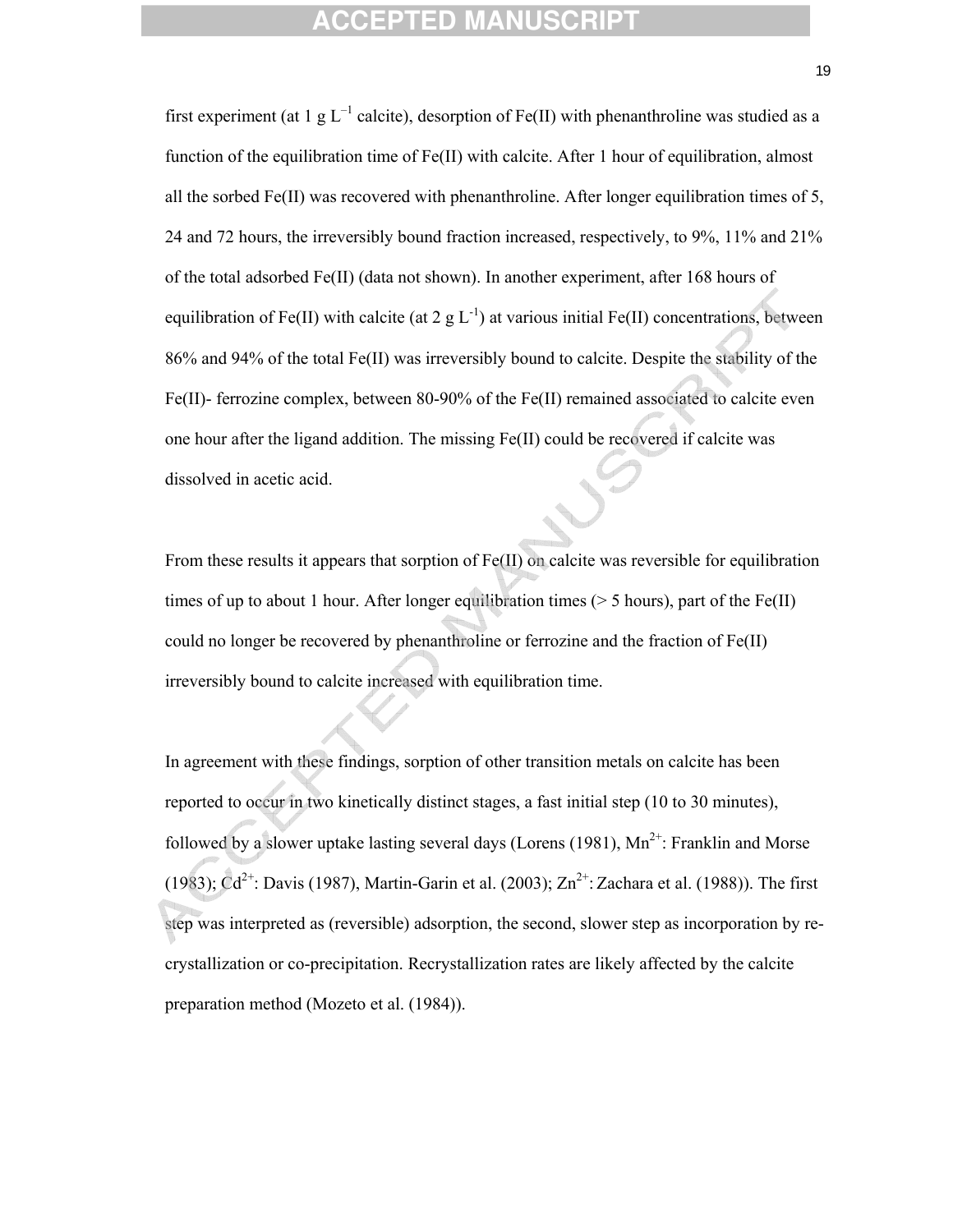#### **4.2 Composition of the Fe(II) - Calcite Co - precipitates**

The release of Fe(II) induced by dissolution of the calcite by carbonic acid, which had been in contact with Fe(II) for various equilibration times, is presented in Figure 2. During dissolution, both the co-precipitated and the adsorbed Fe(II) were released, such that, depending on the equilibration time, 97% (24 h), 86% (96 h) and 62% (168 h) of the added Fe(II) was recovered. After a 24-hour equilibration period, dissolution with  $20\%$  CO<sub>2</sub> led to an almost total recovery of Fe(II), whereas after the longest equilibration time (168 h), approximately 40 % of the total Fe(II) remained associated with calcite.

To get information about the stoichiometry of the dissolved Fe/Ca phase, the released Fe(II) concentrations,  $[Fe(II)]_{diss}$ , were plotted against the released calcium concentrations,  $[Ca^{2+}]_{diss}$ . Dissolution data at both  $CO_2$  concentrations (20 % and 100%  $CO_2$ ) of calcite equilibrated with Fe(II) for 24, 48 and 168 hours are presented in Figure 3. For the 168-hour equilibrated calcite, the amount of Fe(II) and  $Ca^{2+}$  released to solution during dissolution are proportional to each other for 0.1 mM  $\leq$   $|Ca^{2+}$  diss  $\leq$  1 mM. A slope of 0.004 (straight line between 2 mM  $\leq$  $Ca^{2+}$  < 9 mM) was obtained at both CO<sub>2</sub> concentrations and corresponds to the Fe(II)/Ca mole fraction of the Fe(II)-equilibrated calcite over one week (168 h). In other words, calcite of fixed Fe:Ca ratio precipitated upon equilibration with Fe(II). The mole fraction derived from the dissolution experiment coincides with findings of Dromgoole and Walter (1990), who precipitated mixed Fe /Ca carbonates from supersaturated solutions ( $@$ , 1 g L<sup>-1</sup> calcite,  $pCO<sub>2</sub> 0.1$ -0.97 atm,  $Ca<sup>2+</sup> 0.1$  mol/l, Fe(II) 0.022 to 0.1 mmol/l) and reported a maximum mole fraction of 0.4 % Fe in the overgrowths formed at the lowest precipitation rate. At smaller  $\lceil Ca^{2+} \rceil_{\text{diss}}$  concentrations ( < 0.1 mM), the slope is steeper, because it includes also the surface adsorbed Fe(II). Upon further dissolution ( $\left[Ca^{2+}\right]_{\text{diss}} > 1$  mM), the ratio of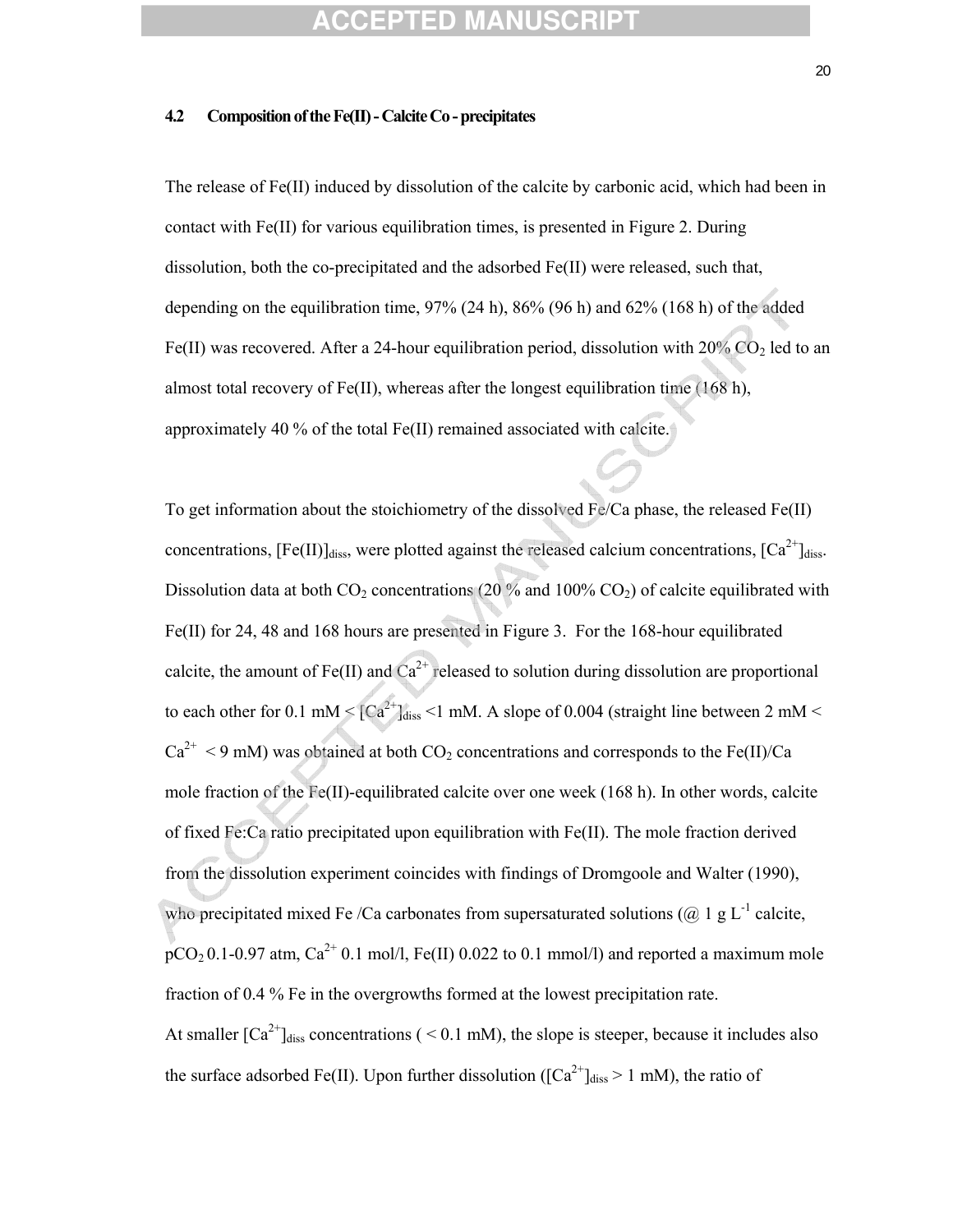$[Fe(II)]_{\text{diss}} / [Ca^{2+}]_{\text{diss}}$  gets smaller and this is interpreted as a reduced penetration of Fe(II) into deeper layers of the calcite.

If one assumes that a homogeneous Fe/Ca phase covers the calcite particles of mean grain size 1.8 μm, the thickness of the dissolved layer (Δ*r*) could be roughly estimated from the amount of dissolved calcium. The dissolved layer was estimated to be at most 25 nm and 80 nm, respectively, for the 20 %  $CO<sub>2</sub>$  and 100%  $CO<sub>2</sub>$  dissolution experiments. The estimated depth to which spherical particles were dissolved appears as a secondary X axis (in nm) in Figure 3. According to theses estimates, the thickness of the mixed Fe / Ca carbonate with the constant mole ratio of 0.4 % after 168 hours of equilibration with Fe(II) would be 25 to 30 nm.

#### **4.3 Fe(II) Oxidation in Presence of Calcite**

The oxidation of Fe(II) in the presence of calcite was investigated in two ways to take into account: (i) adsorption and (ii) co-precipitation with the calcite. The main findings are summarized in Figure 4 and Tables 4a and 4b. The decrease of Fe(II) over time could be fitted to pseudo-first order kinetics. A second order rate constant, *kapp*, was then calculated by normalizing to the oxygen concentration. When Fe(II) was added to an oxygen-containing calcite suspension (0.21 mM  $O_2$ ), it was oxidized faster than in the absence of calcite. The rate constant increased with increasing calcite concentration. Without solid,  $k_{app}$  was about 1 M<sup>-1</sup>s<sup>-1</sup> ; at a solid : solution ratio of 1 g/L,  $k_{app}$  was close to 2 M<sup>-1</sup>s<sup>-1</sup> and at 10 g/L, it was 16 M<sup>-1</sup>s<sup>-1</sup>. If Fe(II) was equilibrated with calcite for several hours before oxydation,  $k_{app}$  was 1 M<sup>-1</sup>s<sup>-1</sup> or less, similar to rate constants for the homogeneous solutions.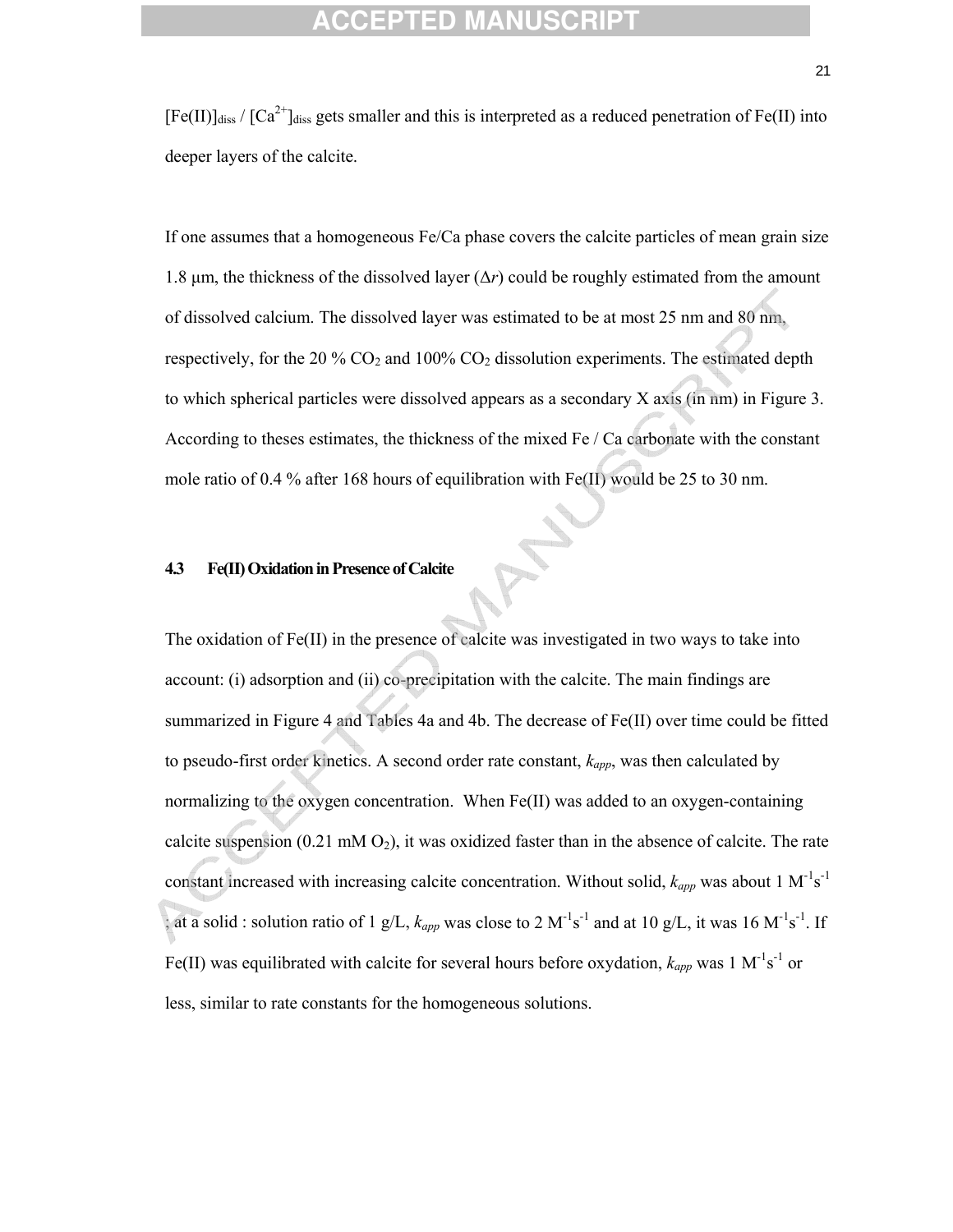According to the species dependent rate law proposed by King (1998, equation 5), our results suggest that, in the presence of calcite, a reactive Fe(II) surface complex is formed, which is oxidized faster than the species formed in absence of calcite. However, after longer equilibration times, the Fe(II) surface complex concentration decreased, and its catalytic contribution was no longer noticeable. To further interpret the data, a quantitative description of the surface speciation of Fe(II) on calcite is necessary (see *Modeling Sorption of Fe(II) on Calcite*, 4.5).

#### **4.4 Comparison of Adsorption and Oxidation Kinetics**

A comparison of Fe(II) adsorption and oxidation kinetics is shown in Figure. It can be seen that while the rate of adsorption decreased, reflecting a change of the adsorption mechanisms, the oxidation kinetics remained constant over the observation period. Since the presence of  $CaCO<sub>3</sub> accelerated the Fe(II) oxidation, the formation of reactive surface complexes is likely$ critical and rate-limiting. It was shown above (Figure 5), that during the initial adsorption stage, Fe(II) uptake was described by minimal first-order rate constants of  $2 \cdot 10^{-3}$  s<sup>-1</sup> (1g L<sup>-1</sup>) and  $10^{-2}$  s<sup>-1</sup> (10 g L<sup>-1</sup>), which are significantly higher than the first-order rate constants (3.8·10<sup>-</sup> <sup>4</sup> s<sup>-1</sup> and 3.4·10<sup>-3</sup> s<sup>-1</sup> for 1 g L<sup>-1</sup> and 10 g L<sup>-1</sup>, respectively) of the slow adsorption stage of  $Fe(II)$ . Since the adsorption of  $Fe(II)$  to calcite during the second stage gets significantly slower than the observed oxidation, it can be surmised that the reactive species form during the initial adsorption stage and fast-reacting adsorption sites must be re-generated to maintain the continuously enhanced  $Fe(H)$  oxidation. This could be explained by the formation of a new reactive site by Fe(II) oxidation as a result of the production of protons from hydrolysis of Fe(III) and local dissolution of calcite. The formation of Fe(III) hydroxides is more likely than Fe(III) carbonates at the calcite surface. The occurrence of Fe(III) carbonate complex as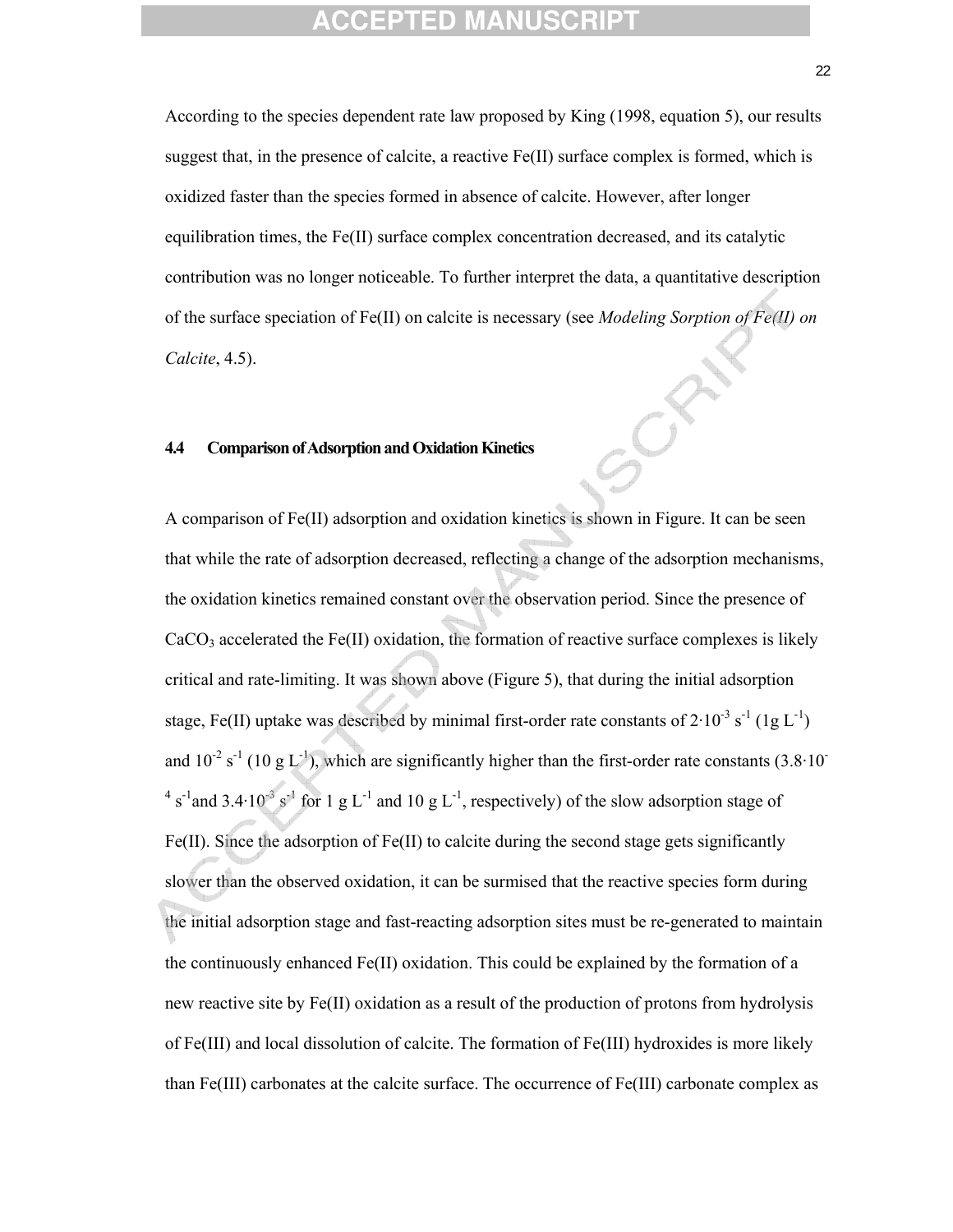well as solid Fe(III) carbonate is scarcely documented. Bolt (2002) reported the presence of Fe(III) hydroxo carbonate in a calcareous lake sediment. Katz et al. (1993) proposed that calcite growth may be inhibited by the formation of a  $Fe(III)$  carbonate or hydroxo carbonate complex at the calcite surface. Irrespective, the occurrence of Fe(III) in carbonate environments certainly deserves further investigations by surface specific analyses techniques (AFM, LEED, EXAFS, etc.).

#### **4.5 Modeling Sorption of Fe(II) on Calcite**

#### *4.5.1 Surface Adsorption and Precipitation*

Three experimental adsorption isotherms were obtained for the 24-hour, 72- or 168-hour equilibration times. The isotherms show a roughly linear behavior for log ΓFe (ΓFe : sorbed  $Fe(II)$ ) versus log[Fe(aq)]. They can be fitted to a Langmuir isotherm (shown as dotted lines in Figures 6 a - c). Isotherm data were interpreted with the surface precipitation model for divalent metals onto carbonate mineral surfaces (Comans and Middelburg (1987), Wersin et al. (1989)). This model implies a continuum from adsorption to a calcite/siderite solid-solution system. Model parameters and equations are listed in Table 1. As described by equation 20 in Table 1, the sorption density of Fe(II), ΓFe, was normalized with respect to the total calcium concentration (Ca in the calcite and aqueous Ca). Because aqueous calcium was not measured for each point, it was derived from speciation calculations ( $\sim$ 2 mM) and added to the amount of calcium in the solid (10 to 20 mM, depending on the calcite concentration). The model requires the adjustment of the total number of sorption sites,  $S_T$ , as well as of the adsorption constant,  $K_c$ , and of the precipitation constant for siderite as the end member of the CaCO<sub>3</sub> – FeCO<sub>3</sub> solid solution,  $K_a$ . The parameter  $K_b$  was taken as the calcite precipitation constant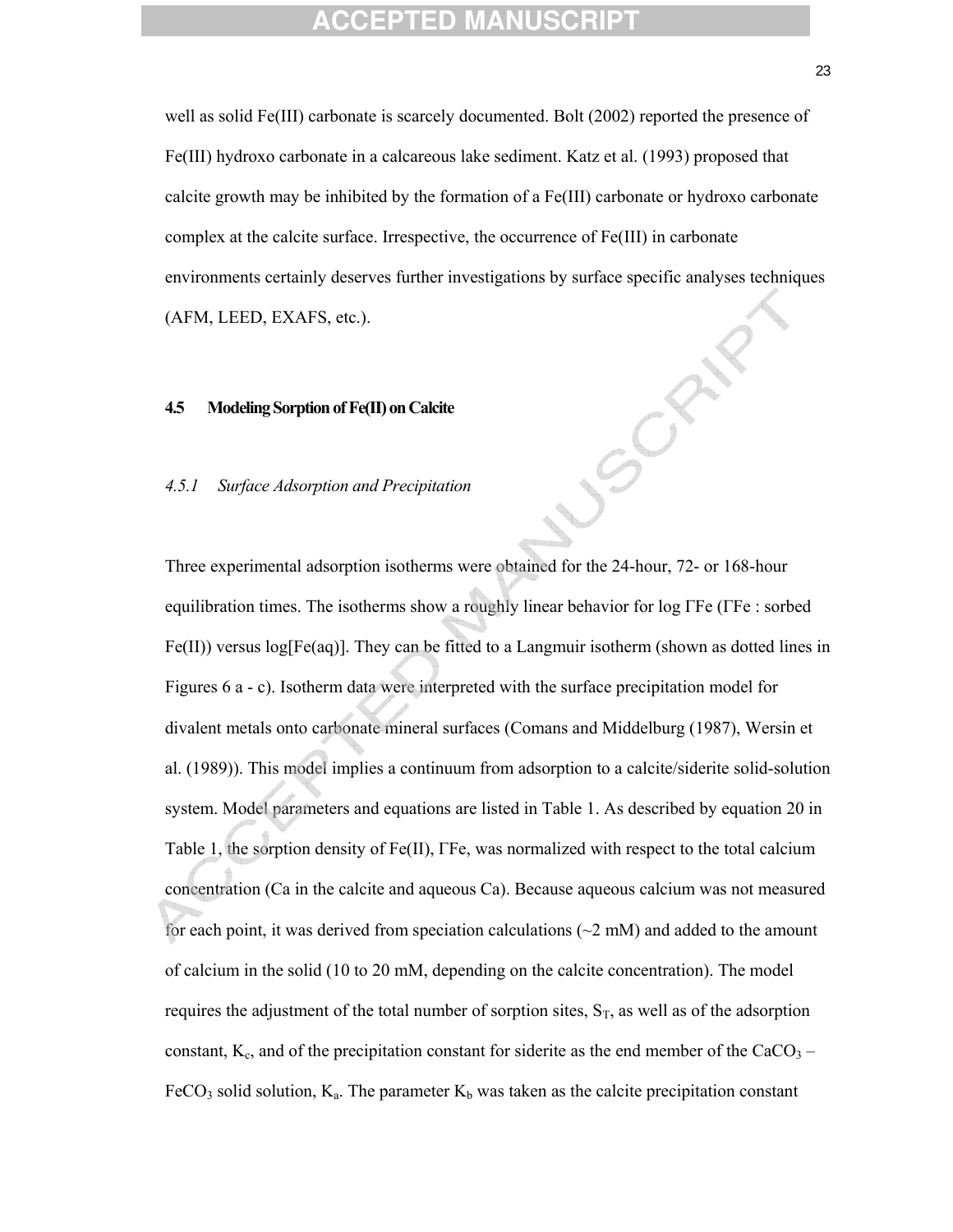(inverse of the solubility product as defined by equation 12, Table 1;  $log K_b = -1.85$ ). Fitting the 24-hour data resulted in a log  $K_a$  of -3.60 and log  $K_c$  of 0.81 with a surface site concentration  $S_T$  of 0.98 site nm<sup>-2</sup>. Fitting the 72-hour and 168-hour isotherms, assuming the same end member solubility constant (log  $K_a = -3.60$ ), required a larger sorption constant  $K_c$ and a larger surface site concentration than the 24-hour data :  $logK_c$  of 1.48 and 2.19, as well as  $S_T$  of 1.76 and 2.51 sites nm<sup>-2</sup> were obtained for 72 hours and 168 hours, respectively. The fits (line) and the data (markers) obtained for the different equilibration times of 24 h, 72 h and 168 h are represented in figures 6a to 6c.

The computed surface site concentrations of 0.98 to 2.51 sites  $nm<sup>2</sup>$  were similar to values obtained by Comans and Middelburg (1987) for the divalent metals Co, Cd, Mn and Zn (0.11– 1.7 sites nm-2). The increasing number of surface sites could be interpreted as evidence of calcite surface modification in response to the co-precipitation of Fe(II). Changes of the surface properties of calcite were reported by Katz et al. (1993) in their calcite growth inhibition studies by Fe(II).

The siderite precipitation constant, defined according to equation 11, (in Table 1) and obtained by fitting of the experimental data (log  $K_a = -3.60$ ), is close to four orders of magnitude smaller than the value calculated from the siderite solubility constant reported by Preis and Gamsjäger (2002:  $\log 1/K^*_{\text{SO(FeCO3)}} = +0.26$ ). It means that Fe(II) is 7270 times less soluble in the calcite lattice than predicted by the thermodynamic solubility constant of siderite. This discrepancy most likely reflects the non-ideality of the FeCO<sub>3</sub>-CaCO<sub>3</sub> solid solution system (γ  $\approx$  7270, according to Eq.1). Similar results were found by Comans and Middelburg (1987) for the metal (Co, Cd, Mn)- calcite solid solutions: the precipitation constant of the respective end member carbonates were 3 to 5 orders of magnitude smaller than calculated from the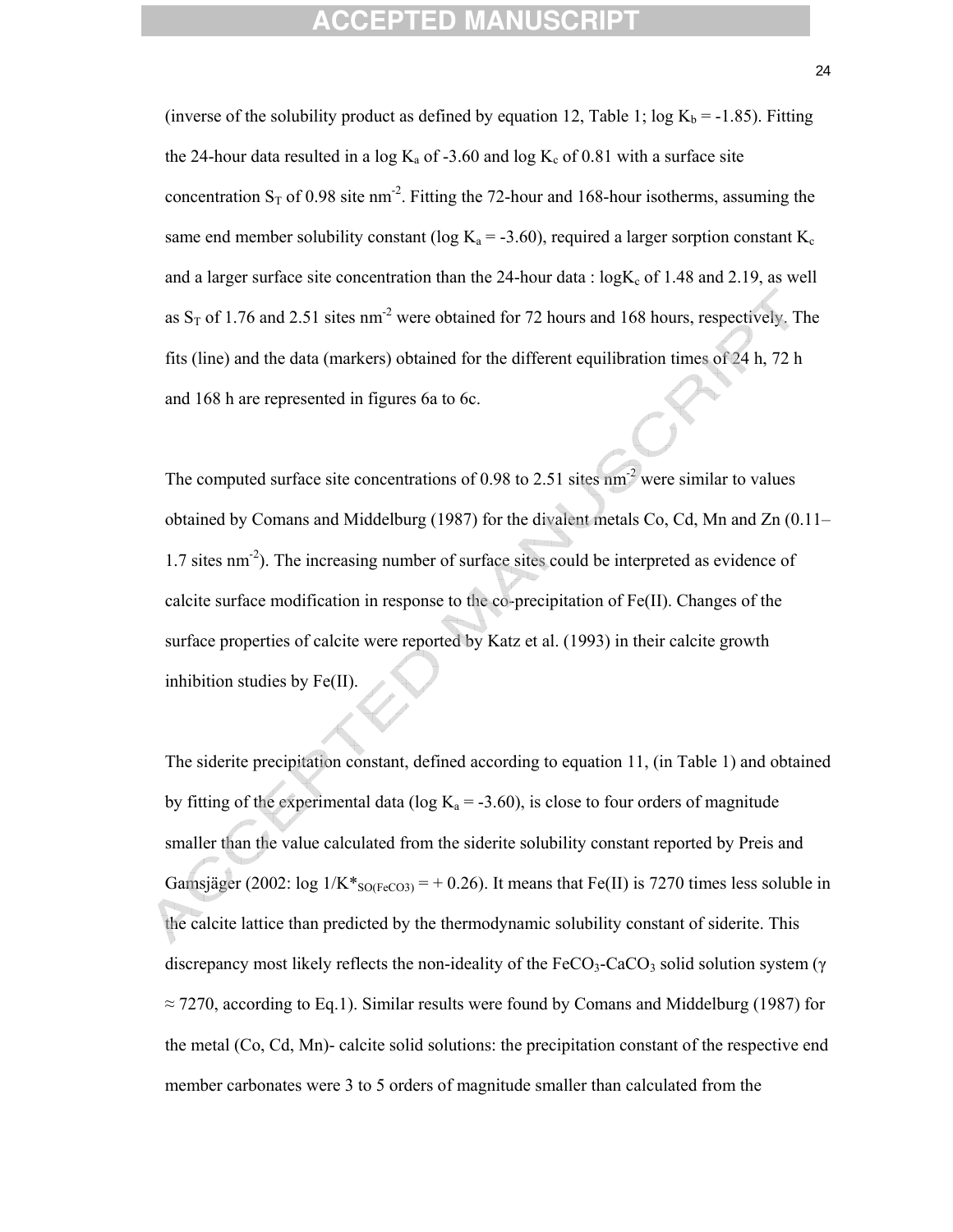thermodynamic values of the solubility constants (log  $1/K*_{\text{SO}}$  of respectively CoCO<sub>3</sub>(s),  $CdCO<sub>3</sub>(s)$  and MnCO<sub>3</sub>(s) were -7.0, -4.85 and -4.30).

The mole fraction of  $FeCO<sub>3</sub>$  in solid solution can be calculated from equation 16 (Table 1). It follows that  $X_{FeCO3}$  in the range of 4-5 x10<sup>-5</sup> is calculated for a calcite solution containing 10<sup>-5</sup> M Fe(II) (after 24 h equilibration,  $[Fe^{2+}]_{aa} = 7-8 \times 10^{-6}$  M). Using the solubility constant from Preis and Gamsjäger in the same equation would give a  $X_{FeCO3}$  between 6 x10<sup>-2</sup> to 8 x10<sup>-2</sup>. The dissolution experiments yielded a  $X_{FeCO3}$  of 4 x10<sup>-3</sup> (see Composition of the Fe(II)-Calcite Coprecipitates, 4.2).

A comparison of the adsorption constants,  $K_c$ , shows that the Fe(II) adsorption constant (log  $K_c = 0.81$  from the 24-hour equilibration) sits between the Cd and Mn values in the sequence of the adsorption constants reported by Comans and Middelburg (1987) for Cd, Mn, Zn and Co (log  $K_c = 1.43, 0.65, 0.08$  and -0.4, respectively). From the adsorption coefficient, an exchange coefficient (K<sub>ex</sub>) for Fe(II) of 10<sup>2.66</sup> was computed according to Equation 3, which can be compared to values obtained by Zachara et al. (1991) for the divalent cations Cd, Zn, Mn, Co, Ni, Ba and Sr (log K<sub>ex</sub> of 3.02, 2.43, 1.31, 0.56, 0.51, -1.93 and -2.04, respectively). These were substantiated in later work by Temmam et al. (2000) (Mn and Zn), Hay et al. (2003) and Martin-Garin et al. (2003) (Cd), Lakshtanov and Stipp (2007) (Ni). Accordingly,  $Fe(II)$  has only a slightly smaller affinity than Cd. The strong affinity of  $Fe(II)$  for the calcite surface compared to the other metal cations Mg, Cd and Sr was confirmed by De Leeuw  $(2002)$  based on molecular dynamic simulations: Attachment of FeCO<sub>3</sub><sup>o</sup> to calcite step edges was generally more exothermic than for other metal carbonate species both at the acute and obtuse calcite kink sites; a similar result was found for the overgrowth of  $FeCO<sub>3</sub>$  onto calcite surfaces. Generally, the affinity of the metal cation for the calcite surface seems to be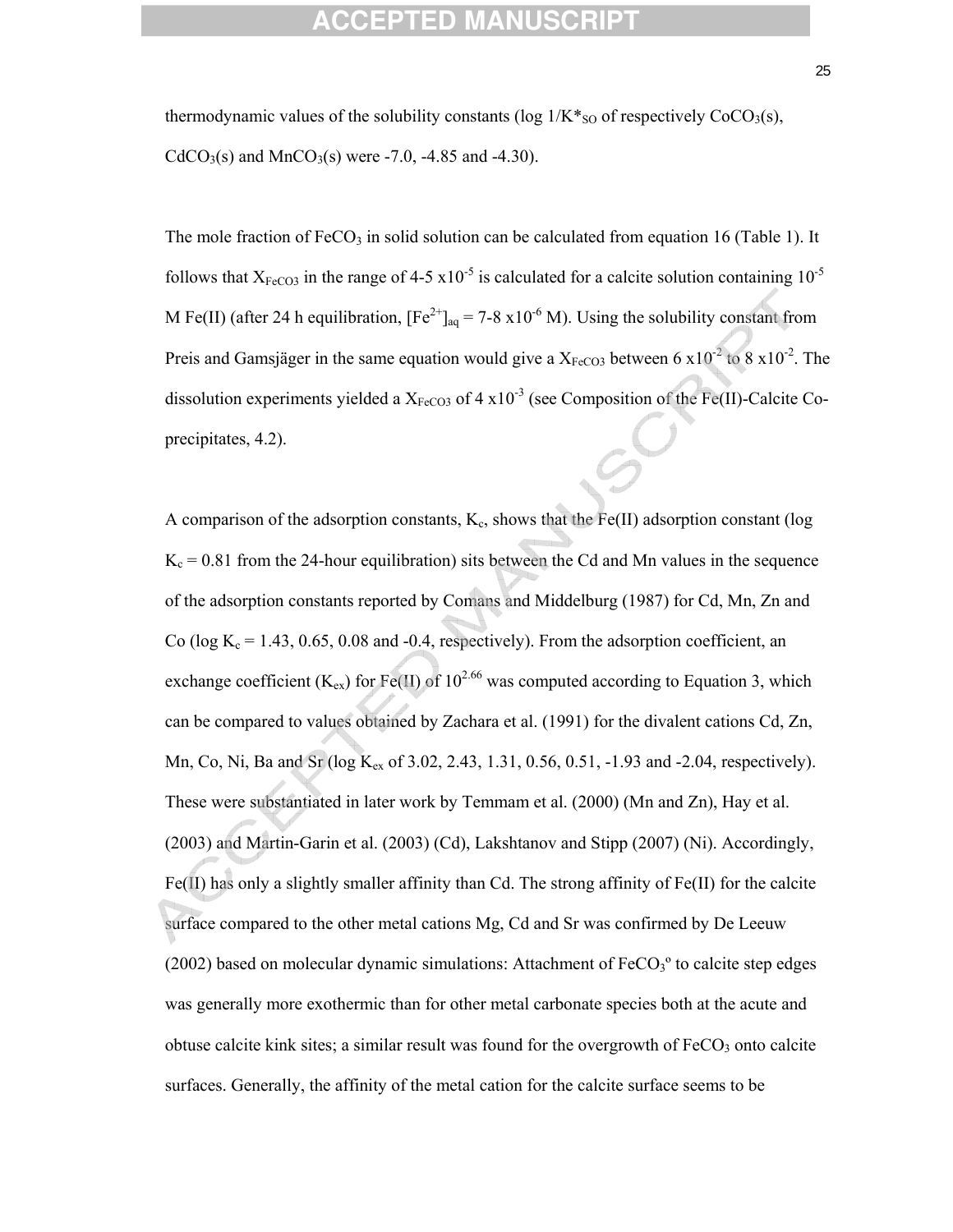correlated with the radius of the cation and the solubility product of the respective solid carbonate (Rimstidt et al. (1998), Zachara et al. (1991)). In addition, the coordination geometry of the sorbing metal may play a role. This was demonstrated by Schosseler et al. (1999) for  $Cu^{2+}$ , which strongly binds to the carbonate surface by coordination to three surface carbonate ligands in a distorted octahedral configuration. A similar mechanism could explain the strong binding by Fe(II) at the calcite surface and further explain its efficient blocking of reactive sites during calcite growth and dissolution reactions compared to other metal cations (Meyer (1984), Katz et al. (1993), De Leeuw (2002)).

### *4.5.2 Speciation of Fe(II) on the Calcite Surface*

The parameters used in modeling the surface complexation of metal cations such as Mn, Fe or Ca on carbonate minerals were determined in previous studies (Van Cappellen et al. (1993), Pokrovsky et al. (1999a), Pokrovsky et al. (1999b), Pokrovsky et al. (2000); Pokrovsky and Schott (2002); see also Background: Modeling, 2.1and Table 2). None of the present isotherms, however, can be described by the previously postulated Fe(II) surface species,  $>CO_3Fe^+$  (Table 2 and Figure 7, dashed line). Adsorption of Fe(II) onto calcite is underestimated.

Co-precipitation of Fe(II) with calcite suggests that Fe(II) is first adsorbed as a carbonate species  $\text{FeCO}_3^0$ , the metal carbonate complex being the building unit of carbonate during crystal growth (De Leeuw (2002)). Adsorption of  $FeCO<sub>3</sub><sup>0</sup>$  at the calcite surface can be accounted for in the surface complexation model by addition of another reaction. This reaction describes Fe(II) adsorbed as carbonate complex, leading to the Fe species  $>CO_3FeCO_3H^0$  (Eq. 10):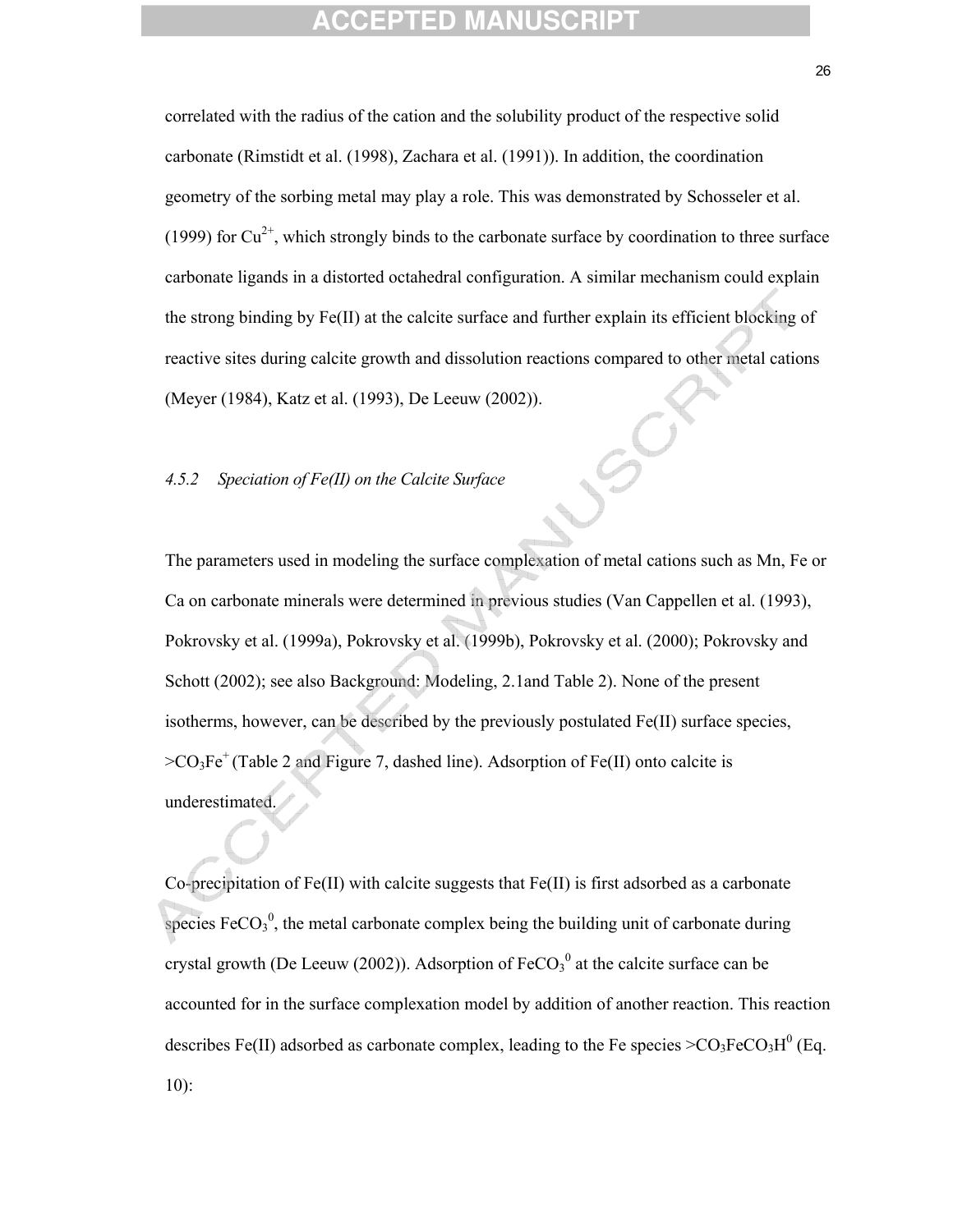### **CCEPTED MAN**

$$
\geq CO_3H^0 + FeCO_3 \leftrightarrow \geq CO_3FeCO_3H^0
$$
 (Eq. 10)

The stability constant of Eq. 10 could not be derived from linear combinations of the surface complex reactions of the siderite model (Van Cappellen et al. (1993)). The 24-hour adsorption data (1 and 2 g L-1 calcite) could be well reproduced assuming a log K of 7.4 for the stability constant of Eq. 10. The model results applying SCM and the stabilty constants for  $>CO_3Fe^+$ and >CO<sub>3</sub>FeCO<sub>3</sub>H<sup>0</sup> under experimental conditions (total Fe(II) between  $10^{-6}$  and  $10^{-4}$  mol L<sup>-1</sup>, 4.9 mM CaCl<sub>2</sub>, 4.1 mM NaHCO<sub>3</sub>, pH 7.0) is shown in Figure 7. Using the specific surface area of 2.4  $\text{m}^2/\text{g}$  and the surface site concentration of 5 sites/ $\text{nm}^2$ , which represents the number of  $>CO<sub>3</sub>H<sup>0</sup>$  and  $>CaOH<sup>0</sup>$  at the calcite surface (Möller and Sastri (1974)), the model slightly overestimates the overall uptake of Fe(II) above a concentration of Fe(II)<sub>aq</sub> >10<sup>-5</sup> M. The fit could be improved if a smaller value for the surface site concentration of 3 sites  $/nm<sup>2</sup>$ was used. Such a discrepancy could indicate that a more complex binding than a 1:1 surface ligand to metal complex is involved. Comparison of the sorption constants show that under the selected experimental conditions, the species  $>CO_3FeCO_3H^0$  is more important than  $>CO_3Fe^+$ .

### **4.6 Modeling Oxidation Kinetics: Species Specific Rates**

### *4.6.1 Absence of Calcite*

King's rate law of the Fe(II) oxidation in carbonate containing solutions was first applied to the experimental data obtained in the calcite-free solution. Speciation calculations were performed to get the fractional composition of the  $Fe(II)$  in aqueous solution under the experimental conditions (log pCO<sub>2</sub> -1.75 $\pm$ 0.05, pH 7.0 at saturation with calcite, 4.1 mM NaHCO<sub>3</sub>, 4.9 mM CaCl<sub>2</sub>, 10  $\mu$ M FeSO<sub>4</sub>). Using the rates of King (1998, see Table 3), an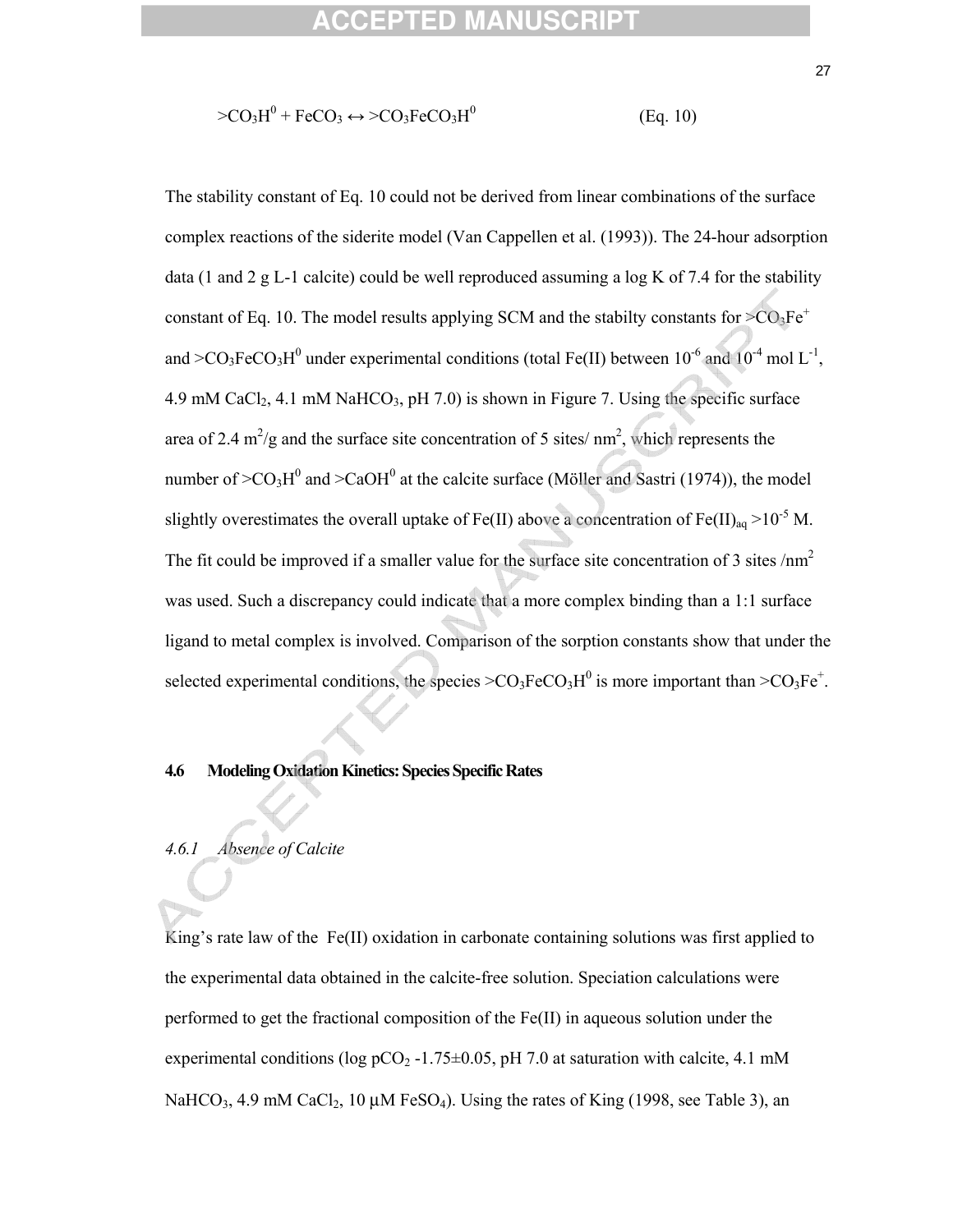apparent rate constant comparable to the measured value was obtained if maximum values of log  $k_6$  and log  $k_7$  of -2.0 and -3.0, respectively, were used. In this way, a  $k_{app}$  of 1.6 to 1.7 M<sup>-1</sup>s<sup>-</sup> <sup>1</sup> was calculated, which is comparable to the experimentally measured  $k_{app}$  ranging from 1.3 to 1.8 M<sup>-1</sup>s<sup>-1</sup> (see Table 4). In the absence of calcite, the most reactive species were Fe(CO<sub>3</sub>)<sub>2</sub><sup>2</sup>, Fe(OH)<sub>2</sub>, Fe(CO<sub>3</sub>)(OH)<sup>-</sup> and Fe(OH)<sup>+</sup> which contributed, respectively, 72%, 15%, 12% and 2% of the overall apparent rate constant. The same order of reactivity was observed in King's system with respective contributions to the overall rate of 50%, 27%, 19% and 3% (King (1998)). In King's system, the total carbonate concentration ( $\Sigma CO_2$ ,  $\overline{CO_3}^2$ ) increased with pH. In our system, the  $\Sigma$ CO<sub>2</sub> is controlled by calcite solubility and, thus, increases as pH decreases (see also below, Figure 8).

## *4.6.2 Reactive Fe(II)-Calcite Surface Species.*

Oxidation of Fe(II) was faster in the presence of calcite than in a homogeneous calcite-free solution but if calcite was first equilibrated with Fe(II) before oxidation, no catalysis was observed. The faster oxidation of Fe(II) in the presence of calcite was interpreted as a higher reactivity of the adsorbed species. By analogy to the reactivity of the aqueous species, the species  $>CO_3FeCO_3H^0$  must be more reactive than  $>CO_3Fe^+$  because, under homogeneous conditions (i.e., in the absence of calcite),  $Fe(CO<sub>3</sub>)<sub>2</sub><sup>2</sup>$  is oxidized faster than the carbonate species  $\text{FeCO}_3^0$  and  $\text{FeHCO}_3^0$ . In addition, the same surface species,  $\text{>CO}_3\text{FeCO}_3\text{H}^0$ , is expected to be involved in the co-precipitation reaction as it is the most probable precursor of a Fe(II)-Ca carbonate phase at the calcite surface (De Leeuw (2002)). Co-precipitation was shown to occur in the sorption experiments, if calcite and Fe(II) were equilibrated for several hours in the absence of oxygen. A later oxidation of the equilibrated suspension did not show any acceleration of the Fe(II) oxidation. The sorbed Fe(II) seemed to be physically protected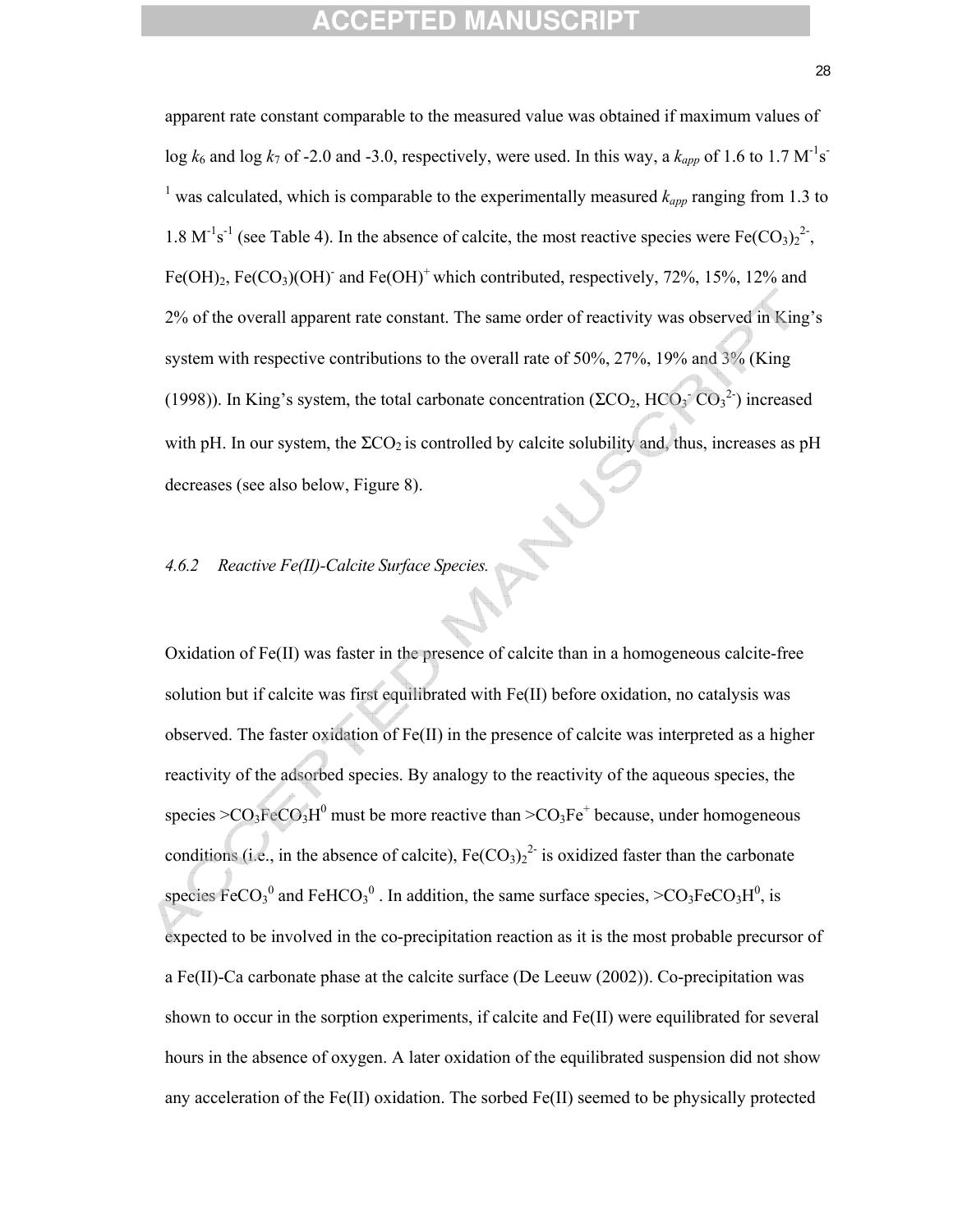and no longer available to the oxidant. Therefore, after extended pre-equilibration with calcite, only the aqueous  $Fe(II)$  was oxidized and the overall oxidation rate was equivalent to the calcite-free system.

Based on these considerations, a species specific oxidation rate constant was determined for the fast reacting species,  $>CO_3FeCO_3H^0$ , using the experimental data obtained at 1 g L<sup>-1</sup> and 10 g  $L^{-1}$  and speciation calculations including the Fe(II) surface species of the SCM described in Table 2 and Figure 7. The resulting Fe(II) speciation in a 1 g  $L^{-1}$  calcite suspension is illustrated in Figure 8. The adsorbed species  $>CO_3FeCO_3H^0$  represents 25% of the total Fe(II) at 1 g  $L^{-1}$  calcite and 79 % at 10 g  $L^{-1}$ . Given the speciation established above, the best fit to the measured apparent second order rate constant was obtained with a species specific rate constant for  $>CO_3FeCO_3H^0$  of 2.5 M<sup>-1</sup>s<sup>-1</sup>. This resulted in calculated apparent rate constants,  $k_{app,calc}$  of 3.8 M<sup>-1</sup>s<sup>-1</sup> and 8.2 M<sup>-1</sup>s<sup>-1</sup> at 1 g L<sup>-1</sup> and 10 g L<sup>-1</sup> calcite, respectively. This predicts the measured rate constant at 1 g L<sup>-1</sup> well (the measured  $k_{app}$ , was 2 to 3.8 M<sup>-1</sup>s<sup>-1</sup>), but it underestimates the rate constant at 10 g  $L^{-1}$  by a factor of nearly two (the measured  $k_{app}$ , was 15.8  $M^{-1}s^{-1}$ ; see Table 4). The fit is improved if a species rate constant of 5  $M^{-1}s^{-1}$  is assumed. This yields an overall rate constant of 16 M<sup>-1</sup>s<sup>-1</sup> at 10 g L<sup>-1</sup> calcite and of 6.2 M<sup>-1</sup>s<sup>-1</sup> at 1 g L<sup>-1</sup> calcite. Therefore, the species specific rate constant,  $k_{\text{ }>CO3FeCO3H}$ , ranges between 2.5 and 5  $M^{-1}s^{-1}$  (or  $0.4 > log k >_{CO3FeCO3H} > 0.7 M^{-1}s^{-1}$ ). Correction for the ionic strength effect according to Equation 8 results in a rate constant  $log k >_{CO3FeCO3H}$  at I= 0 M of 0.72  $\pm$  0.15 M<sup>-</sup>  $\frac{1}{5}$ <sup>1</sup>. Using the species specific rate constants of Table 3 and results of the speciation calculation, the relative contribution of the different Fe(II) species to the overall rate constant can be calculated (Figure 9.) At a calcite concentration  $>1 \text{ g L}^{-1}$ , the adsorbed Fe(II) species has the highest contribution to Fe(II) oxidation, followed by the species  $Fe({\rm CO}_3)_2^2 > Fe({\rm OH})_2$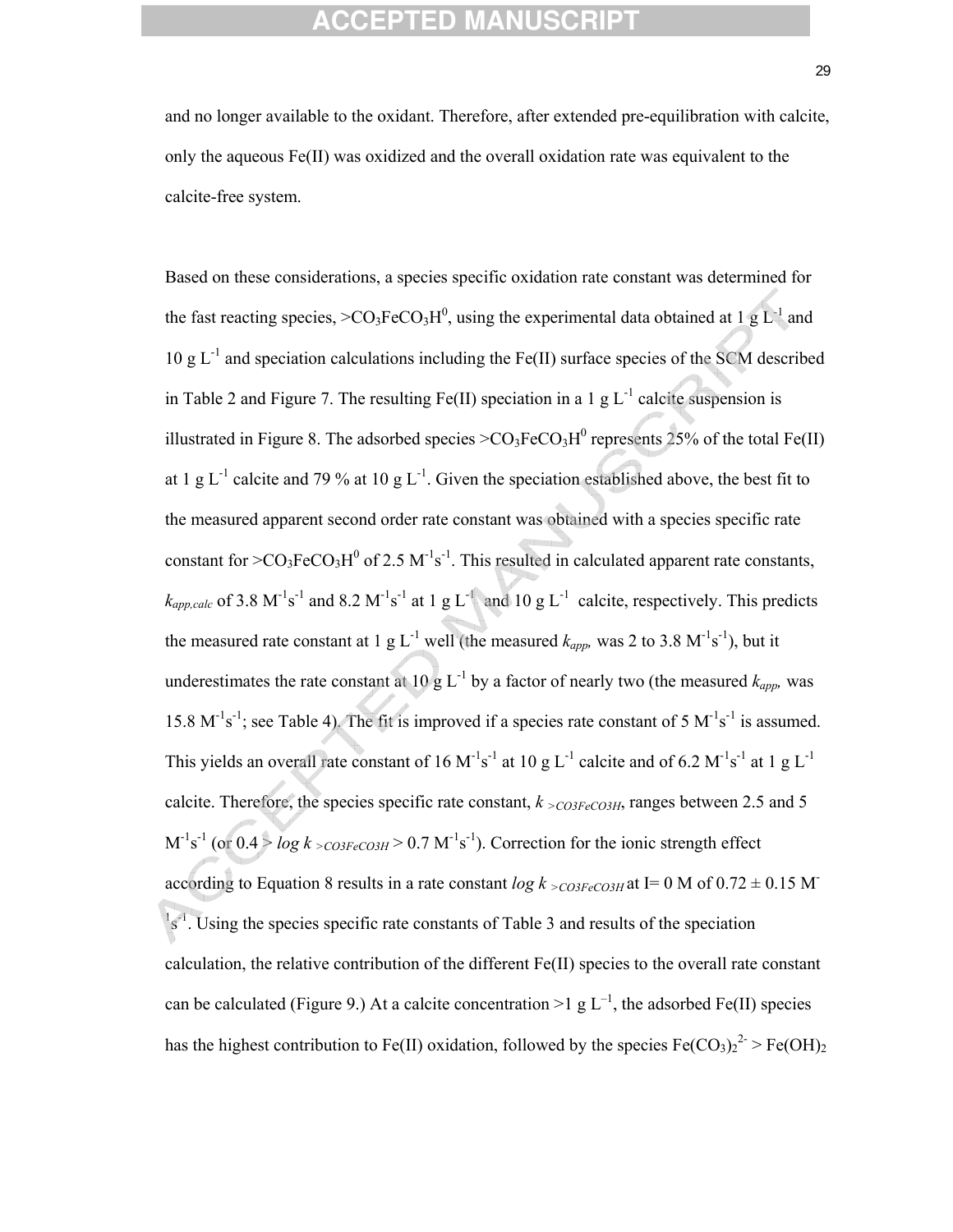$>$  Fe(CO<sub>3</sub>)(OH)<sup>-</sup>. The contribution of the surface species increases to over 80% of the total oxidation rate at a calcite suspension concentration of  $>2$  g L<sup>-1</sup>.

Similarly, calculated and measured apparent rate constants  $k_{app}$ , can be compared for the case where Fe(II) was equilibrated with calcite several hours before oxygen addition. Results are shown in Table 4b. This time, it was assumed that the species  $>CO_3FeCO_3H^0$  was not present, because incorporated as a  $Fe/CaCO<sub>3</sub>$  co-precipitate in the bulk solid. Model calculations yielded apparent rate constants at a concentration of 1 g  $L^{-1}$  calcite,  $k_{amp,calc}$ , in the range of 1.1 to 1.4  $M^{-1}$  s<sup>-1</sup> (6.95 < pH < 7.06). This is in agreement with the measured apparent rate constants,  $k_{app}$ , of 0.6 to 1.1 M<sup>-1</sup> s<sup>-1</sup> obtained after 15 to 24-hour pre-equilibration. After longer pre-equilibration times of 72 to 168 hours (1 week), smaller apparent rate constants were measured (0.2 M<sup>-1</sup> s<sup>-1</sup> <  $k_{app}$  < 0.7 M<sup>-1</sup> s<sup>-1</sup>). Variations of apparent rate constant with preequilibration times are consistent with the progressive co-precipitation of the Fe(II).

#### *4.6.3 Importance of the calcite-promoted Fe(II) oxidation in the natural environment.*

With the parameters of Tables 2 and 3, the contribution of the reactive Fe(II) species to the overall Fe(II) oxidation rate as function of the pH can be calculated. This is shown in Figure 10 for a calcite-saturated suspension of 1 g/L,  $10^{-5}$  M FeSO<sub>4</sub>, a set background salt concentration (4.1 mM NaHCO<sub>3</sub>, 4.9 mM CaCl<sub>2</sub>) and variable pH. According to Figure 10, the surface species  $>CO_3FeCO_3H^0$  is the most reactive species below pH 7.5, followed by Fe(CO<sub>3</sub>)<sub>2</sub><sup>2</sup>. Above pH 7.5, the hydroxo-species Fe(OH)<sub>2</sub> becomes more important and even rate controlling above pH 8. The importance of the adsorbed Fe(II) species, which is dominant below pH 7 (see Figure 8), should be further investigated to confirm these predictions. At high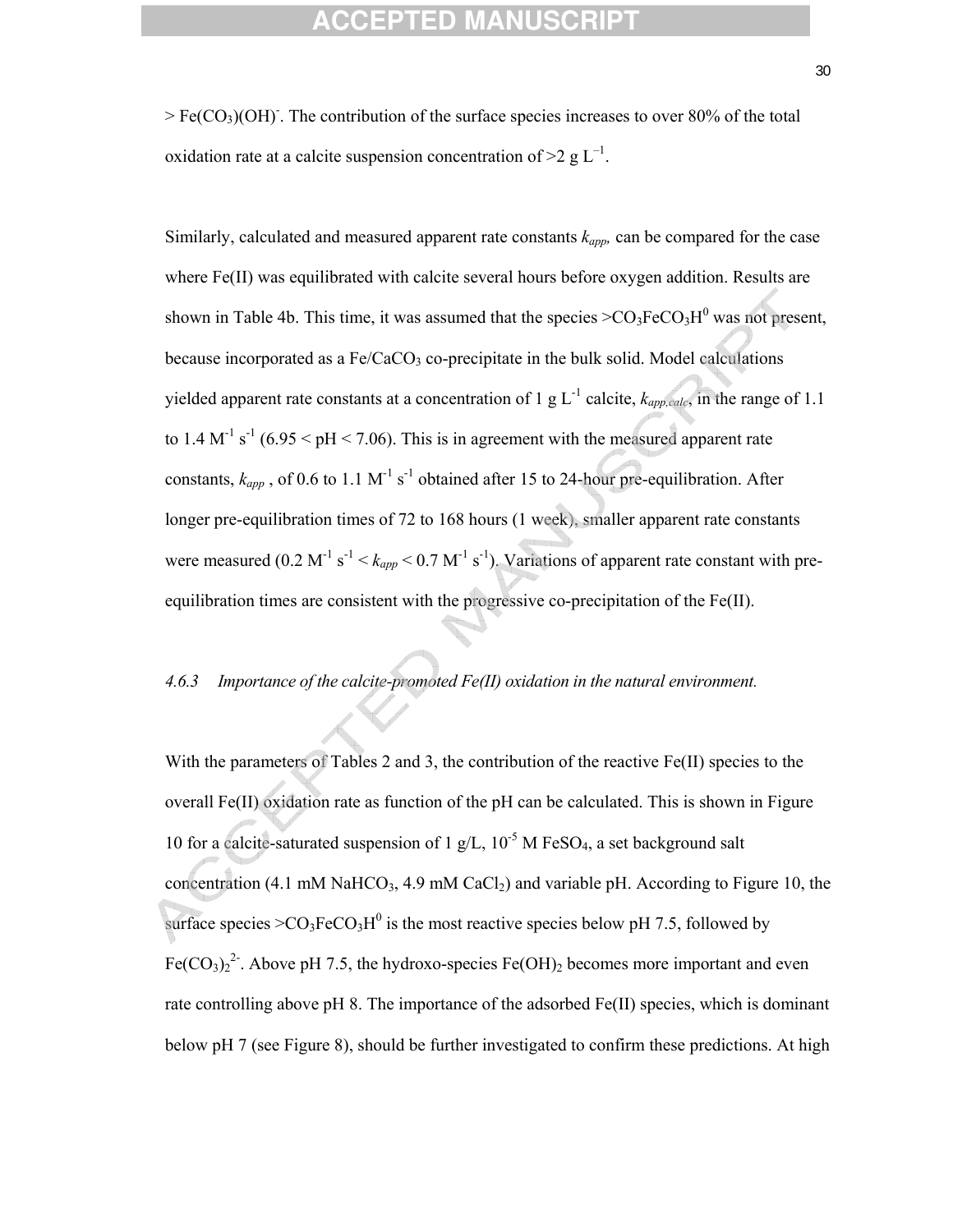calcite and low oxygen concentrations, Fe(II) could be rapidly co-precipitated and its

oxidation efficiently inhibited.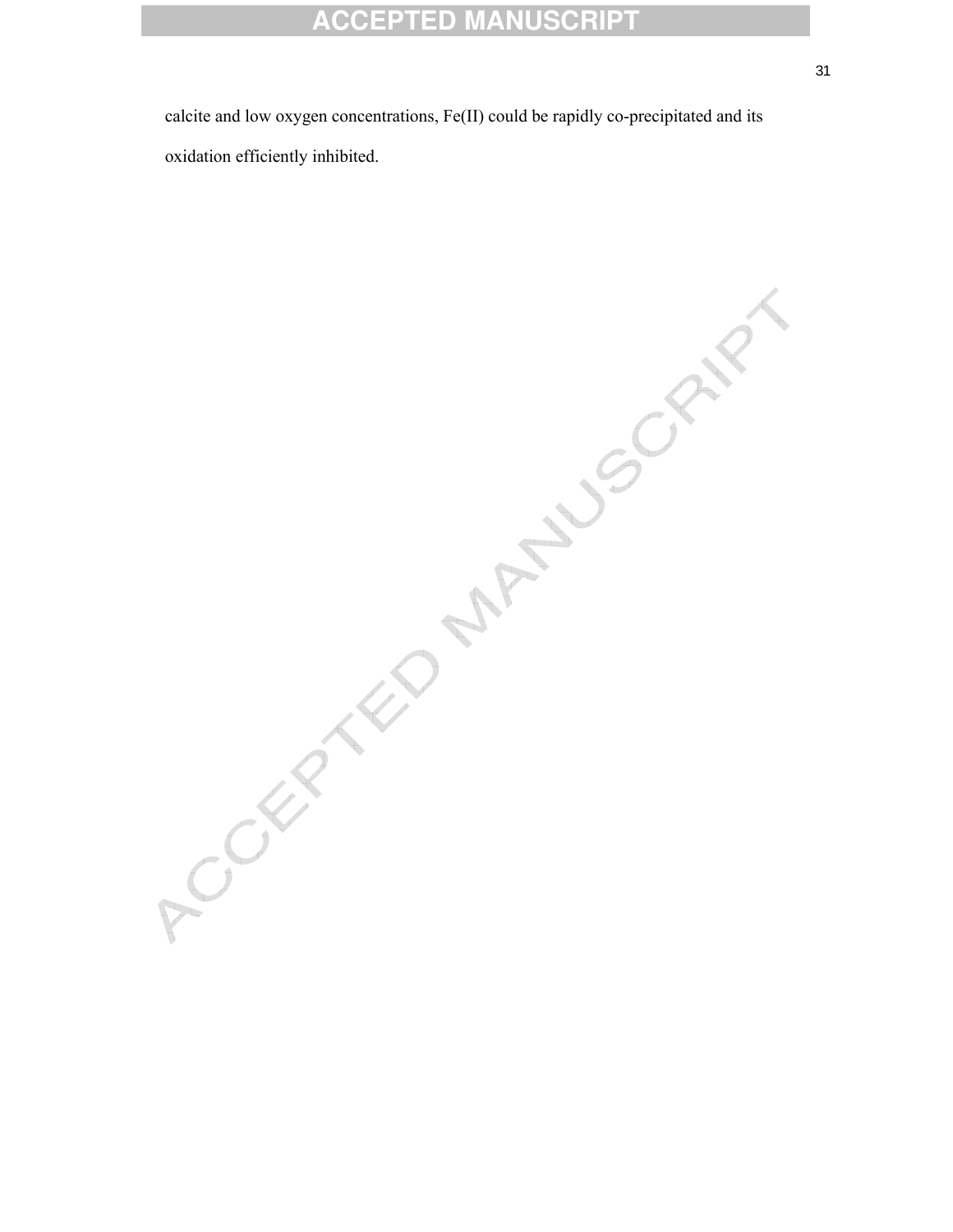#### **5 CONCLUSIONS**

The sorption behavior of Fe(II) in a calcite-water system was investigated in the absence of oxygen. The results showed that  $Fe(II)$  binds to calcite (i) by surface adsorption and (ii) by coprecipitation forming a mixed Fe/Ca carbonate phase. Co-precipitation kinetics of Fe(II) into calcite could be fitted to first order kinetics with respect to the solid concentration. Incorporation was clearly detected in sorption experiments conducted for more than 15 hours. After this time, it was not possible to recover all of the added  $Fe(II)$  using strong  $Fe(II)$ ligands, such as ferrozine or phenanthroline, contrasting to the results of shorter equilibration time. Dissolution of the Fe(II)-equilibrated calcite with carbonic acid allowed complete recovery of the Fe(II) revealing that a ferrous calcite solid solution had formed with a Fe(II) to calcium molar ratio close to 0.4 %.

Sorption isotherms measured at pH 7 with 1 or 2 g/L calcite after more than 24 hours displayed two uptake mechanisms for Fe(II) sorption on calcite: (i) Langmuir-type adsorption at low metal coverage and (ii) co-precipitation at high metal surface concentrations. The adsorption-precipitation model previously used by Comans and Middelburg (1987) to simulate sorption of Mn, Cd, and Co to calcite successfully described our data. In contrast, a straightforward surface complexation model describing sorption of Fe(II) to a single adsorption site  $>CO<sub>3</sub>Fe<sup>+</sup>$  could not reproduce the isotherm data. Consideration of the additional surface reaction,  $>CO_3H^0 + FeCO_3^0 = >CO_3FeCO_3H^0$ , with a log K of 7.4 was necessary. The nature of ferrous complexes at the calcite surface has not yet been confirmed by spectroscopic methods but we propose that the adsorbed ferrous carbonate species  $>CO_3FeCO_3H^0$  is a likely precursor in the formation of the Fe/CaCO<sub>3</sub> surface precipitate (De

32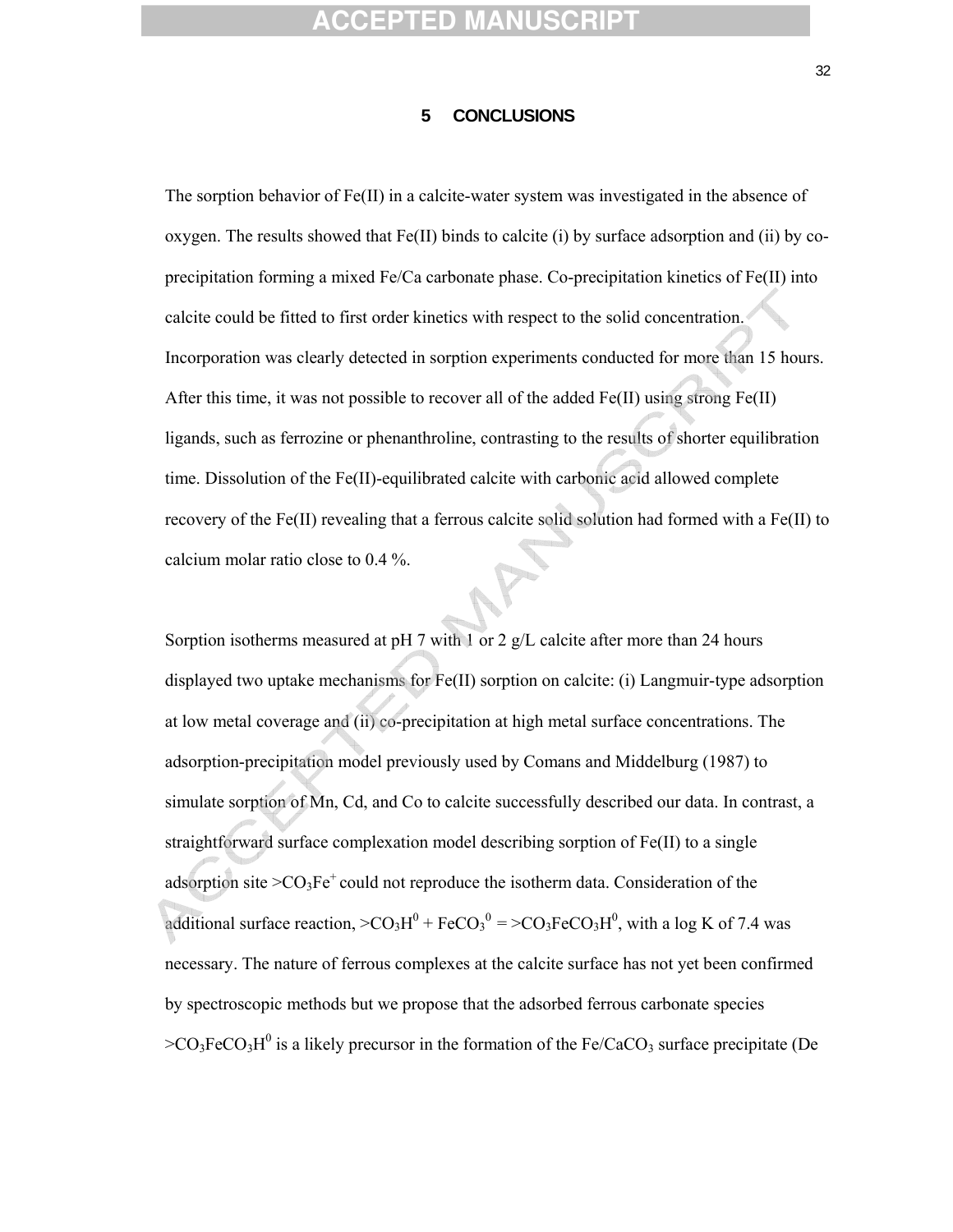Leeuw (2002)), which forms after a long exposure of dissolved Fe(II) to calcite under anaerobic conditions.

Finally, the effect of oxygen addition on the Fe(II) - calcite system was investigated. The presence of calcite accelerated Fe(II) oxidation relative to an equivalent calcite-free system. Based on a surface complexation model, and in analogy to the study by King (1998) about the acceleration of the Fe(II) oxidation by carbonate species (in particular by the species Fe(CO<sub>3</sub>)<sub>2</sub><sup>2</sup>), the species-specific oxidation rate constant for the surface species  $>$ CO<sub>3</sub>FeCO<sub>3</sub>H<sup>0</sup> was determined,  $log k >_{CO3FeCO3H} = 0.72 \pm 0.15 \text{ M}^{-1}\text{s}^{-1}$  at I=0. However, if Fe(II) and calcite were equilibrated several hours before exposure to oxygen, the measured oxidation rate constant was lower than in the absence of calcite. We propose that Fe(II) is progressively incorporated in the calcite lattice, where it is no longer susceptible to oxidation. In both cases, the measured oxidation rate constants could be reproduced by speciation and kinetics calculations.

COLLE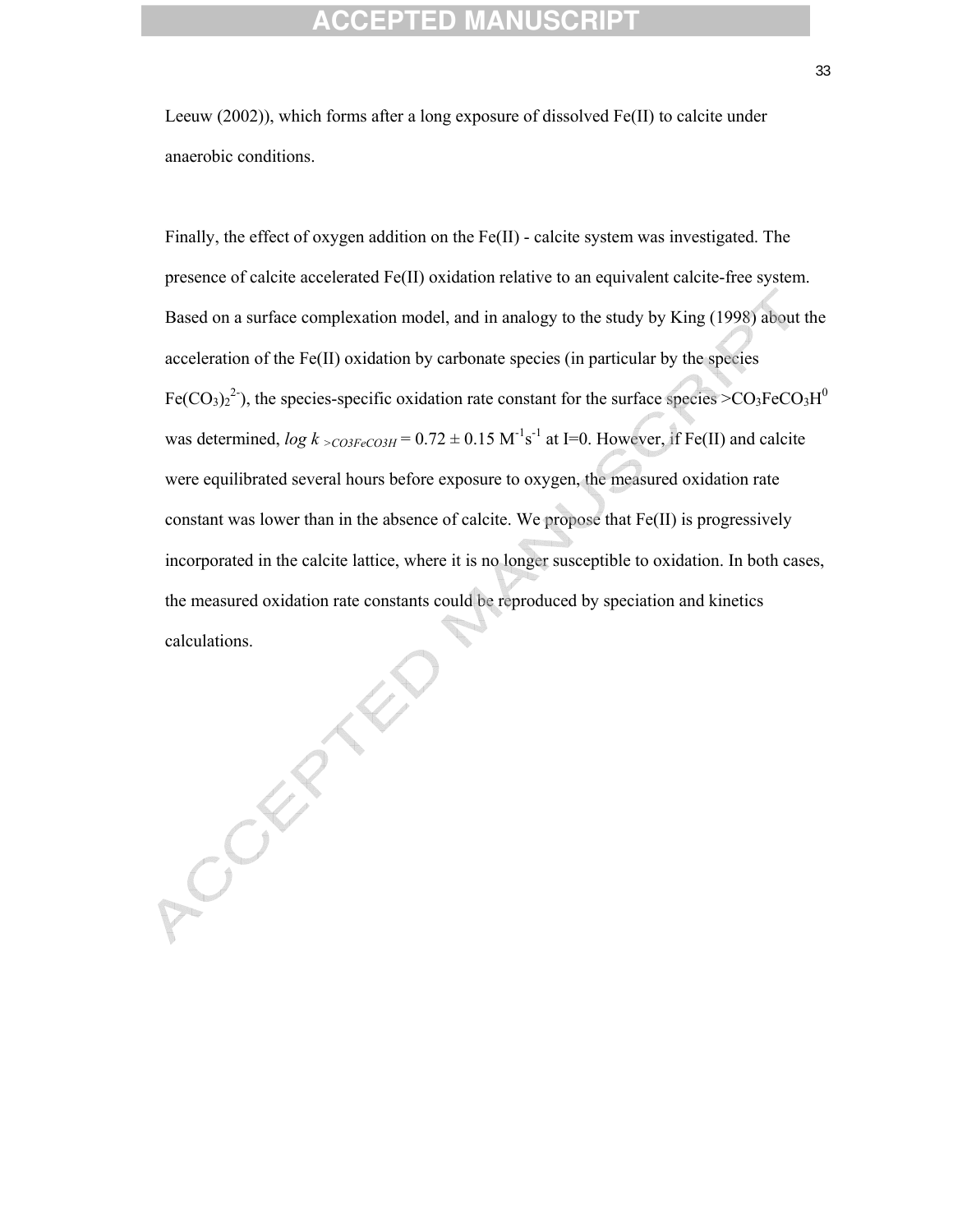#### **ACKNOWLEDGMENTS**

The author thanks Stephan Hug and Denis Mavrocordatos<sup>†</sup> for fruitful advice thoughout the experimental studies. Paul Wersin is acknowledged for his continuing support. Lisa Salhi and Hansjuergen Schindler provided technical assistance. S. M. acknowledges funding by KTI. L.C. acknowledges partial funding of this research by RECOSY and by the ANR Geocarbone-Carbonation, and M. W. partial funding by ANDRA and VENI grant #016.071.018 of NWO. The authors also thank the associate editor and the three anonymous reviewers for their helpful comments. Jumply .

Accidental Manuscre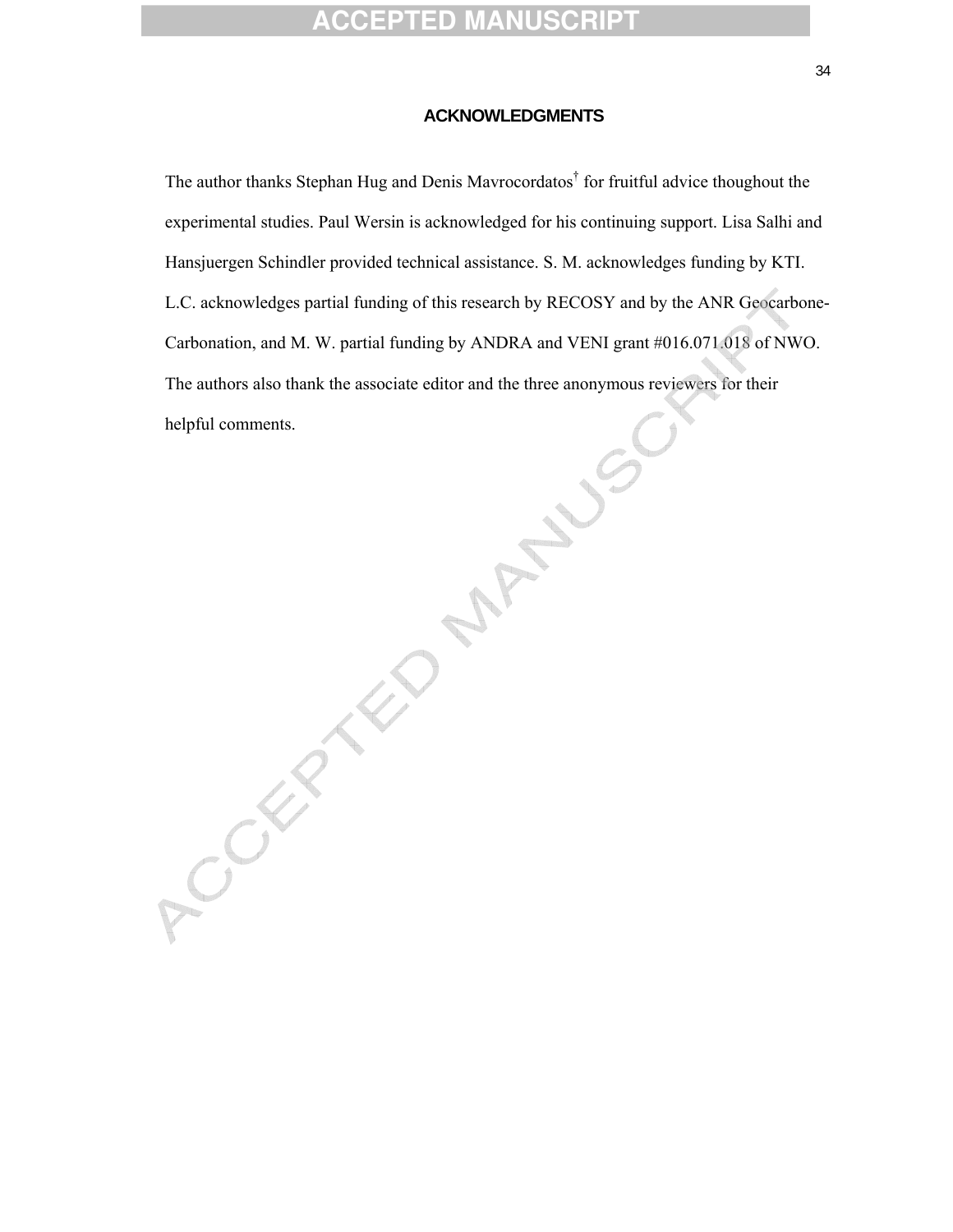#### **REFERENCES**

- Amirbahman A., Schoenenberger R., Johnson C. A. and Sigg L. (1998) Aqueous- and solidphase biogeochemistry of a calcareous aquifer system downgradient from a municipal solid waste landfill (Winterthur, Switzerland). *Environ. Sci. Technol*. **32**, 1933-1940.
- Appelo C. A. J., Drijver A., Hekkenberg R. and de Jonge M. (1999) Modeling in situ iron removal from ground water. *Ground Water* **6** (37), 811-816.
- Benz M., Brune A., Schink B. (1998) Anaerobic and aerobic oxidation of ferrous iron at neutral pH by chemoheterotrophic nitrate-reducing bacteria. *Arch. Microbiol*. **169**, 159- 165.
- Bolt M. (2002) Iron sulfides in Baldeggersee during the last 8000 years: formation processes, chemical speciation and mineralogical constraints from EXAFS spectroscopy, Ph.D. Thesis, ETH-Zürich, 104 pp.
- Brady P. V., Papenguth H. W. and Kelly J. W. (1999) Metal sorption to dolomite surfaces. *Appl. Geochem.* **14** (4) 569-579.
- Bruno J., Stumm W., Wersin P. and Brandberg F. (1992a). On the influence of carbonate in mineral dissolution: I. The thermodynamics and kinetics of hematite dissolution in bicarbonate solutions at 25°C. *Geochim. Cosmochim. Acta* **56** (3), 129-1147.
- Bruno J., Wersin P. and Stumm W. (1992b). On the influence of carbonate in mineral dissolution: II. The solubility of FeCO<sub>3</sub> (s) at 25<sup>o</sup>C and 1 atm total pressure. *Geochim. Cosmochim. Acta* **56** (3), 1149-1155.
- Charlet L., Wersin P. and Stumm, W. (1990). Surface charge of MnCO<sub>3</sub> and FeCO<sub>3</sub>. *Geochim*. *Cosmochim. Acta* **54** (8), 2329-2336.
- Cicerone D.S., Regazzoni A. E. and Blesa M.A. (1992). Electrokinetic properties of the calcite/water interface in the presence of magnesium and organic matter. *J. Colloid Interface Sci.* **154** (2), 423-433.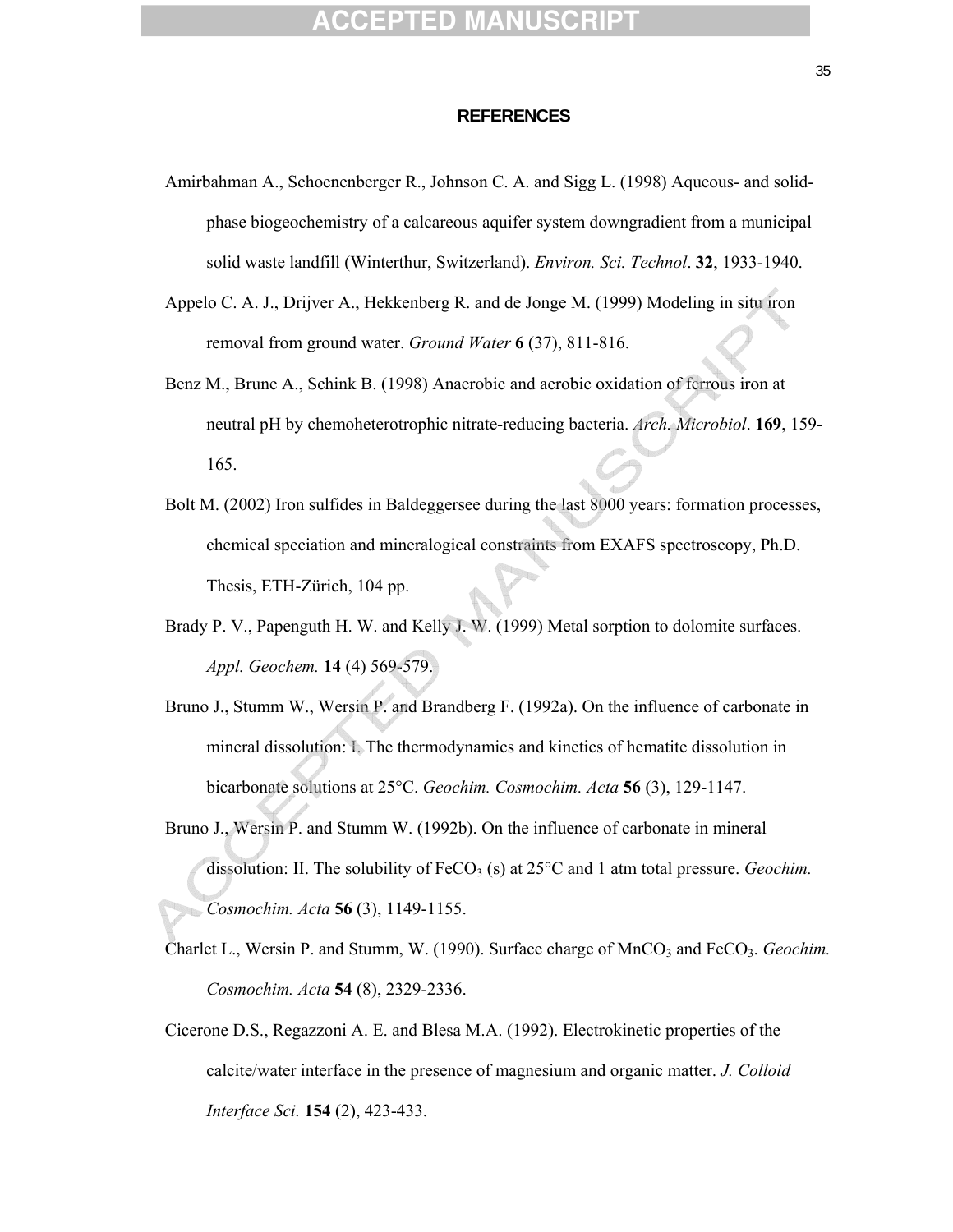- Clarke E. T., Loeppert R. H. and Ehrman J. M. (1985) Crystallization of iron oxides on calcite surfaces in static systems. *Clays Clay Min*. **33** (2).
- Comans R. N. J. and Middelburg J. J. (1987). Sorption of trace metals on calcite: Applicability of the surface precipitation model. *Geochim. Cosmochim. Acta* **51** (9), 2587-2591.
- Cornell R. M. and Schwertmann U. (1996) *The iron oxides. Structure, properties, reactions, occurence and uses.* VCH, Weinheim.
- Davis J.A., Fuller C. C. and Cook A. D. (1987) A model for trace metal sorption processes at the calcite surface: adsorption of  $Cd^{2+}$  and subsequent solid solution formation. *Geochim. et Cosmochim. Acta* **51** (6), 1477-1490.
- Davison W. and Seed G. (1983) The kinetics of the oxidation of ferrous iron in synthetic and natural waters. *Geochim. Cosmochim. Acta* **47** (1), 67-69.
- De Leeuw N. H. (2002) Molecular dynamics simulations of the growth inhibiting effect of  $Fe^{2+}$ ,  $Mg^{2+}$ ,  $Cd^{2+}$ , and  $Sr^{2+}$  on calcite crystal growth. *J. Phys. Chem. B* 106*,* 5241-5249.
- Di Benedetto F., Costagliola P., Benvenuti M., Lattanzi P., Romanelli M. and Tanelli G. (2006) Arsenic incorporation in natural calcite lattice: Evidence from electron spin echo spectroscopy, *Earth Planet. Sci. Letters* **246**, 458–465.
- Dromgoole E. L. and Walter L. M. (1990) Iron and manganese incorporation into calcite: effect of growth kinetics, temperature and solution chemistry. *Chem. Geol.* **81**, 311-336.
- Emerson D. and Weiss J. V. (2004) Bacterial iron oxidation in circumneutral freshwater habitats: findings from the field and the laboratory. *Geomicrobiol. J.* **21** (6), 405-414.
- Emmenegger L., King D. W., Sigg L. and Sulzberger B. (1998) Oxidation kinetics of Fe(II) in an eutrophic Swiss lake. *Environ. Sci. Technol*. **32**, 2990-2996.
- European Communities (1998). Drinking Water Directive; Council Directive 98/83/EC. *Official Journal of the European Communities* L330/32 from 5.12.1998. (http://eurlex.europa.eu/LexUriServ/site/en/oj/1998/l\_330/l\_33019981205en00320054.pdf).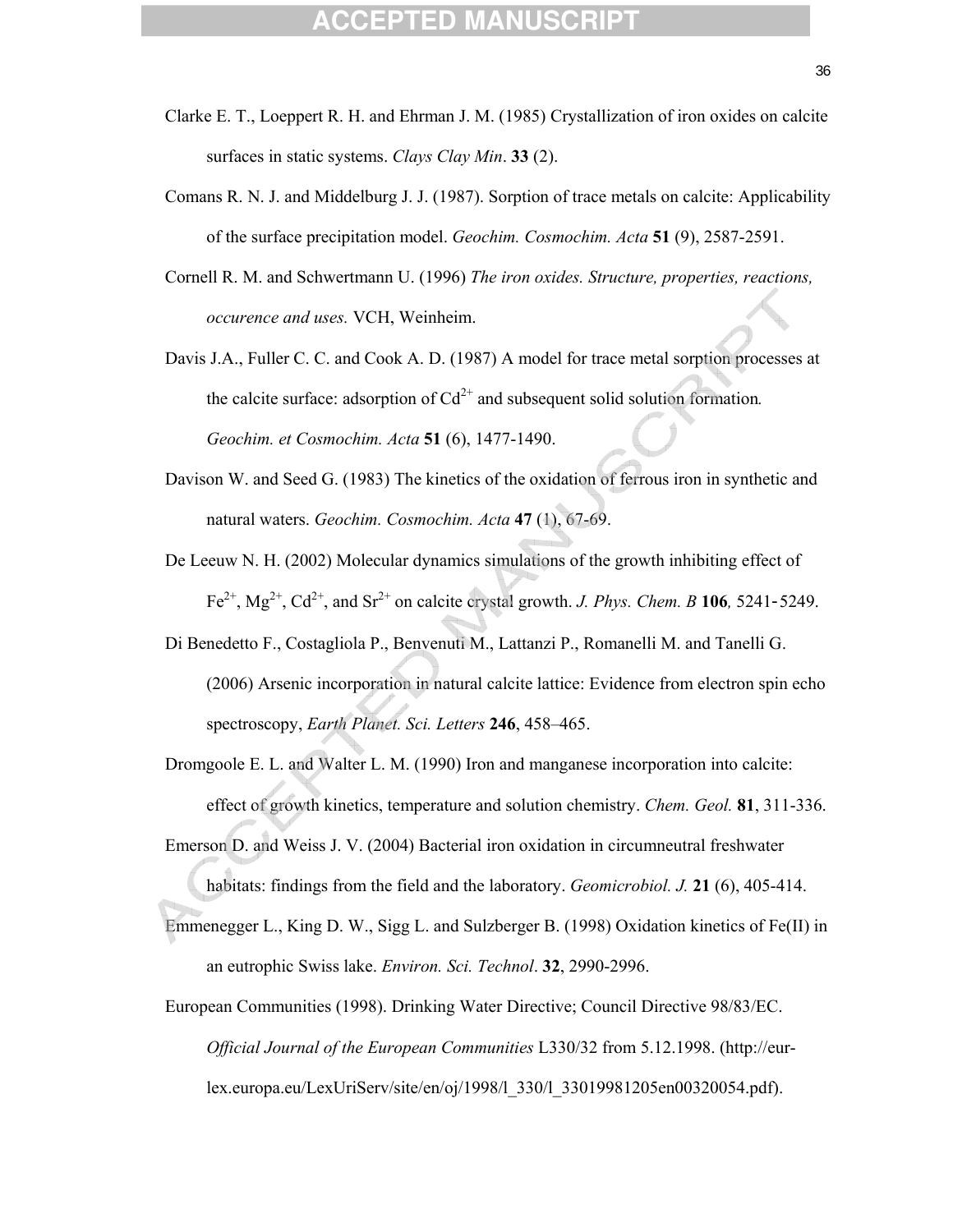- Farley K. J., Dzombak D. A. and Morel F. M. (1985). A surface precipitation model for the sorption of cations on metal oxides. *J. Colloid Interface Sci.* **106** (1), 226-242.
- Franklin M. L. and Morse J. W. (1983) The interaction of manganese(II) with the surface of calcite in dilute solutions and seawater. *Marine. Chem*. **12**, 241-254.
- Gibbs C. R. (1976) Characterization and application of Ferrozine iron reagent as a ferrous iron indicator. *Analytical Chemistry*. **48** (8, July), 1197-1201.
- Hallberg R. O. and Martinell R. (1976) Vyredox In situ purification of ground water. *Ground Water.* **14** (2), 88-93.
- Hay M. B., Workman R. K. and Manne S. (2003). Mechanisms of metal ion sorption on calcite: composition mapping by lateral force microscopy. *Langmuir*. **19**, 3727-3740.
- Hiemstra T. and van Riemsdijk W. H. (2007) Adsorption and surface oxidation of Fe(II) on metal (hydr)oxides . *Geochim. Cosmochim. Acta*. **71** (7), 5913-5933.
- Hofstetter T. B., Schwarzenbach R. P., and Haderlein S. B. (2003) Reactivity of Fe(II) species associated with clay minerals. *Environ. Sci. Technol*. **37**, 519–528.
- Hoigné J. and Bader H. (1994). Kinetics of reaction of chlorine dioxide (OClO) in water I: Rate constants for inorganic and organic compounds. *Wat. Res.* **28** (1), 45-55.
- Katz J. L, Reick M. R., and Parsiegla K. I. (1993) Calcite growth inhibition by iron. *Langmuir* **9** (5), 1423-1430.
- King D. W. (1998) Role of carbonate speciation on the oxidation rate of  $Fe(II)$  in aquatic systems. *Environ. Sci. Technol.* **32**, 2997-3003.
- Knocke W. R., Benschoten J. E. V., Kearney M. J., Soborski A. W. and Reckhow D. A. 1991). Kinetics of manganese and iron oxidation by potassium permanganate and chlorine dioxide. *J. Am. Wat. Work. Ass.* **83** (6), 80-87.
- Kostka J. E. and Luther III G. W. (1994) Partitioning and speciation of solid phase iron in saltmarsh sediments. *Geochim. Cosmochim. Acta*. **58** (7), 1701-1710.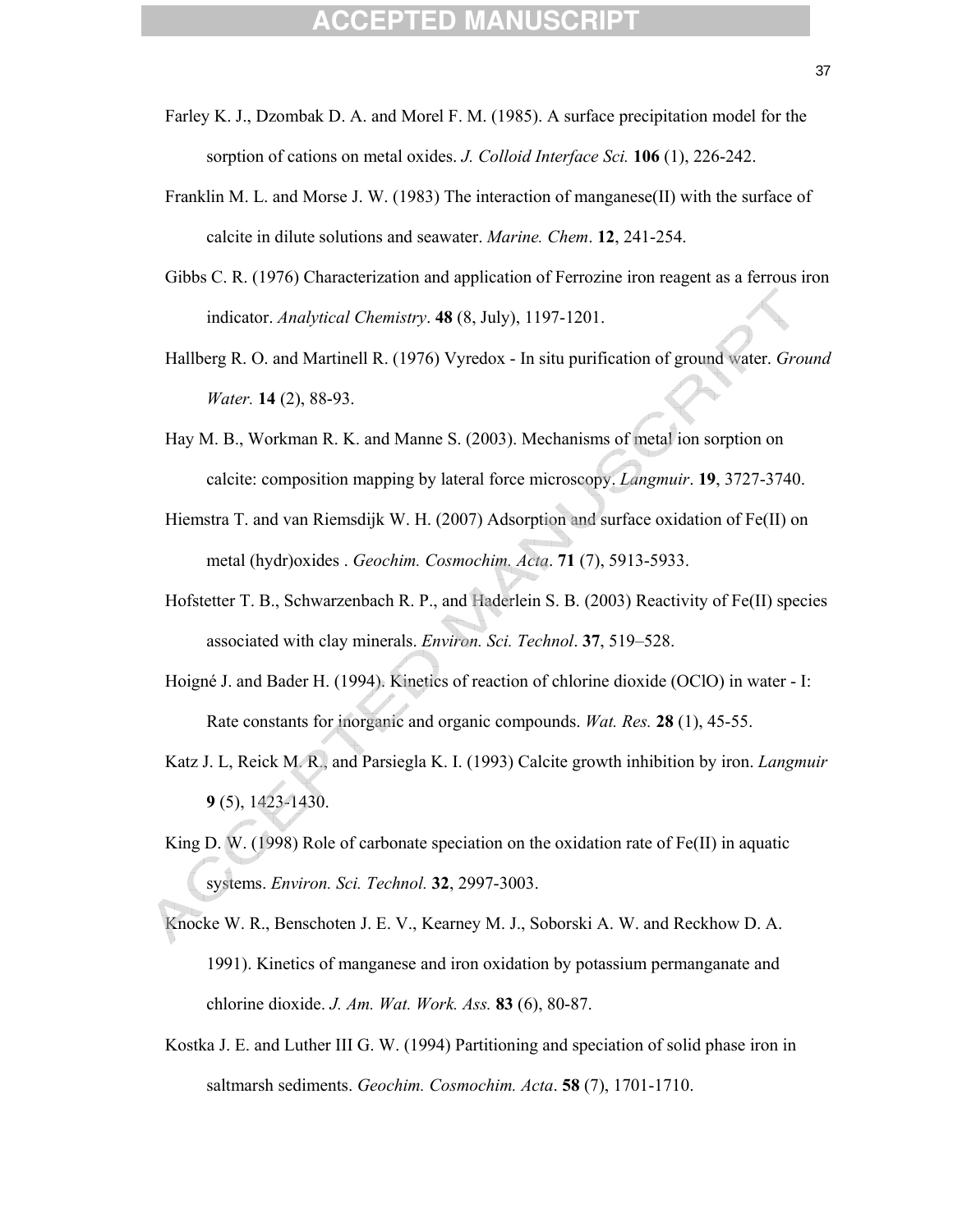- Lakshtanov L.Z. and Stipp S.L.S (2007) Experimental study of nickel(II) interaction with calcite: Adsorption and coprecipitation. *Geochim. Cosmochim. Acta*. **71** (15), 3686- 3697.
- Liger E., Charlet L. and Van Cappellen P. (1999) Surface catalysis of uranium (VI) reduction by iron(II). *Geochim. Cosmochim. Acta* **19** (20), 2939-2956.
- Loeppert R. H. and Hossner L. R. (1984) Reactions of  $Fe^{2+}$  and  $Fe^{3+}$  with calcite. *Clays Clay Min*. **32** (3), 213-222.
- Loeppert R. H., Hossner L. R. and Amin P. K. (1984) Formation of ferric oxyhydroxides from ferrous and ferric perchlorate. *Soil Sci. Soc. Am. J.* **48**, 677-683.
- Lorens R. B. (1981) Sr, Cd, Mn and Co distribution coefficient in calcite as a function of calcite precipitation rate. *Geochim. Cosmochim. Acta*. **45** (4), 553-561.
- Luther III G. W. (1990) The frontier-molecular-orbital theory approach in geochemical processes. *Aquatic chemical kinetics* (ed. W. Stumm), pp. 173-198. John Wiley & Sons, Inc. New York.
- Martin-Garin A., Van Capellen P. and Charlet L. (2003) Aqueous cadmium uptake by calcite: A stirred flow-through reactor study. *Geochim. Cosmochim. Acta* **67** (15), 2763-2774.
- Mc Bride M. B. (1980) Chemisorption of Cd<sup>2+</sup> on calcite surfaces. *Soil Sci. Soc. Amer. J.* 44, 26-28.
- Mettler S. and von Gunten U. (2001) Characterization of iron and manganese precipitates from an in situ ground water treatment plant. *Ground Water* **39** (6), 921-930.
- Meyer H. J. (1984). The influence of impurities on the growth rate of calcite. *J. of Crystal Growth* **66**, 639-646.
- Millero F. J. (1995) Thermodynamics of the carbon dioxide system in the oceans. *Geochim. Cosmochim. Acta* **59** (4), 661-677.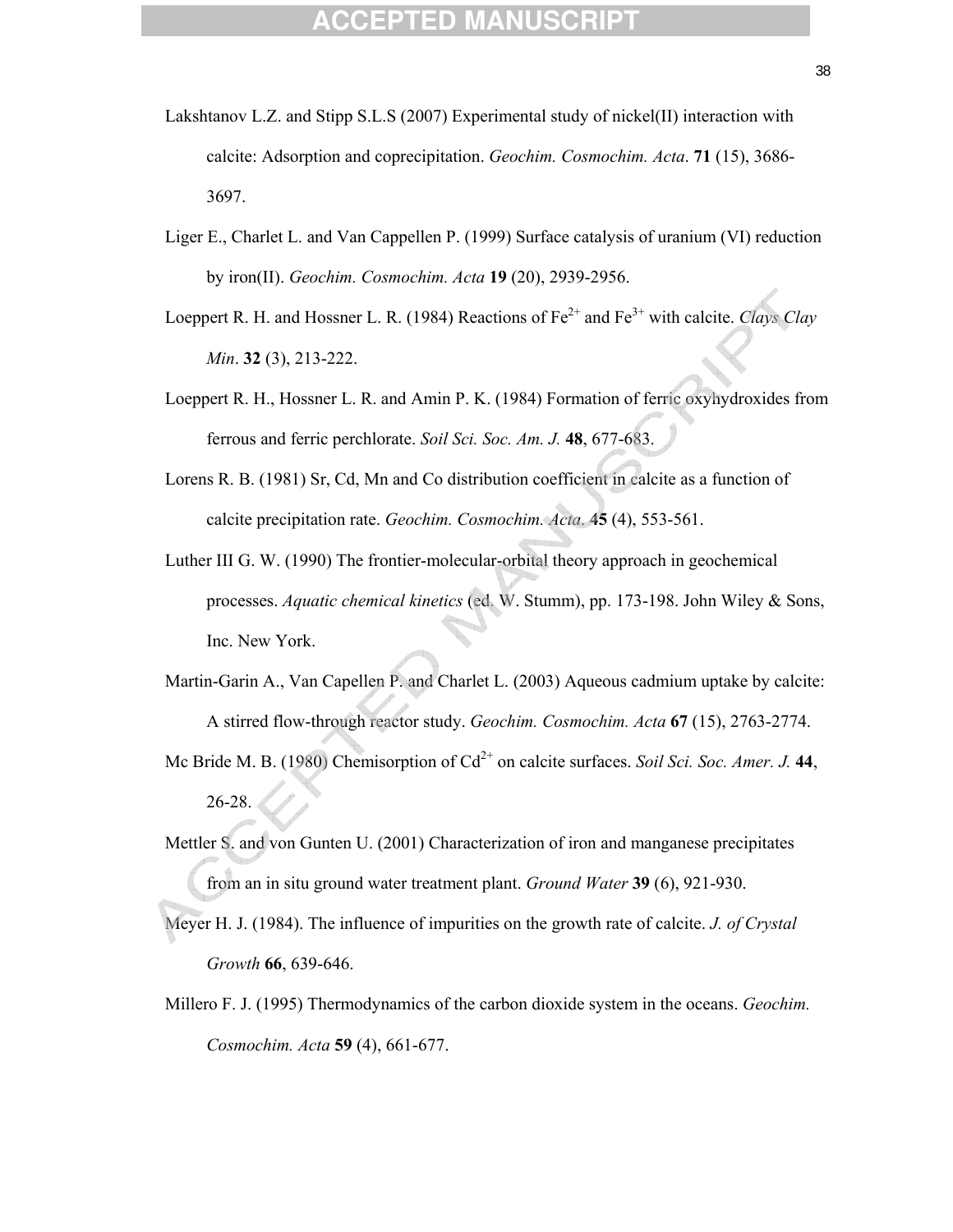- Millero F. J. and Hawke D. J. (1992) Ionic interactions of divalent metals in natural waters. *Marine Chem.* **40**, 19-48.
- Millero F. J. and Izaguirre M. J. (1989) Effect of ionic strength and ionic interactions on the oxidation of Fe(II) *J. Solution Chem.* **18**, 585-599.
- Millero F. J. and Schreiber D. R. (1982) Use of the ion pairing model to estimate the activity coefficient of the ionic components of natural waters. *Am. J. Sci.* **282**, 1508-1540.
- Millero F. J., Sotolongo S. and Izaguirre M. (1987) The oxidation kinetics of Fe(II) in seawater. *Geochim. Cosmochim. Acta* **51** (4), 793-801.
- Millero F. J., Yao W. and Archer J. (1995) The speciation of  $Fe(II)$  and  $Fe(III)$  in natural waters. *Marine Chem.* **50**, 21-39
- Mouchet P. (1992) From conventional to biological removal of iron and manganese in France. *J. Am. Water Works Assoc.* **April**, 158-167.
- Mozeto A. A., Fritz P. and Reardon E. J. (1984) Experimental observation on carbon isotope exchange in carbonate-water systems. *Geochim. Cosmochim. Acta* **48** (3), 495-504.
- Möller P. and Sastri C. S. (1974) Estimation of the number of surface layers of calcite involved in 45Ca-Ca isotopic exchange with solution. *Z. Phys. K. Chem. Folge* **89**, 80- 87.
- Parkhurst D.L. and Appelo C.A.J. (1999) User's guide to PHREEQC (vers.2) a computer program for speciation, batch reaction, one-dimensional transport and inverse geochemical calculations. *U.S.G.S. Water resource Invest. Report* 99/4259, 312p.
- Pitzer K. S. (1991) Ion interaction approach: Theory and data correlation. *Activity coefficients in electrolyte solutions* (ed.: Pitzer K.S.). CRC Press, Boca Raton, FL. pp. 75-153.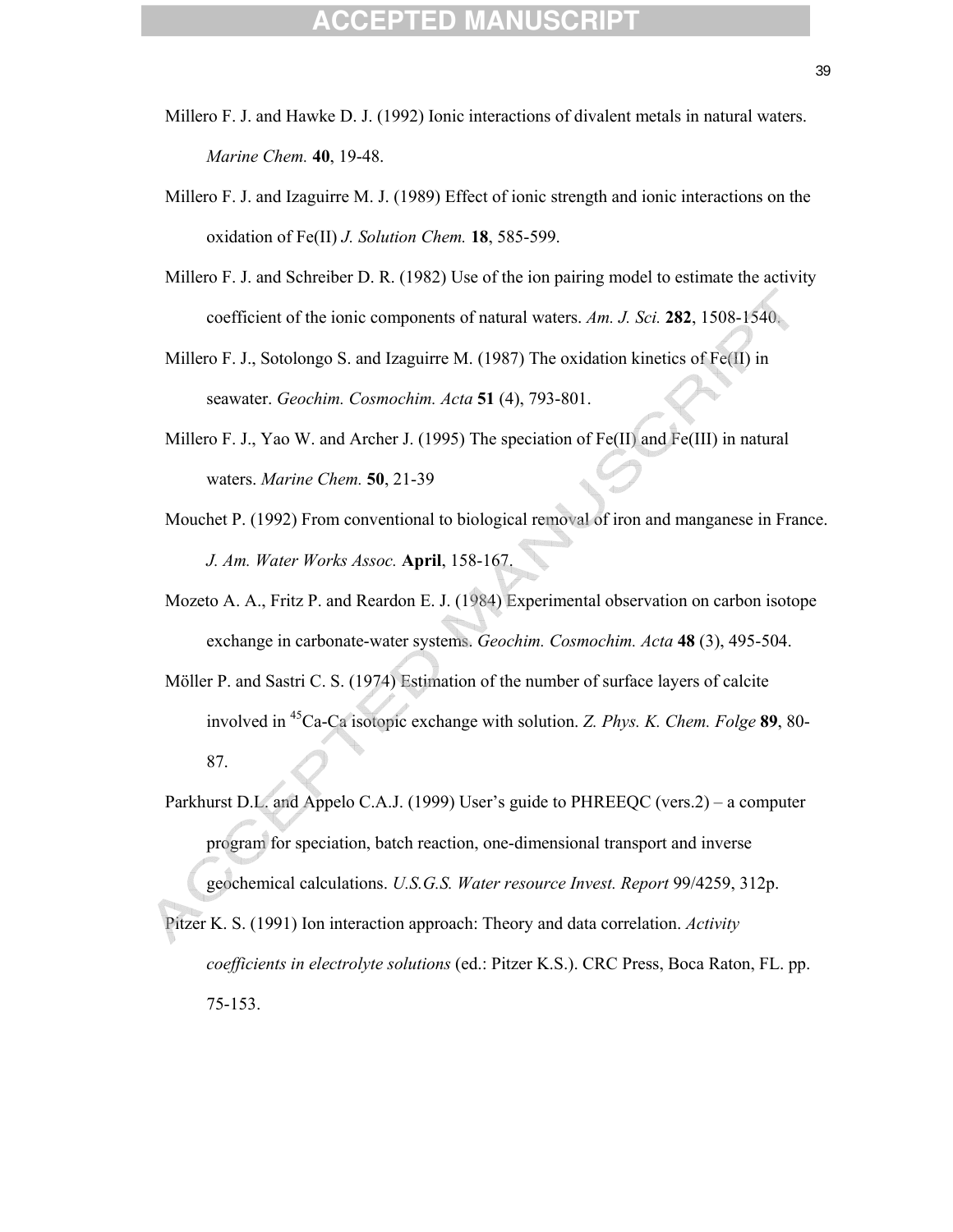- Plummer L. N. and Busenberg E. (1982) The solubilities of calcite, aragonite and vaterite in  $CO<sub>2</sub>-H<sub>2</sub>O$  solutions between 0 and 90 $^{\circ}$ C, and an evaluation of the aqueous model for the system CaCO3-CO2-H2O. *Geochim. Cosmochim. Acta* **46** (11)**,** 1011-1040.
- Pokrovsky O. S., Mielczarski J. A., Barres O. and Schott J. (2000) Surface speciation models of calcite and dolomite/aqueous solution interfaces and their spectroscopic evaluation. *Langmuir* **16** (6), 2677-2688.
- Pokrovsky O. S. and Schott J. (2002) Surface chemistry and dissolution kinetics of divalent metal carbonates. *Environ. Sci. Technol*. **36**, 426-432.
- Pokrovsky O. S., Schott J. and Thomas F. (1999a) Processes at the magnesium-bearing carbonates/solution interface. I. A surface speciation model for magnesite. *Geochim. Cosmochim. Acta* **63** (6), 863-880.
- Pokrovsky O. S. and Schott J. (1999b) Processes at the magnesium-bearing carbonates/solution interface. II. kinetics and mechanism of magnesite dissolution. *Geochim. Cosmochim. Acta* **63** (6), 881-897.
- Pokrovsky O. S., Schott J. and Thomas F. (1999c) Dolomite surface speciation and reactivity in aquatic systems. *Geochim. Cosmochim. Acta.* **63** (19-20), 3133-3143.
- Postma D. (1981) Formation of siderite and vivianite and the porewater composition of a recent bog sediment in Denmark. *Chem. Geol*. **31**, 225-244.
- Preis W. and Gamsjäger H. (2002) Critical evaluation of solubility data: enthalpy of formation of siderite. *Phys. Chem. Chem. Phys.* **4**, 4014-4019.
- Reckhow D. A., Knocke W. R. and Kearney M. J. (1991) Oxidation of iron and manganese by ozone. *Ozone Sci and Eng. 13***,** 675-695.
- Reeder R. R. (1983) Carbonates: Mineralogy and Chemistry. In *Reviews in Mineralogy*, Vol. 11. Mineralogical Society of America, Washington D.C.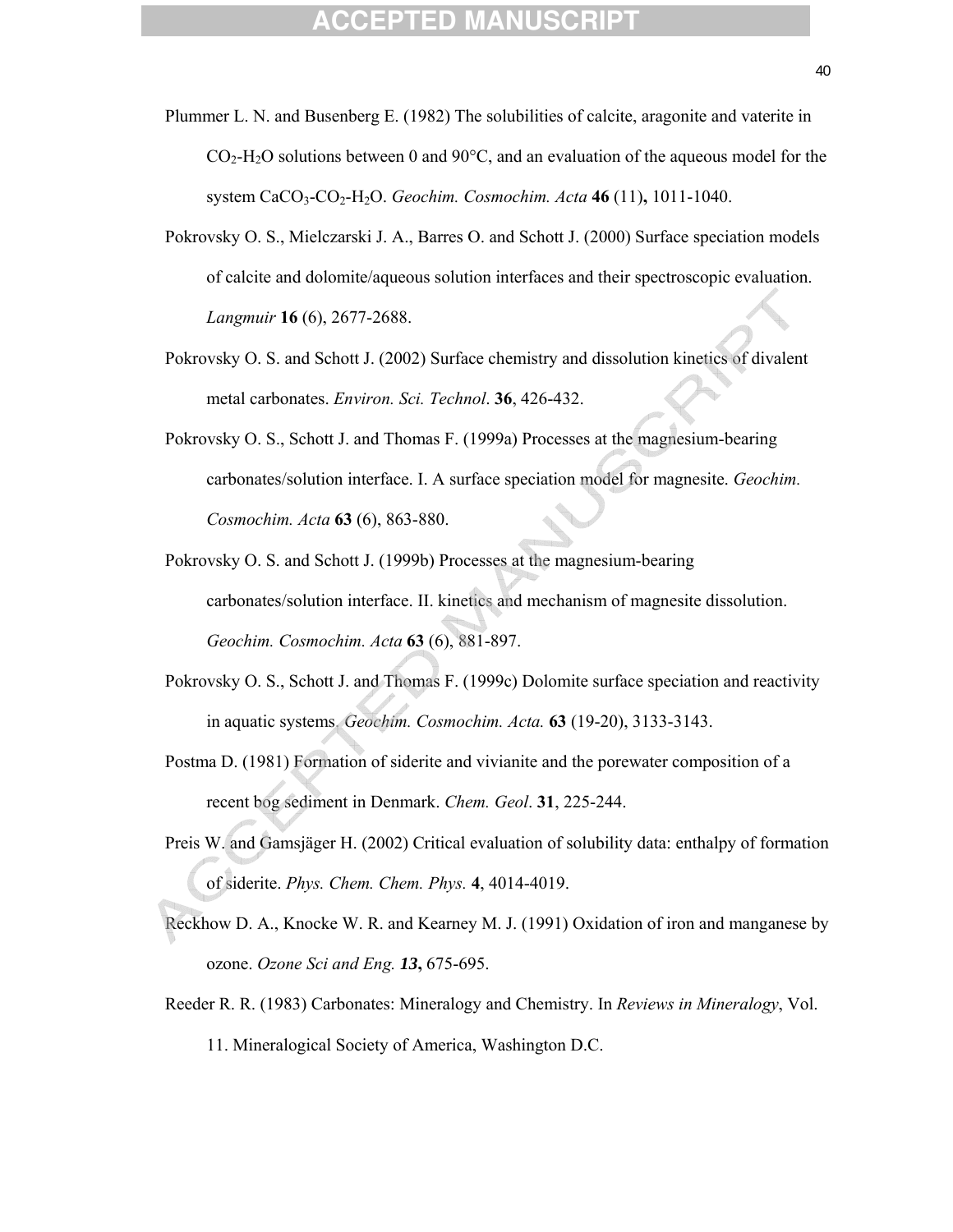- Rimstidt D., Balog A. and Webb J. (1998) Distribution of trace elements between carbonate minerals an aqueous solutions. *Geochim. Cosmochim. Acta* **62** (11), 1851-1863.
- Rose A. and Waite T. D. (2002) Kinetic model for Fe(II) oxidation in seawater in the absence and presence of natural organic matter. *Environ. Sci. Technol. 36, 433-444.*
- Rott U. and Meyerhoff R. (1994) Physical, chemical and biological processes in consequence of in-situ treatment of groundwater. Proceedings of the Groundwater Quality Management Conference, Tallinn, 1993; pp. 439-447.
- Rundell B. D. and Randtke S. J. (1987) In situ ground water treatment for iron and manganese: fundamental, practical, and economic considerations. Annual Conference American Water Works Association. Kansas City, MO, 513-533.
- Santana-Casiano J. M., Gonzalez-Davila M. and Millero F. J. (2004) The oxidation of Fe(II) in NaCl –  $HCO_3$ <sup>-</sup> and seawater solutions in the presence of phthalate and salicylate ions: a kinetic model. *Marine Chem*., **85**, 27-40.
- Schosseler P. M., Wehrli B. and Schweiger A. (1999) Uptake of  $Cu^{2+}$  by the calcium carbonates vaterite and calcite as studied by continuous wave (CW) and pulse electron paramagnetic resonance. *Geochim. Cosmochim. Acta* **63** (13/14), 1955-1967.
- Seyfried C. F. and Olthoff R. (1985) Underground removal of iron and manganese. *Water Supply*, 3, 117-142.
- Silvester E., Charlet L., Tournassat C., Géhin A., Grenèche J.M. and Liger E. (2005) Redox properties of FeII adsorbed onto FeIII oxy-hydroxides. *Geochim. Cosmochim. Acta* **69** (20), 4801-4815.
- Singer P.C. and Stumm W. (1970) Acidic mine drainage: The rate-determining step. *Science* **167**, 1121-1123.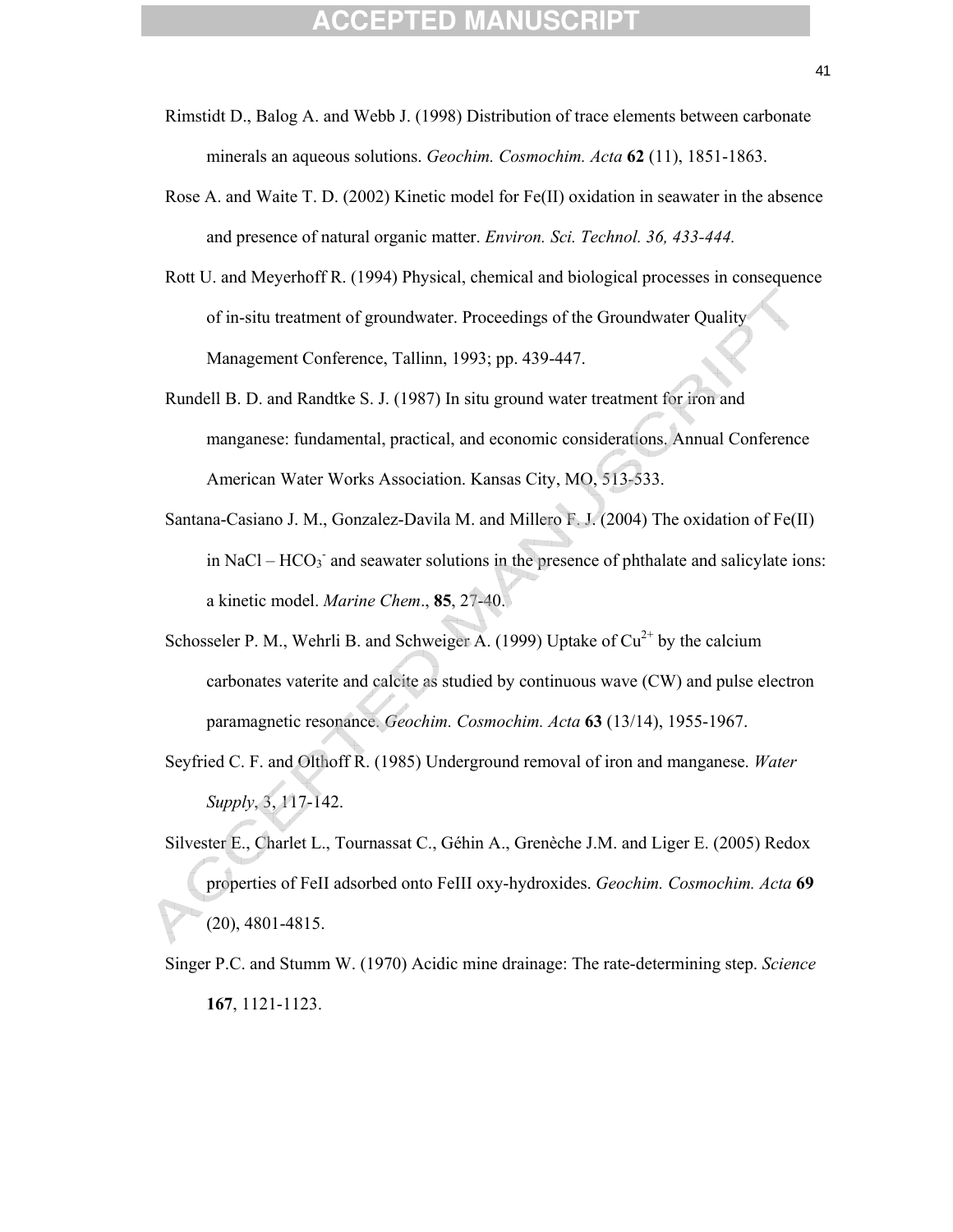- Søgaard E.G., Aruna R., Abraham-Peskir J. and Bender Koch C. (2001). Conditions for biological precipitation of iron by Gallionella ferruginea in a slightly polluted ground water. *Appl. Geochem*. **16**, 1129-1137.
- Stipp S. L. and Hochella M. F. Jr. (1991) Structure and bonding environments at the calcite surface as observed with X-ray photoelectron spectroscopy (XPS) and low energy electron diffraction (LEED). *Geochim. Cosmochim. Acta* **55** (6), 1723-1736.
- Stookey L. L. (1970) Ferrozine- A new spectrophotometric reagent for iron. *Analytical Chemistry* **42** (7), 779-81.
- Stumm W. and Lee G. F. (1961) Oxygenation of ferrous iron. *Industr. Engin. Chem*. 53 (2), 143-146.
- Stumm W. and Morgan J. J. (1996) Aquatic Chemistry. John Wiley & Sons, Inc. New York.
- Tamura H., Goto K. and Nagayama M. (1976) The effect of ferric hydroxide on the oxygenation of ferrous ions in neutral solutions. *Corrosion Sci*. **16**, 197-207.
- Tamura H., Kawamura S. and Hagayama M. (1980) Acceleration of the oxidation of  $Fe^{2+}$  ions by Fe(III)-oxyhydroxides. *Corrosion Sci*. **20**, 963-971.
- Temmam M., Paquette J. and Vali H. (2000) Mn and Zn incorporation into calcite as a function of chloride aqueous concentration. *Geochim. Cosmochim. Acta* **64** (14), 2417- 2430.
- Teutsch N., von Gunten U., Porcelli D., Cirpka O. A., Halliday A. N. (2005) Adsorption as a cause for iron isotope fractionation in reduced groundwater. *Geochim. Cosmochim. Acta* **69** (17), 4175-4185.
- USEPA (2001) Office of Water. National secondary drinking water regulations. In *Code of Federal Regulations*, 612-614.
- Van Beek C. G. E. M. (1985) Experience with underground water treatment in the Netherland. *Water Supply* **3**, 1-11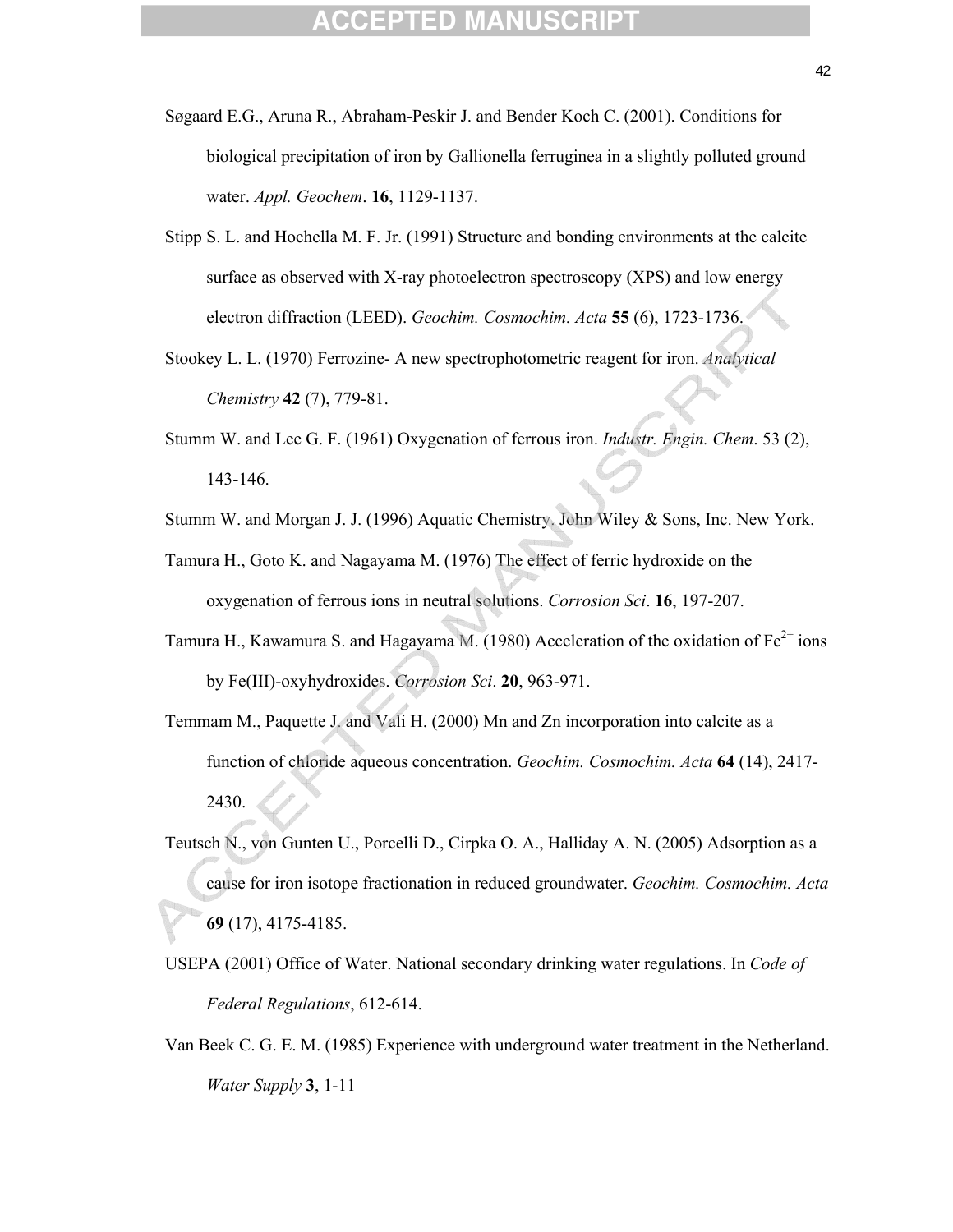- Van Cappellen P., Charlet L., Stumm W. and Wersin P. (1993) A surface complexation model of the carbonate mineral-aqueous solution interface. *Geochim. Cosmochim. Acta* **57** (15), 3505-3518.
- Veizer J. (1983) Trace elements and isotopes in sedimentary carbonates. In: *Carbonates: mineralogy and chemistry.* Reviews in Mineralogy Vol. 11 (ed. R. J. Reeder), Mineralogical Society of America, Washington D. C, pp. 265-299.
- Von Gunten, U. and Schneider W. (1991) Primary products of the oxygenation of the iron(II) at an oxic-anoxic boundary: nucleation, aggregation and aging. *J. Colloid Interface Sci.* **145** (1), 127-139.
- Wajon J. E., Ho G.-E. and Murphy P. J. (1985) Rate of precipitation of ferrous ion and formation of mixed iron-calcium carbonates by naturally occurring carbonate minerals. *Water Research* **7**, 831-837.
- Wehrli B. (1990) Redox reactions of metal ions at mineral surfaces. In: *Aquatic Chemical Kinetics* (ed. W. Stumm) Wiley. New York, pp. 311-37.
- Wersin P., Karthein R., Charlet L. and Stumm W. (1989) From adsorption to precipitation: sorption of  $Mn^{2+}$  on FeCO3(s). *Geochim. Cosmochim. Acta* **53** (11), 2787-2796.
- WHO (2006) *Guidelines for drinking water quality*. World Health Organisation, Geneva. (http://www.who.int/water\_sanitation\_health/dwq/gdwq3rev/en/index.html)
- Zachara J. M., Cowan C. E. and Resch C. T. (1991) Sorption of divalent metals on calcite. *Geochim. Cosmochim. Acta* **69** (20), 4801-4815.
- Zachara J. M., Kittrick J. A. and Harsh J. B. (1988) The mechanism of  $\text{Zn}^{2+}$  adsorption on calcite. *Geochim. Cosmochim. Acta* **52** (9), 2281-2291.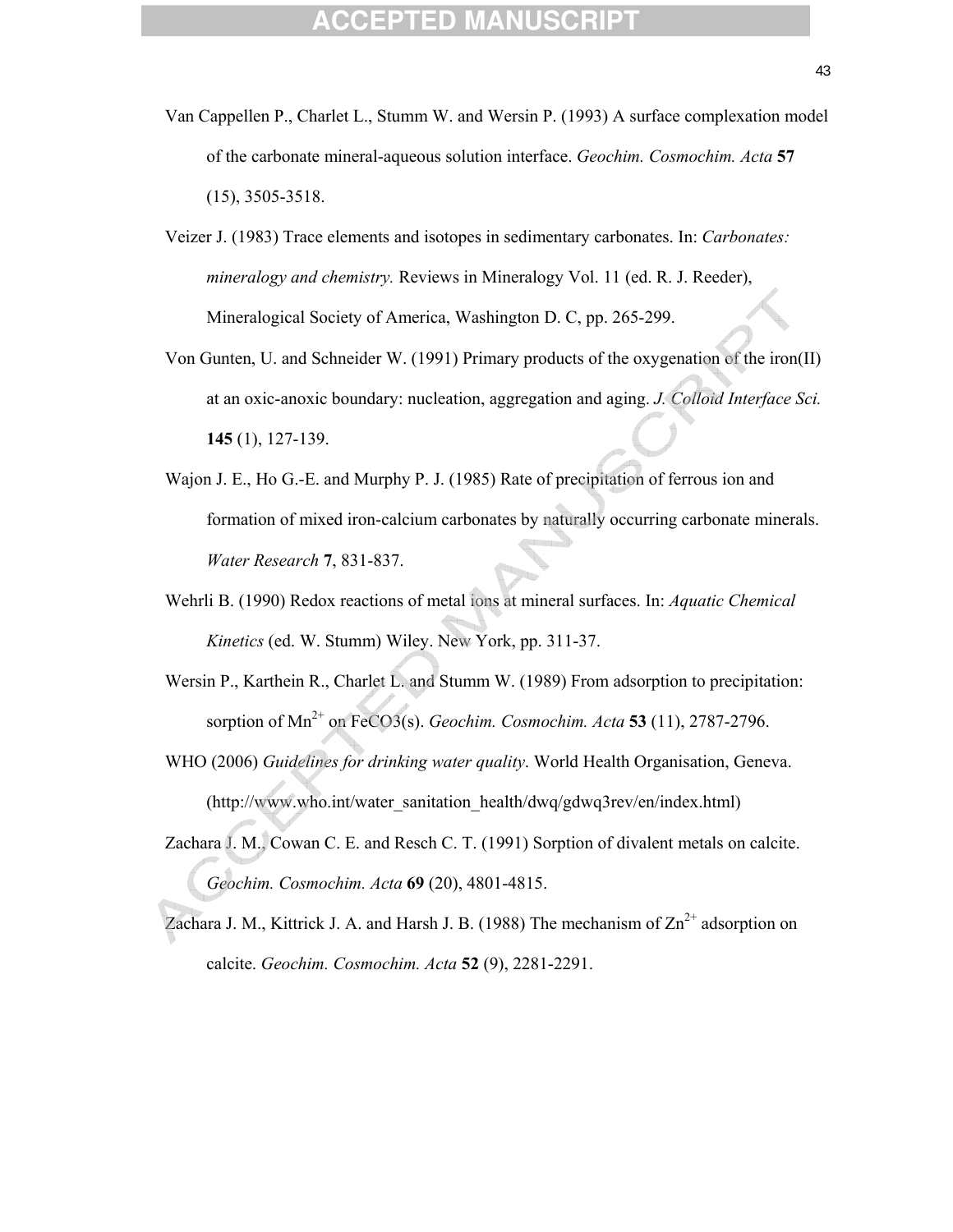### **TABLES**

Table 1. Surface precipitation model parameters. > indicates a surface group;  $S_T$  = the total number of surface sites available to monolayer adsorption;  $X_{\text{FeCO}_3}$  = the mole fraction of Fe in the solid solution.

| <b>Reactions</b>                                                                                                                                        | log K              | <b>Equation</b> |
|---------------------------------------------------------------------------------------------------------------------------------------------------------|--------------------|-----------------|
| $Fe^{2+} + HCO_3 \leftarrow \stackrel{K_a}{\longleftrightarrow} FeCO_3(s) + H^+$                                                                        | $log K_a = -3.6$   | (11)            |
| $Ca^{2+} + HCO^{-}_{3} \leftarrow \stackrel{K_b}{\longrightarrow} CaCO_{3}(s) + H^{+}$                                                                  | $log K_b = -1.849$ | (12)            |
| $Fe^{2+} + HCO_3^ \rightarrow$ $CaCO_3^0 \leftarrow \frac{K_c}{2}$ $\rightarrow$ $CaCO_3(S)$ $\rightarrow$ $FeCO_3^0 + H^+$                             | $log K_c = 0.8$    | (13)            |
| <b>Equations</b>                                                                                                                                        |                    |                 |
| $S_T = \left[ >CaCO_3^{\circ} \right] + \left[ >FeCO_3^{\circ} \right]$                                                                                 |                    | (14)            |
| $X_{\text{FeCO}_3} = \frac{\text{[FeCO}_3(\text{s})]}{\text{[FeCO}_3(\text{s})] + \text{[CaCO}_3(\text{s})]} \equiv z$                                  |                    | (15)            |
| $K_a = \frac{[H^{\top}]X_{\text{FeCO}_3}}{[Fe^{2+}][HCO_3]}$                                                                                            |                    | (16)            |
| $K_b = \frac{[H^+]X_{\text{CaCO}_3}}{[Ca^{2+}][\text{HCO}^+]}$                                                                                          |                    | (17)            |
| $K_a^{-1}K_c = \frac{[> \text{FeCO}_3^{\circ}]}{[> \text{CaCO}_3^{\circ}]} \cdot \frac{X_{\text{CaCO}_3}}{X_{\text{FeCO}_3}} \equiv B$                  |                    | (18)            |
| $\text{TotCa} = [\text{CaCO}_3(\text{s})] + [\text{CaCO}_3^{\text{o}}] + [\text{Ca}^{2+}]$                                                              |                    | (19)            |
| $\Gamma_{\text{Fe}} = \frac{[> \text{FeCO}_3^{\circ}]}{\text{TotCa}} + \frac{[\text{FeCO}_3(\text{s})]}{\text{TotCa}}$                                  |                    | (20)            |
| With $\frac{[> \text{FeCO}_3^{\circ}]}{\text{TotCa}} = \frac{S_T}{\text{TotCa}} (1 + B^{-1}(z^{-1} - 1))^{-1} \equiv y$                                 |                    | (20a)           |
| And $\frac{\text{[FeCO}_3(s)]}{\text{TotCa}} = (z^{-1} - 1) - yB^{-1} - \frac{\text{[H^+]}\cdot z}{\text{[HCO_3]} \cdot \text{K}_h \cdot \text{TotCa}}$ |                    | (20b)           |

 $[HCO_3^-] \cdot K_b \cdot TotCa$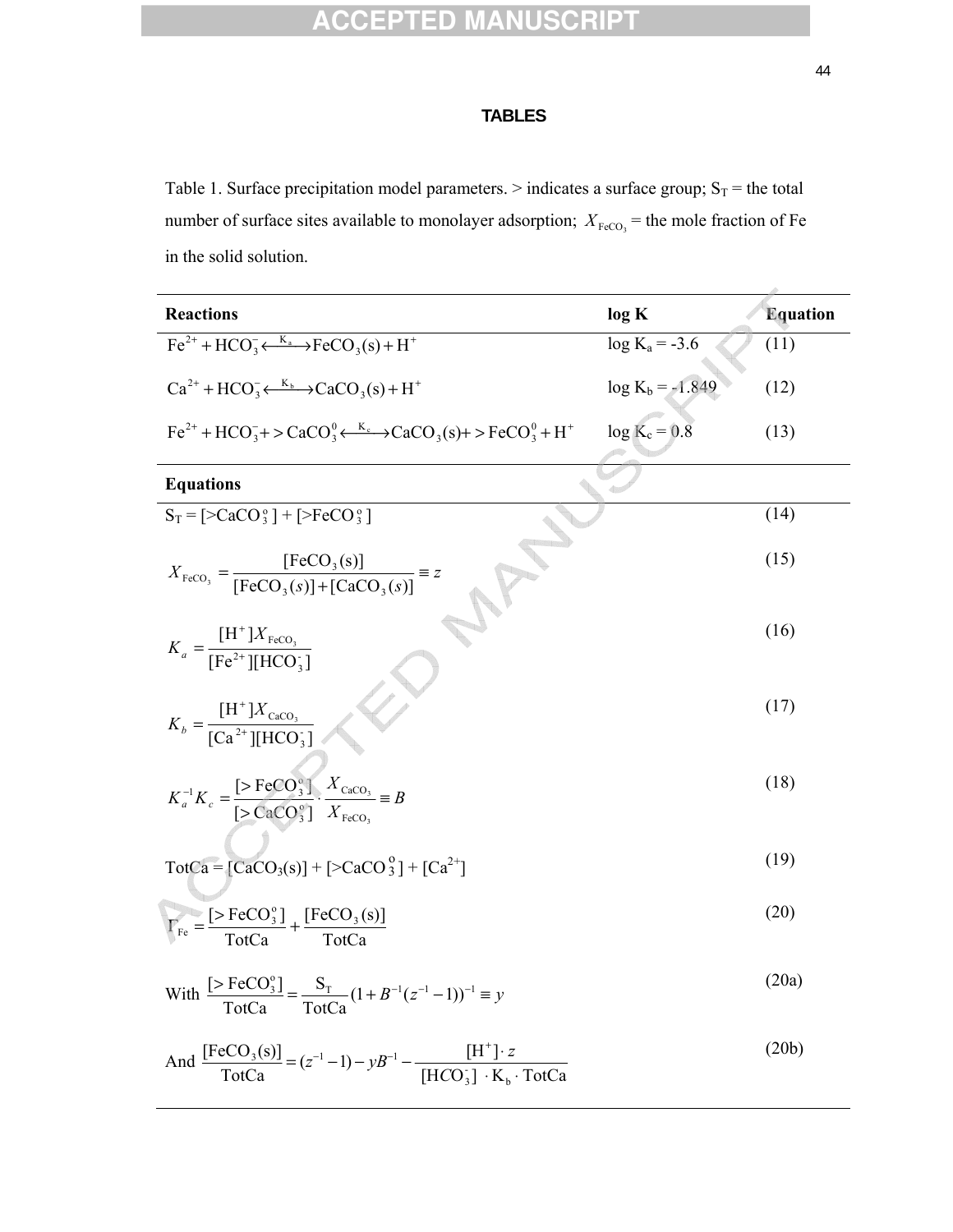| $>$ indicates calcite surface groups.                              |          |                                  |      |
|--------------------------------------------------------------------|----------|----------------------------------|------|
| <b>Reactions</b>                                                   | log K    | <b>References</b>                | Eq.  |
| $CO2 + H2O \leftrightarrow H+ + HCO3$                              | $-7.82$  | Van Cappellen et al. (1993)      | (21) |
| $H_2CO_3 \leftrightarrow HCO_3^- + H^+$                            | $-6.35$  | Millero et al. (1995)            | (22) |
| $HCO_3^- \leftrightarrow CO_3^{2-} + H^+$                          | $-10.33$ | Millero et al. (1995)            | (23) |
| $Fe^{2+} + HCO_3^- \leftrightarrow FeHCO_3^+$                      | 1.47     | Millero and Hawke (1992)         | (24) |
| $Fe^{2+} + HCO_3^- \leftrightarrow FeCO_3^0 + H^+$                 | $-4.64$  | Bruno et al. (1992) rev. by King | (25) |
| $Fe^{2+} + 2HCO_3^- \leftrightarrow Fe(CO_3)^{2-} + 2H^+$          | $-13.21$ | Bruno et al. (1992) rev. by King | (26) |
| $Fe^{2+} + HCO_3^- + OH^- \leftrightarrow Fe(CO_3)(OH)^- + H^+$    | $-0.36$  | Bruno et al. (1992) rev. by King | (27) |
| $Fe^{2+} + H_2O \leftrightarrow FeOH^+ + H^+$                      | $-9.51$  | Millero et al. (1995)            | (28) |
| $Fe^{2+} + 2H_2O \leftrightarrow Fe(OH)_2 + 2H^+$                  | $-20.61$ | Millero et al. (1995)            | (29) |
| $Fe^{2+} + Cl^{-} \leftrightarrow FeCl^{+}$                        | 0.30     | Pitzer (1991)                    | (30) |
| $Fe^{2+} + SO_4^{2-} \leftrightarrow FeSO_4$                       | 2.42     | Pitzer (1991)                    | (31) |
|                                                                    |          |                                  |      |
| $>CO3H0 \leftrightarrow >CO3- + H+$                                | $-4.9$   | Van Cappellen et al. (1993)      | (32) |
| $>CO3H0 + Ca2+ \leftrightarrow >CO3Ca+ + H+$                       | $-2.8$   | Van Cappellen et al. (1993)      | (33) |
| $>CO3H0 + Fe2+ \leftrightarrow >CO3Fe+ + H+$                       | $-1.6$   | Van Cappellen et al. (1993)      | (34) |
| $>CO3H0 + FeCO0$ $\leftrightarrow >CO3FeCO3H0$                     | 7.4      | This study                       | (35) |
| $>$ CaOH $_2^+$ $\leftrightarrow$ $>$ CaOH $_0^+$ + H <sup>+</sup> | $-12.2$  | Van Cappellen et al. (1993)      | (36) |
| $>CaOH0 \leftrightarrow >CaO- + H+$                                | $-17.0$  | Van Cappellen et al. (1993)      | (37) |
| $>CaOH0 + HCO3- + H+ \leftrightarrow CaCO3H0 + H2O$                | 13.8     | Van Cappellen et al. (1993)      | (38) |
| $>CaOH0 + HCO3 \leftrightarrow CaCO3 + H2O$                        | 5.2      | Van Cappellen et al. (1993)      | (39) |

Table 2. Aqueous and surface speciation used to calculate fractional oxidation kinetics.  $>$  indicates indicate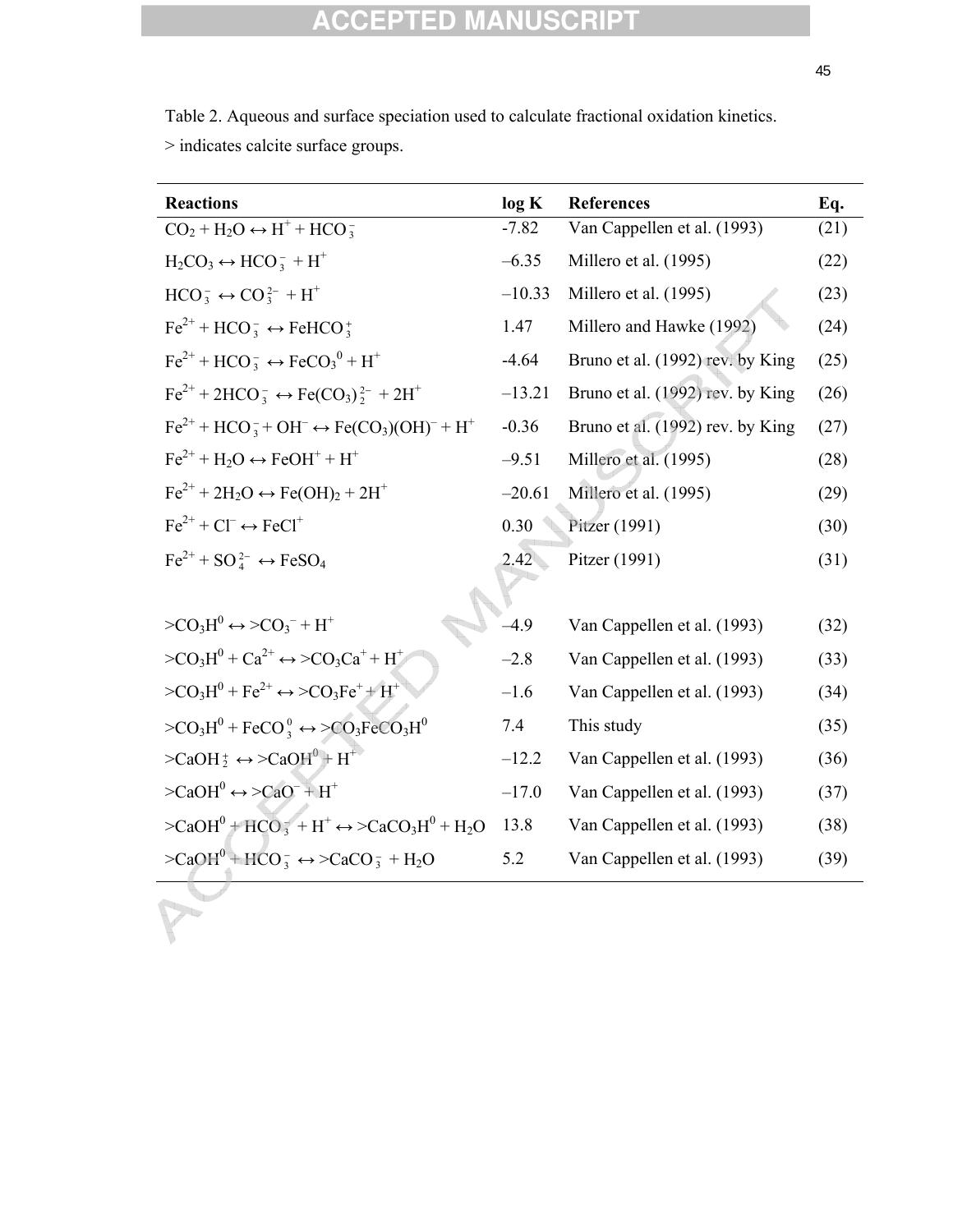| Reaction | <b>Species</b>                                                                                                   | log k           | log k                     | Temperature     | Reference               |
|----------|------------------------------------------------------------------------------------------------------------------|-----------------|---------------------------|-----------------|-------------------------|
|          |                                                                                                                  | $I = 0$         | $I = 0.018$               | $\rm ^{\circ}C$ |                         |
| (1)      | $Fe^{2+} + O_2 \rightarrow Fe^{3+} + O_2^-$                                                                      | $-6.04$         | $-6.21$                   | $20^{\circ}$    | Singer and Stumm (1970) |
| (2)      | FeCl <sup>+</sup> + $O_2 \rightarrow$ FeCl <sup>2+</sup> + $O_2^-$                                               | $\le -6.04$     | $\leq -6.21$              | $25^{\circ}$    | King (1998)             |
| (3)      | $FeSO_4 + O_2 \rightarrow FeSO_4^+ + O_2^-$                                                                      | $\leq -6.04$    | $\leq -6.21$              | $25^{\circ}$    | King (1998)             |
| (4)      | $Fe(OH)+ + O2 \rightarrow Fe(OH)2+ + O2$                                                                         | 0.84            | 0.67                      | $20^{\circ}$    | Singer and Stumm (1970) |
| (5)      | $Fe(OH)2 + O2 \rightarrow Fe(OH)2+ + O2$                                                                         | 5.94            | 5.77                      | $25^{\circ}$    | King (1998)             |
| (6)      | FeHCO <sub>3</sub> <sup>+</sup> + O <sub>2</sub> $\rightarrow$ FeHCO <sub>3</sub> <sup>2+</sup> + O <sub>2</sub> | $\le -1.53$     | $\leq$ -1.70 <sup>a</sup> | $25^{\circ}$    | King (1998)             |
| (7)      | $\text{FeCO}_3 + \text{O}_2 \rightarrow \text{FeCO}_3^+ + \text{O}_2^-$                                          | $\le -2.53$     | $\leq -2.70^{\circ}$      | $25^{\circ}$    | King (1998)             |
| (8)      | $\text{Fe(CO}_3)^{2-}_2 + \text{O}_2 \rightarrow \text{Fe(CO}_3)^{-}_2 + \text{O}_2^{-}$                         | 4.04            | 3.87                      | $25^{\circ}$    | King (1998)             |
| (9)      | $Fe(CO3)(OH)- + O2 \rightarrow Fe(CO3)(OH) + O2$                                                                 | 2.22            | 2.05                      | $25^{\circ}$    | King (1998)             |
| (10)     | $>CO_3FeCO_3H^0 + O_2 \rightarrow >CO_3FeCO_3H^+ + O_2^-$                                                        | $0.72 \pm 0.15$ | $0.55 \pm 0.15$           | $20^{\circ}$    | This study              |

Table 3. Second order rate constants,  $k$ ,  $(M^{-1} s^{-1})$  for the reaction of Fe(II) with oxygen at 20 °C, extrapolated to  $I = 0$  M (see text, Eq. 8). Note that King's *k* values were reported for 25 °C.

(a) For the apparent rate calculations,  $\log k$  for species FeHCO<sub>3</sub><sup>+</sup> and FeCO<sub>3</sub><sup>o</sup> of -2.0 and -3.0 were used, respectively.

POO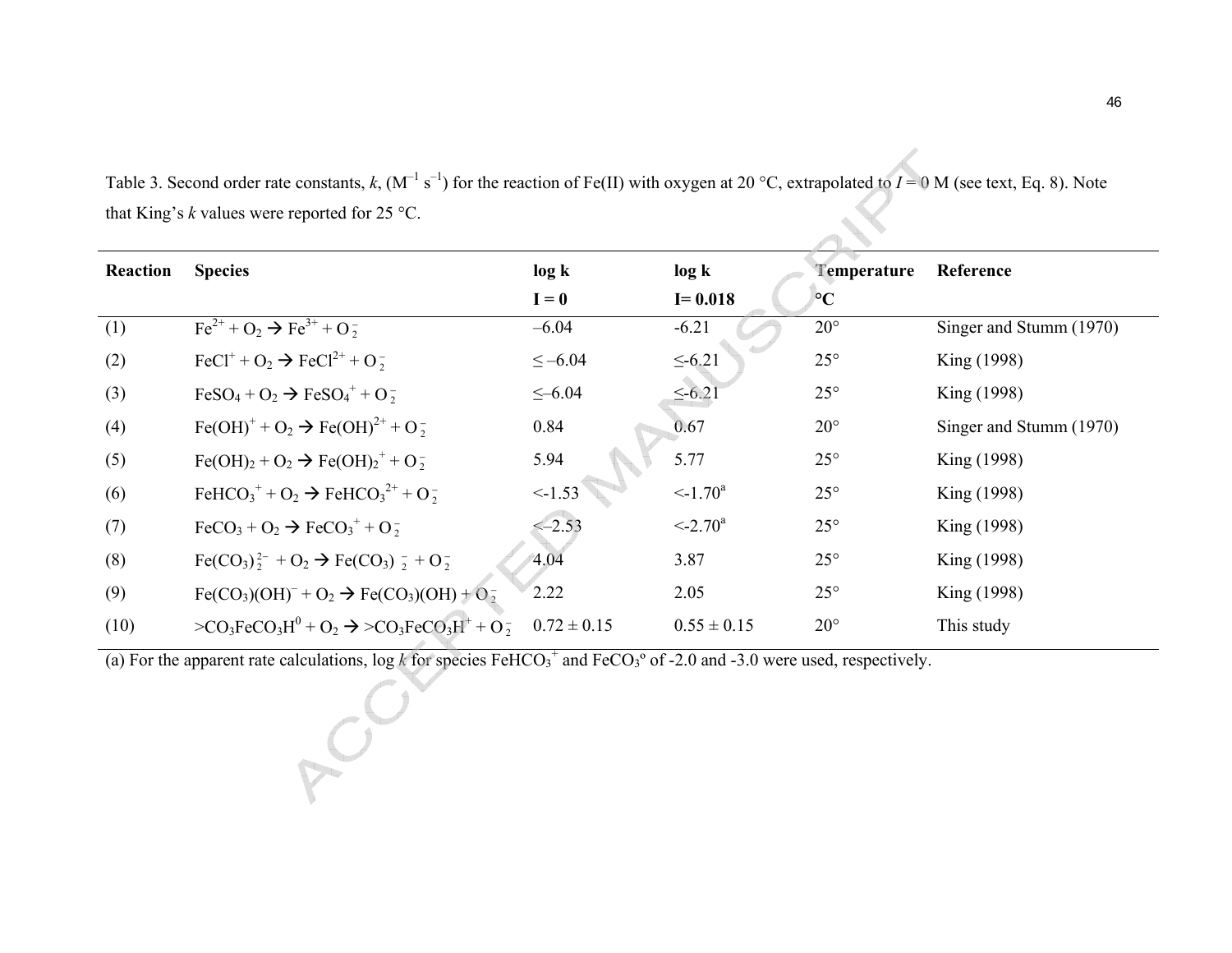Table 4a. Fe(II) oxidation rate constants obtained without and with calcite (0, 1 and 10 g  $L^{-1}$ ) without pre-equilibration. The added Fe(II) concentration was always 10 μM. The parameters *kmeas* and *kapp* were determined from the experimental data according to Eq. 6; *kapp* was calculated from speciation calculations and the species specific rate constants in Table 3 including the contribution by the reactive calcite surface species,  $>CO<sub>3</sub>FeCO<sub>3</sub>H<sup>0</sup>$ .

| Run $N^{\circ}$ Calcite |                                                     | pH   | $\mathbf{O}_2$            | HCO <sub>3</sub> | log<br>pCO <sub>2</sub> | I     | [Fe(II)] <sub>aq</sub> | $k_{meas}$                     | $t_{1/2}$ | $k_{app}$       | $k_{app}$<br>calculated |
|-------------------------|-----------------------------------------------------|------|---------------------------|------------------|-------------------------|-------|------------------------|--------------------------------|-----------|-----------------|-------------------------|
|                         | g/L                                                 |      | M                         | mM               | atm                     | M     | M                      |                                | Min.      | $M^{-1}s^{-1}$  | $M^{-1}s^{-1}$          |
| No surface              |                                                     |      |                           |                  |                         |       |                        |                                |           |                 |                         |
| 0730                    | none                                                | 7.04 | $7.6 \times 10^{-5}$      | 2.7              | $-1.81$                 |       | $0.018$ 1.0 $10^{-5}$  | $1.0 \pm 0.1 \times 10^{-4}$   | 116       | $1.3 \pm 0.05$  | 1.6                     |
| 0731                    | none                                                |      | 7.06 $7.6 \times 10^{-5}$ | 2.7              | $-1.85$                 |       | $0.018$ 1.0 $10^{-5}$  | $1.35 \pm 0.03 \times 10^{-4}$ | 86        | $1.78 \pm 0.04$ | 1.7                     |
|                         | No preliminary equilibration of Fe(II) with calcite |      |                           |                  |                         |       |                        |                                |           |                 |                         |
| 0626                    | 1.01                                                | 7.08 | $7.8 \times 10^{-5}$      | 2.9              | $-1.8$                  | 0.018 | $1.010^{-5}$           | $2.75 \pm 0.1 \times 10^{-4}$  | 42        | $3.55 \pm 0.1$  | 3.8                     |
| 0628                    | 1.01                                                | 7.04 | $8.0 \times 10^{-5}$      | 3.1              | $-1.8$                  | 0.018 | $1.010^{-5}$           | $2.81 \pm 0.6 \times 10^{-4}$  | 41        | $3.55 \pm 0.1$  | 3.8                     |
| 0630                    | 1.01                                                | 7.03 | $7.5 \times 10^{-5}$      | 3.1              | $-1.8$                  | 0.018 | $1.010^{-5}$           | $2.83 \pm 0.4 \times 10^{-4}$  | 41        | $3.8 \pm 0.1$   | 3.8                     |
| $0501^{\rm b}$          | 1.01                                                | 7.10 | $2.13 \times 10^{-4}$     | 2.6              | $-1.83$                 | 0.018 | $1.010^{-5}$           | $3.8 \pm 0.2 \times 10^{-4}$   | 30        | $1.9 \pm 0.2$   | 3.8                     |
| $0515^{\rm b}$          | 1.01                                                | 7.04 | $2.06 \times 10^{-4}$     | 3.1              | $-1.81$                 | 0.018 | $1.010^{-5}$           | $3.75 \pm 0.3 \times 10^{-4}$  | 31        | $1.8 \pm 0.1$   | 3.8                     |
| 0601                    | 10.1                                                | 7.05 | $2.13 \times 10^{-4}$     | $-3.0$           | $-1.8$                  | 0.018 | $1.010^{-5}$           | $3.4 \pm 0.3 \times 10^{-3}$   | 3         | $15.8 \pm 1.7$  | 8.2(16.0)               |

(b) Not used for rate calculation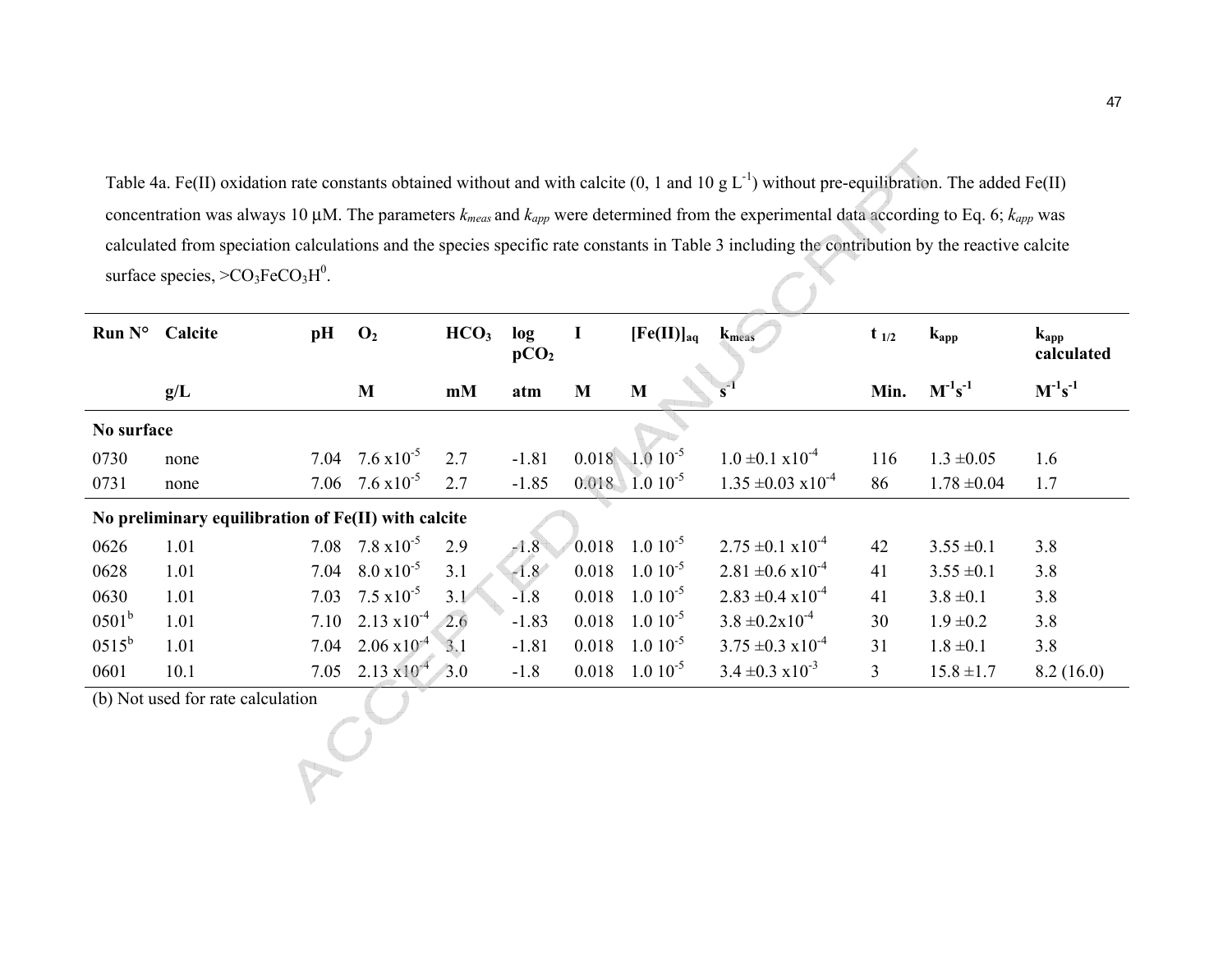Table 4b. Fe(II) oxidation rate constants obtained with calcite (1 g L<sup>-1</sup>) with pre-equilibration. The added Fe(II) concentration was always 10 μM; after equilibration with calcite the remaining aqueous Fe(II) is indicated as [Fe(II)]<sub>aq</sub>. The parameter k<sub>app</sub> was determined from the experimental data according to Eq. 6; *kapp calculated* was determined from speciation calculation and the species specific rate constants of Table 3. In this case, it was assumed that the adsorbed calcite surface species,  $>CO<sub>3</sub>FeCO<sub>3</sub>H<sup>0</sup>$  did not contribute to the oxidation of Fe(II) as it was incorporated as  $Fe-CaCO<sub>3</sub>$  in the bulk solid.

|                                  | $Run No$ Calcite | <b>Duration</b> | pH          | $\mathbf{O}_2$        | HCO <sub>3</sub> | Log<br>pCO <sub>2</sub> | $\mathbf I$ | $[Fe(II)]_{aq}$              | $k_{meas}$                    | $t_{1/2}$ | $k_{app}$      | Kapp calculated                  |
|----------------------------------|------------------|-----------------|-------------|-----------------------|------------------|-------------------------|-------------|------------------------------|-------------------------------|-----------|----------------|----------------------------------|
|                                  | g/L              | hour            |             | M                     | mM               | atm                     | M           | M                            | $s^{-1}$                      | Min.      | $M^{-1}s^{-1}$ | $\mathbf{M}^{-1}\mathbf{s}^{-1}$ |
| 0720                             | 1.01             | 15              | $7^{\circ}$ | $8.0 \times 10^{-5}$  | 3.3              | $-1.73$                 | 0.018       | $8.3 \times 10^{-6}$         | $7.0 \pm 0.3 \times 10^{-5}$  | 165       | $0.9 \pm 0.1$  | 1.2                              |
| 0809                             | 1.01             | 15              | 6.99        | $8.0 \times 10^{-5}$  | 3.4              | $-1.71$                 | 0.018       | $5.6 \times 10^{-6}$         | $8.8 \pm 0.3 \times 10^{-5}$  | 131       | $1.1 \pm 0.1$  | 1.2                              |
| 0810                             | 1.01             | 15              | 6.95        | $7.4 \times 10^{-5}$  | 3.6              | $-1.7$                  |             | $0.018$ 3.5 $\times 10^{-6}$ | $7.1 \pm 0.4 \times 10^{-5}$  | 163       | $1.0 \pm 0.1$  | 1.1                              |
| 0501                             | 1.01             | 168             | 7.06        | $2.13 \times 10^{-4}$ | 3.0              | $-1.80$                 | 0.018       | $5.2 \times 10^{-6}$         | $4.5 \pm 0.4 \times 10^{-5}$  | 257       | $0.2 \pm 0.2$  | 1.4                              |
| 0411                             | 1.01             | 168             | 7.05        | $2.1 \times 10^{-4}$  | 3.0              | $-1.80$                 | 0.018       | $2.0 \times 10^{-6}$         | $6.16 \times 10^{-5}$         | 188       | 0.3            | 1.4                              |
| $1107^{\circ}$                   | 1.01             | 24              | 6.95        | $2.0 \times 10^{-4}$  | 3.6              | $-1.65$                 |             | $0.018$ 8.7 $\times 10^{-6}$ | $1.27 \pm 0.4 \times 10^{-4}$ | 91        | $0.6 \pm 0.02$ | 1.1                              |
| 1107 <sup>c</sup>                | 1.01             | 72              | 6.95        | $2.06 \times 10^{-4}$ | 3.6              | $-1.65$                 | 0.018       | $8.2 \times 10^{-6}$         | $1.04 \pm 0.0 \times 20^{-4}$ | 111       | $0.5 \pm 0.02$ | 1.1                              |
| 1107 <sup>c</sup>                | 1.01             | 168             | 7.01        | $2.28 \times 10^{-4}$ | 3.3              | $-1.75$                 | 0.018       | $6.9 \times 10^{-6}$         | $1.5 \pm 0.1 \times 10^{-4}$  | 77        | $0.7 \pm 0.02$ | 1.3                              |
| (c) Dried and re-suspended solid |                  |                 |             |                       |                  |                         |             |                              |                               |           |                |                                  |

**After equilibration of Fe(II) with calcite**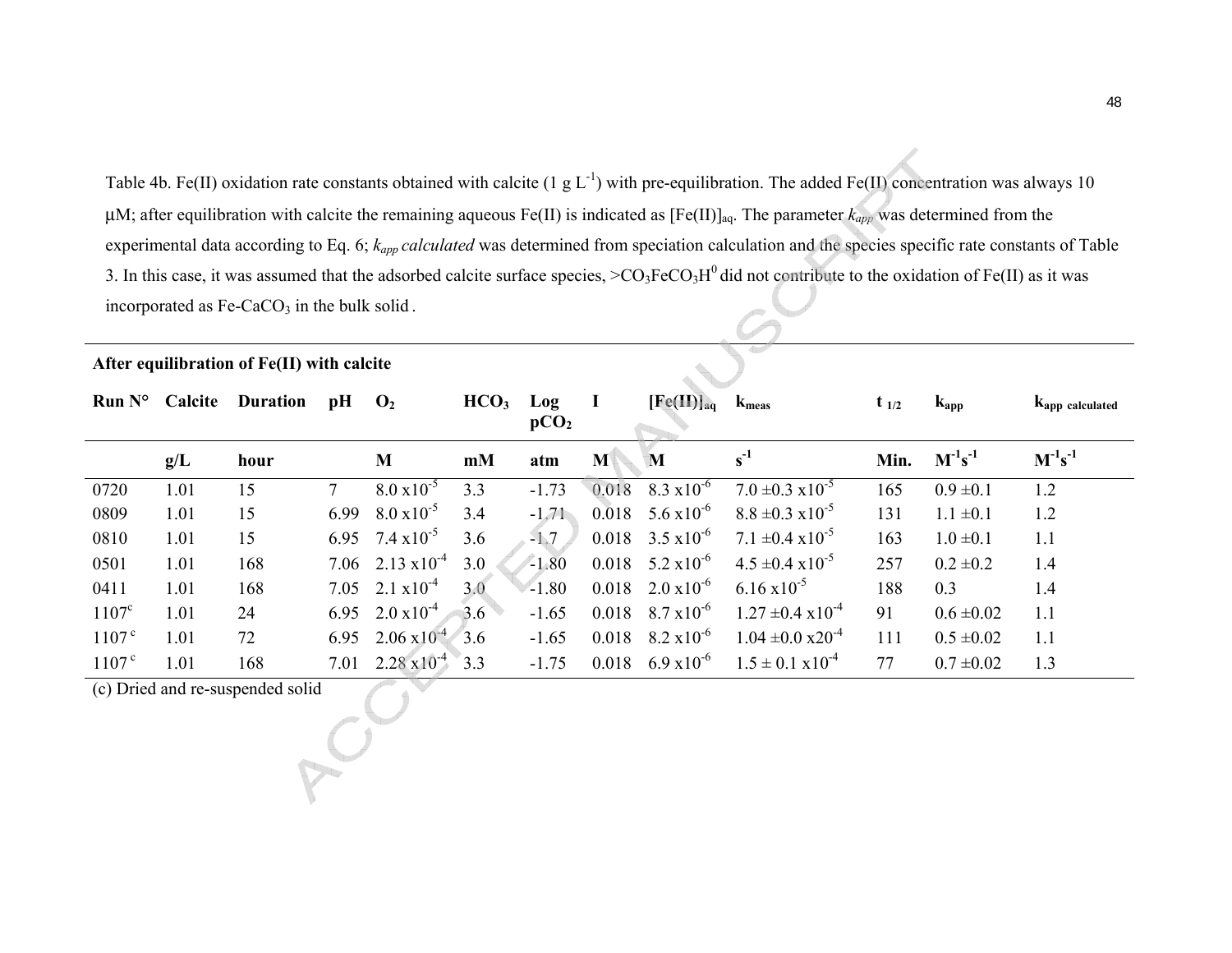#### 49 and 2012 and 2013 and 2014 and 2014 and 2014 and 2014 and 2014 and 2014 and 2014 and 2014 and 2014 and 201

#### **FIGURE CAPTIONS**

Figure 1

**(a)** First order plot of the adsorption of Fe(II) onto calcite at varying solid concentrations. **(b)** Adsorption of Fe(II) ( $10^{-5}$  M) onto 1 g L<sup>-1</sup> calcite measured during 7 days. The curve corresponds to the first order kinetics determined from the slopes in (a).

Figure 2

Release of Fe(II) as function of time upon dissolution of a  $Fe(H)$  – calcite suspension purged with 20% CO<sub>2</sub>. The suspension (1 g  $L^{-1}$ calcite) had been equilibrated with 10<sup>-</sup> <sup>5</sup> M Fe(II) at pH 7.0 for 24 h (○), 72 h (◊) and 168 h ( $\Delta$ ) prior to the dissolution with  $CO<sub>2</sub>$ .

Figure 3

Correlation between Fe(II) and  $Ca^{2+}$  concentrations during dissolution of calcite which was pre-equilibrated with Fe(II): 24 h ( $\circ$ ; CO<sub>2</sub> 20%), 48 h ( $\circ$ ; CO<sub>2</sub> 100%), 168 h (∆; CO2 20%. **▲**; CO2 100%). The secondary X-axis, ∆r, represents the estimated thickness of the dissolved calcite layer calculated from the dissolved calcium assuming a homogeneous solid composition.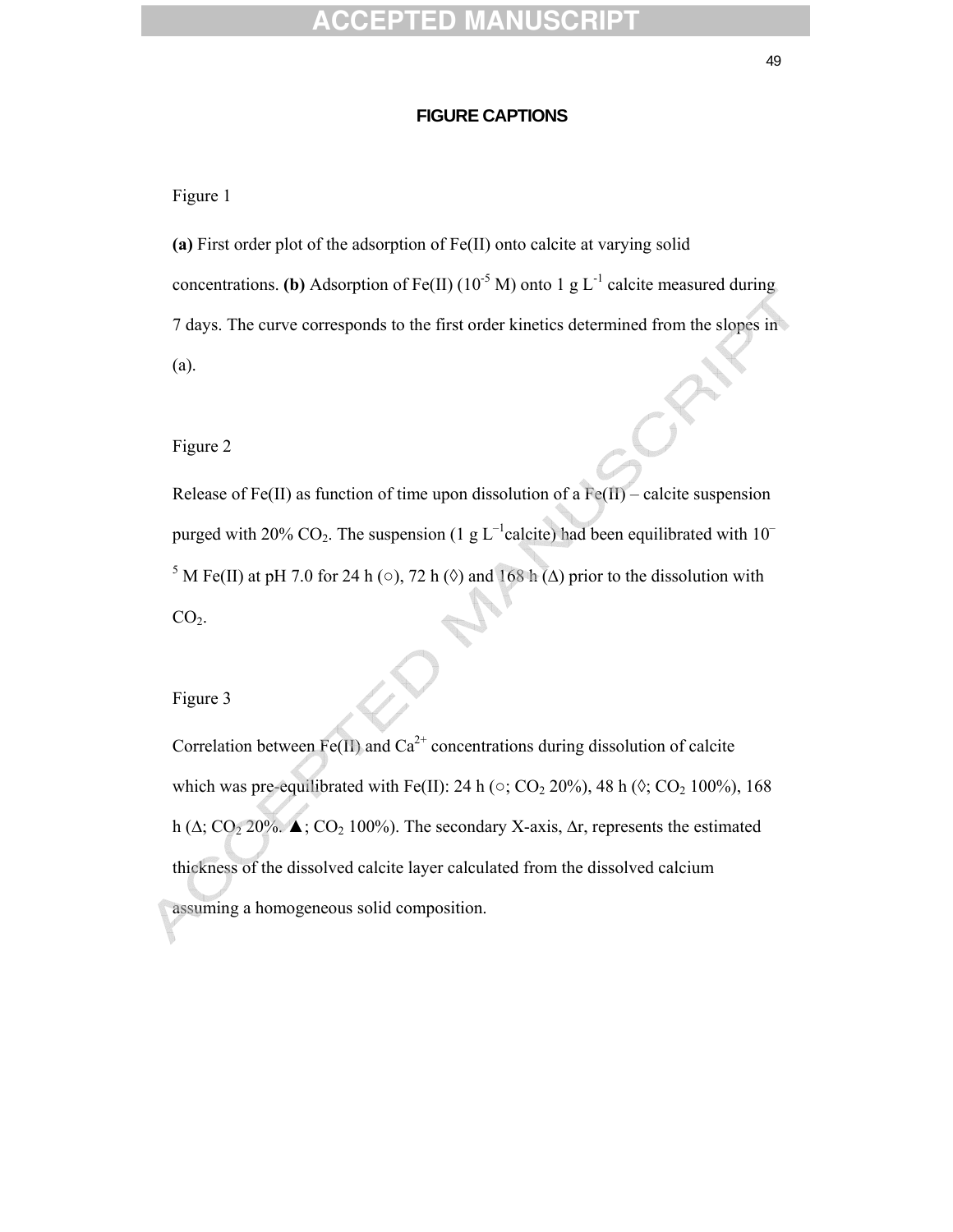#### Figure 4

Decrease of Fe(II) as a function of time after addition of oxygen to a Fe(II) / calcite suspension: Data measured a 1 g L<sup>-1</sup> (O) and 10 g L<sup>-1</sup> calcite ( $\Diamond$ ) without equilibration with Fe(II); 1 g L<sup>-1</sup> calcite after 72 h equilibration with Fe(II) ( $\bullet$ ). Fe(II) 10<sup>-5</sup> M, 0.20 mM  $O_2$ , pH 7.0, 4.9 mM CaCl<sub>2</sub> and 4.1 mM NaHCO<sub>3</sub>.

### Figure 5

Logarithmic plot of adsorption rates (closed symbols) and oxidation rates (open symbols; no prior Fe(II) - calcite equilibration) of Fe(II) in the presence of calcite. Experimental conditions: Fe(II) =  $10^{-5}$  M, pH 7.0, 1 g L<sup>-1</sup> (○) or 10 g L<sup>-1</sup> calcite (◊). The oxidation experiments were carried out with 0.21 mM dissolved oxygen.

#### Figure 6

Adsorption isotherms of Fe(II) onto calcite measured after equilibration times of 24 hours (a), 72 hours (b) and 168 hours (c); and fit with the surface adsorption and precipitation model (SPM, solid line). The SPM assumes an adsorption (dotted line) and a co-precipitation component (dashed line) of the Fe(II) sorption. **Experimental data:** (a) 24 hours in a 1 g L<sup>-1</sup> suspension, symbols  $\blacktriangle$  and  $\triangle$  are duplicate runs; (b) 72 hours in a 2 g L<sup>-1</sup> suspension:  $\Box$ ; and (c) 168 hours in a 2 g L<sup>-1</sup> suspension: O.

**Fits:** (a, b and c) black solid line represents the fit of the 24-hour data (1  $g L^{-1}$  calcite) obtained with the parameters log  $K_a = -3.6$ , log  $K_c = 0.8$  and  $S_T = 0.98$  sites nm<sup>-2</sup>; (b) fit of the 72-hour data (2 g  $L^{-1}$  calcite) is shown as grey solid line, it was obtained with log K<sub>a</sub> = -3.6; log K<sub>c</sub>= 1.3; S<sub>T</sub> = 1.8 sites nm<sup>-2</sup>; (c) fit of the 168-hour data (2 g L<sup>-</sup> <sup>1</sup> calcite) as grey solid line,  $log K_a = -3.6$ ,  $log K_c = 2.2$ ,  $S_T = 2.5$  sites nm<sup>-2</sup>.  $K_b$  was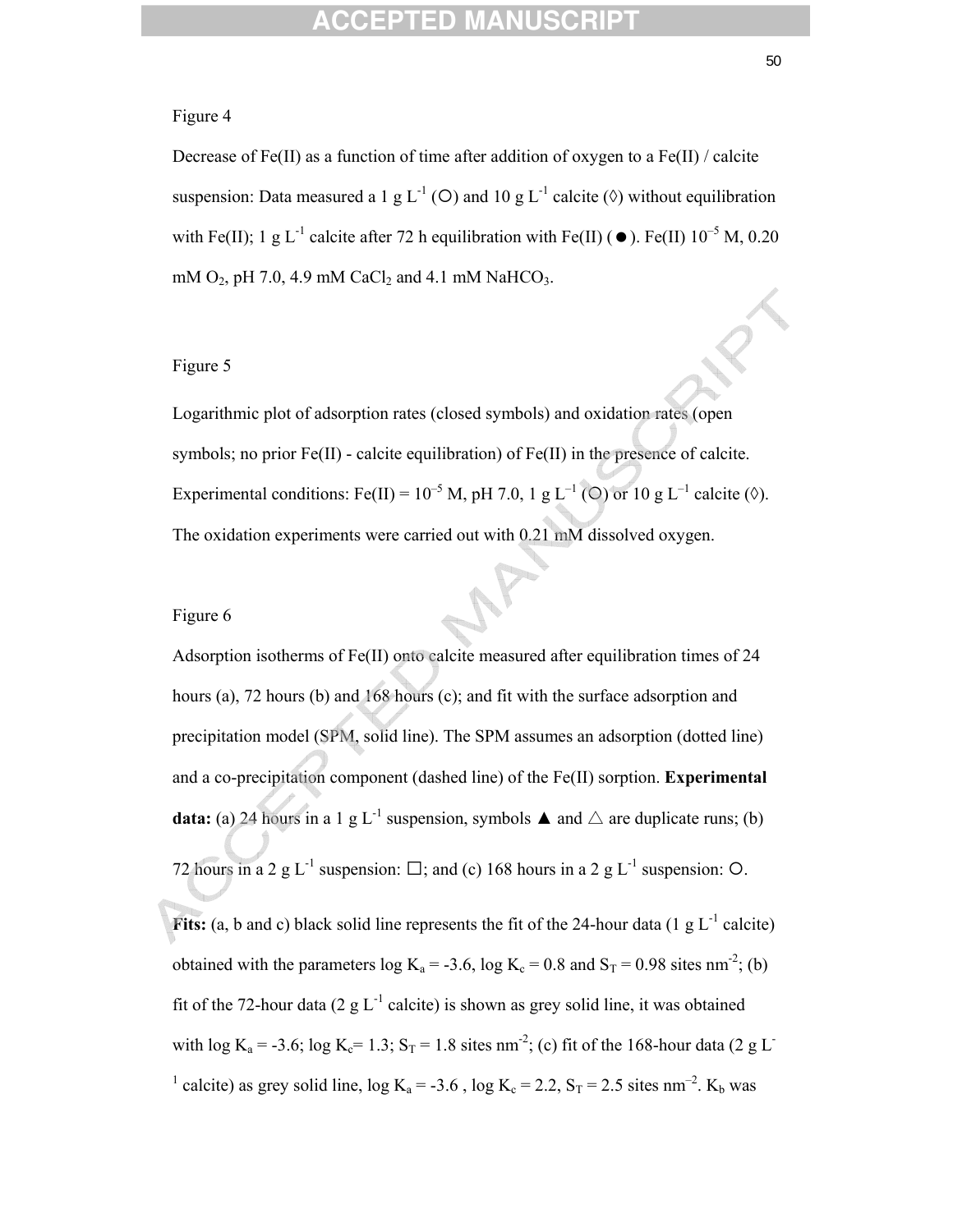taken as the precipitation constant of calcite ( $K_b = 10^{-1.85}$ , Plummer and Busenberg (1982)).

#### Figure 7

Measured and modeled sorption of Fe(II) onto calcite, applying the parameters of the surface complexation model (SCM) and of the surface adsorption and precipitation model (SPM). For the SCM, reaction constants were taken from Van Cappellen et al. (1993; Table 2) with a surface site concentration of 5 sites  $nm<sup>-2</sup>$ , respectively 3 sites nm<sup>-2</sup>. For the SPM, log K<sub>c</sub> = 0.81 and a surface site concentration S<sub>T</sub> of 0.98 sites nm<sup>-2</sup> were applied according to the best fit of the SPM. The triangles represent the experimental data (24-hour equilibration). The solid line represents the sum of the adsorbed Fe(II) species according to the SCM ( $>CO_3Fe^+ + >CO_3FeCO_3H^0$ ) and the dashed line, the SCM species  $>CO_3Fe^+$ . The solid blue line represents the sorbed Fe(II) according to the SPM. Experimental conditions:  $10^{-6}$  M < Fe(II) <  $10^{-4}$  M, pH 7.0, 4.9 mM CaCl<sub>2</sub>, 4.1 mM NaHCO<sub>3</sub>.

### Figure 8

Speciation of Fe(II) in the presence of 1 g L<sup>-1</sup> calcite according to the SCM (S<sub>T</sub> = 3) sites nm<sup>-2</sup>) and the parameters of Table 2 with  $10^{-5}$  M Fe<sup>(II)</sup>SO<sub>4</sub>, 4.9 mM CaCl<sub>2</sub> and 4.1 mM NaHCO<sub>3</sub>.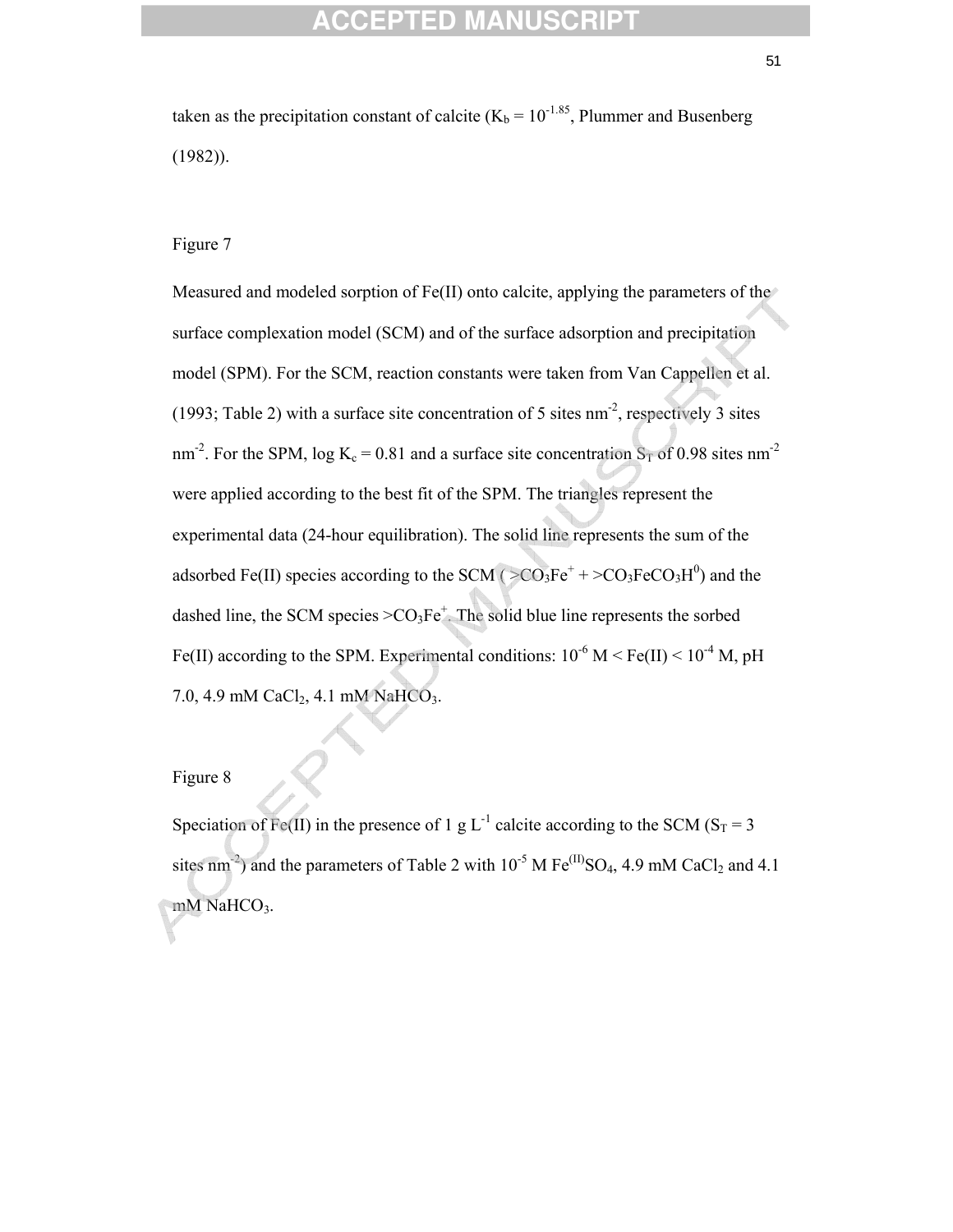### Figure 9

Contribution of specific Fe(II) species to the total Fe(II) oxidation rate constant by  $O_2$ as a function of the suspension concentration. SCM with parameters from Table 2 ( $S_T$ )  $= 3$  sites nm<sup>-2</sup>); pH 7.04, calcite saturation, 4.9 mM CaCl<sub>2</sub>, 4.1 mM NaHCO<sub>3</sub> and  $pCO<sub>2</sub> = 10^{-1.79}$ .

### Figure 10

Contribution of specific Fe(II) species to the total Fe(II) oxidation rate by  $O_2$  (only species that contribute  $> 0.01$  to overall rate are shown). Calculations performed using the parameters in Table 2 and 3 for  $10^{-5}$  M Fe(II), 4.9 mM CaCl<sub>2</sub>, 4.1 mM NaHCO<sub>3</sub>, 1 g L<sup>-1</sup> calcite (S<sub>T</sub> = 3 sites nm<sup>-2</sup>), pH determined by the pCO<sub>2</sub> - calcite system.

Creek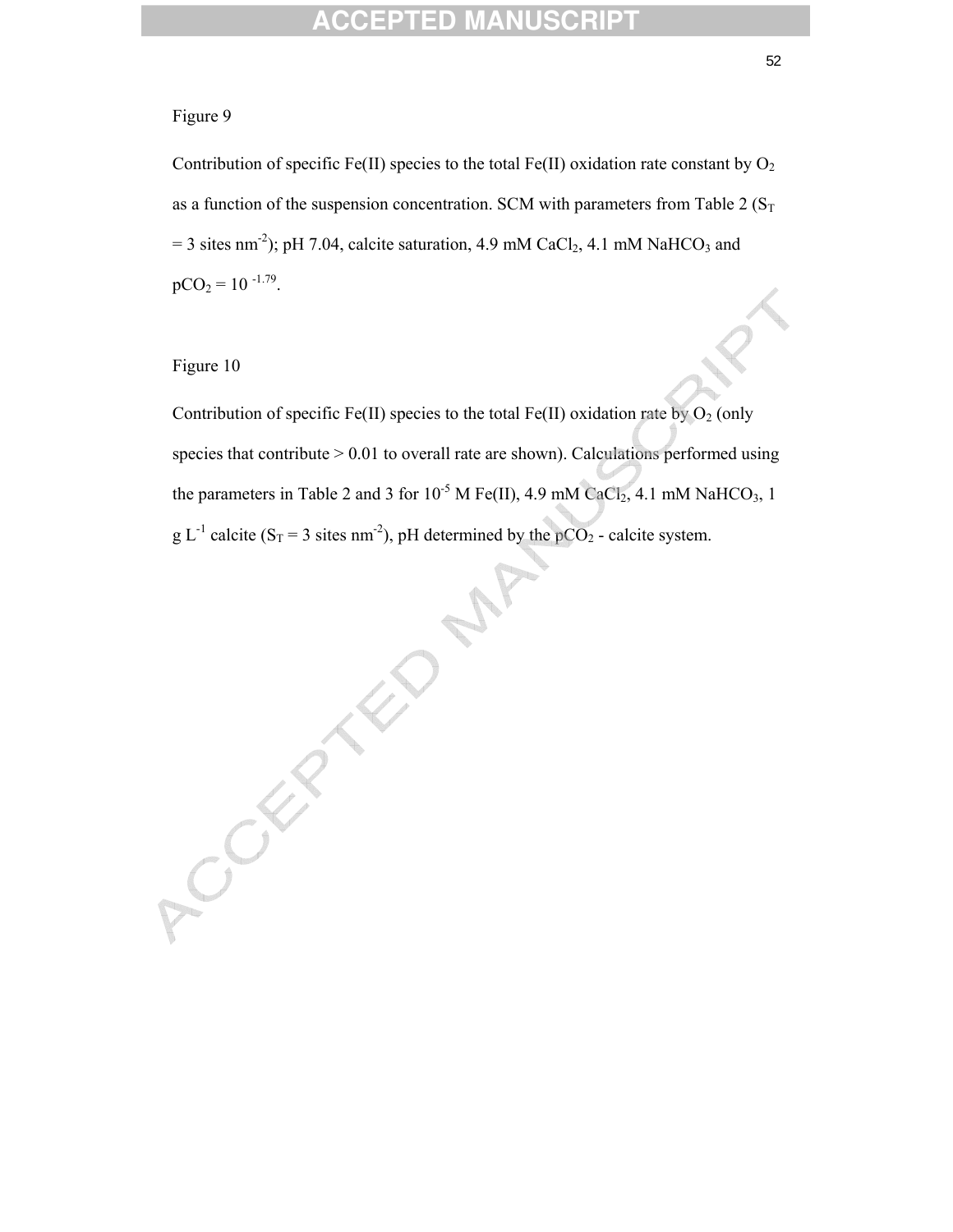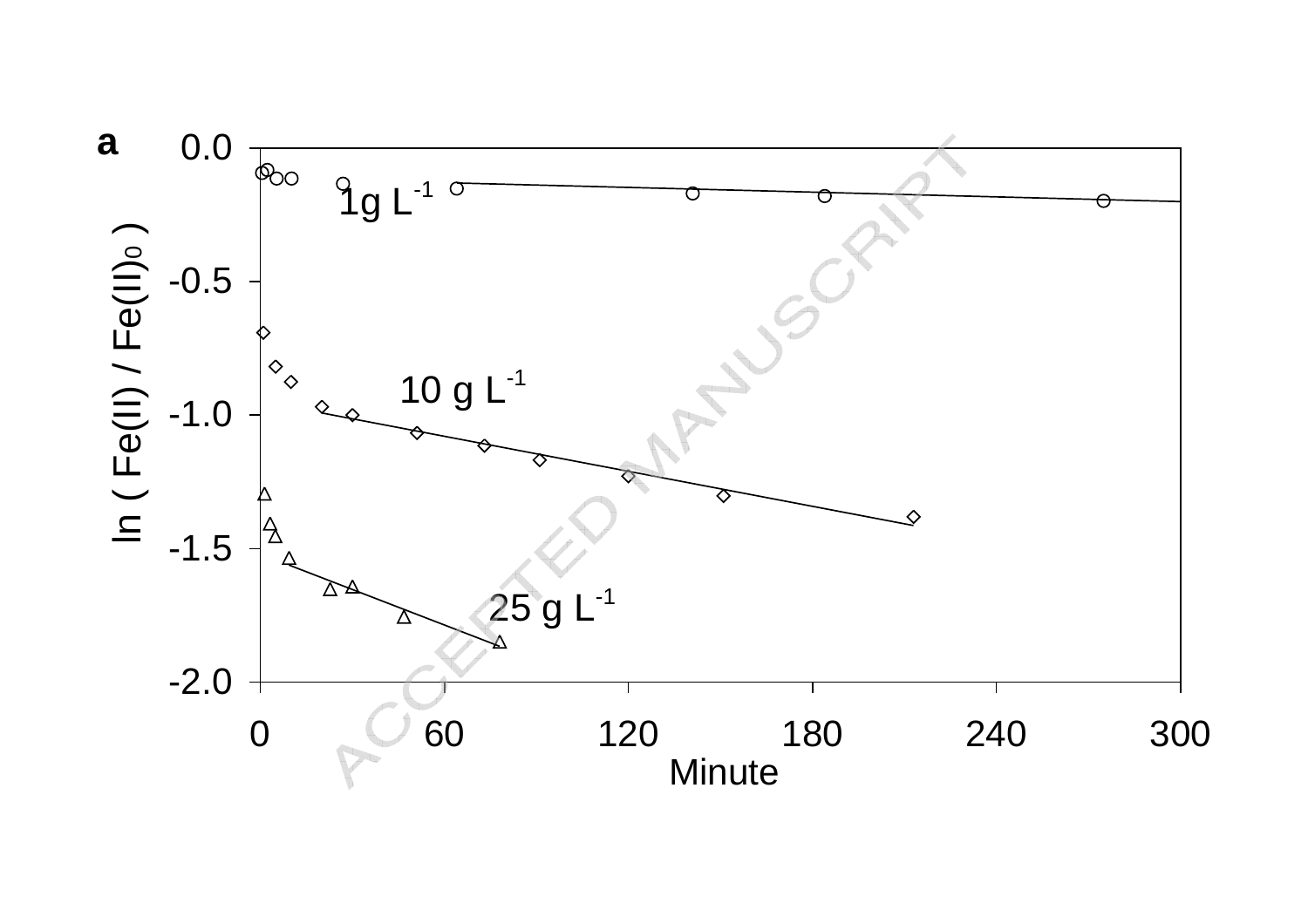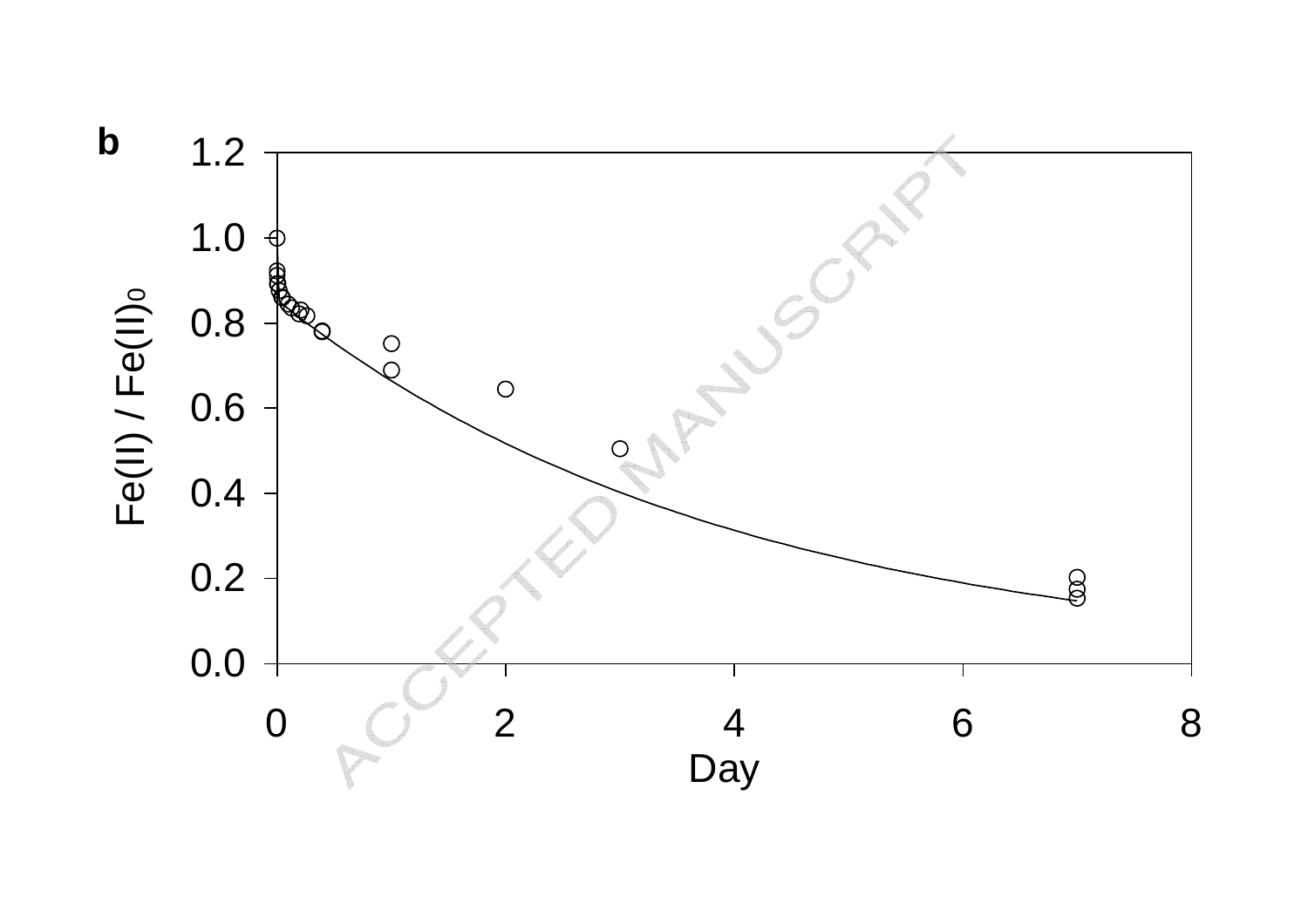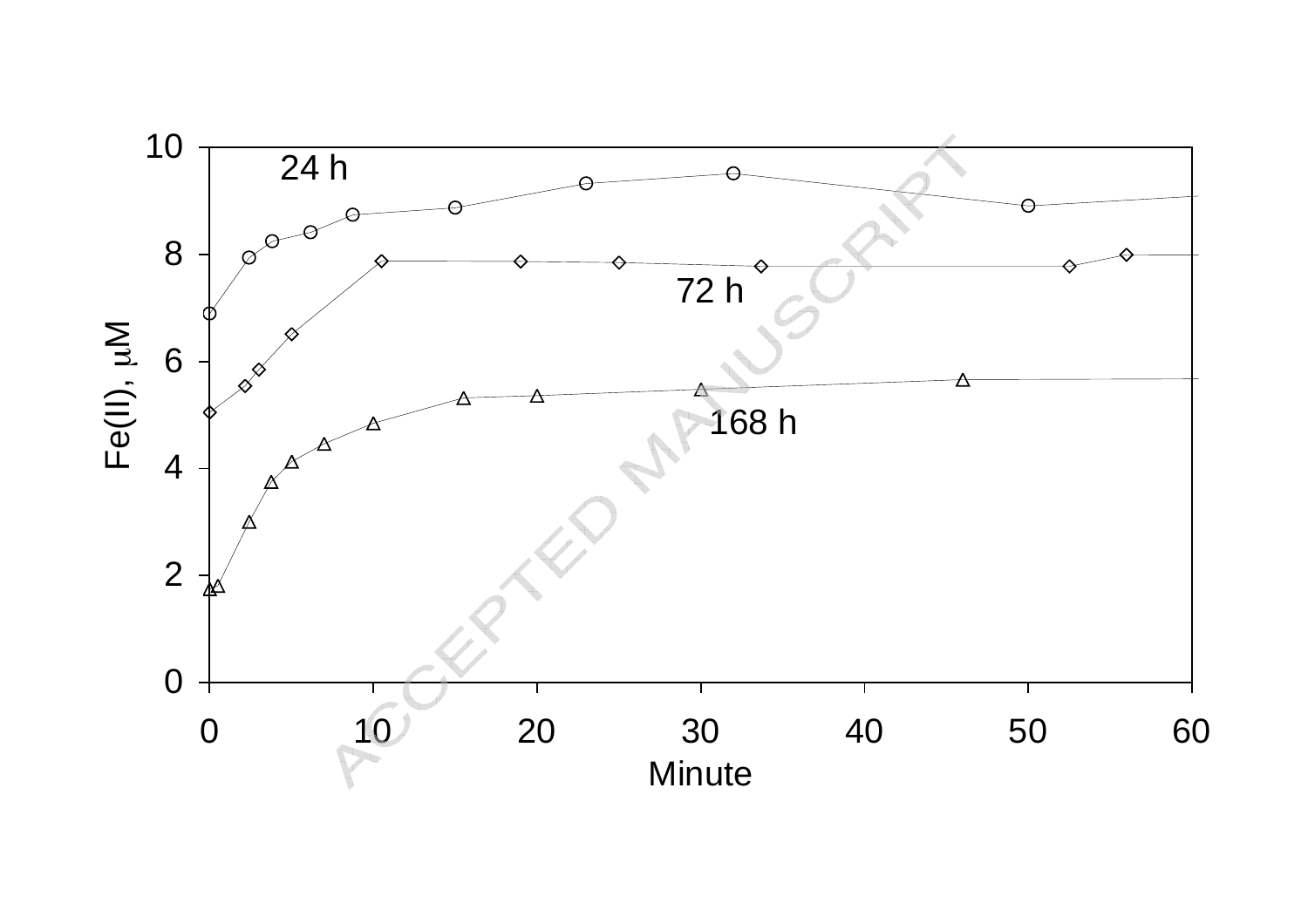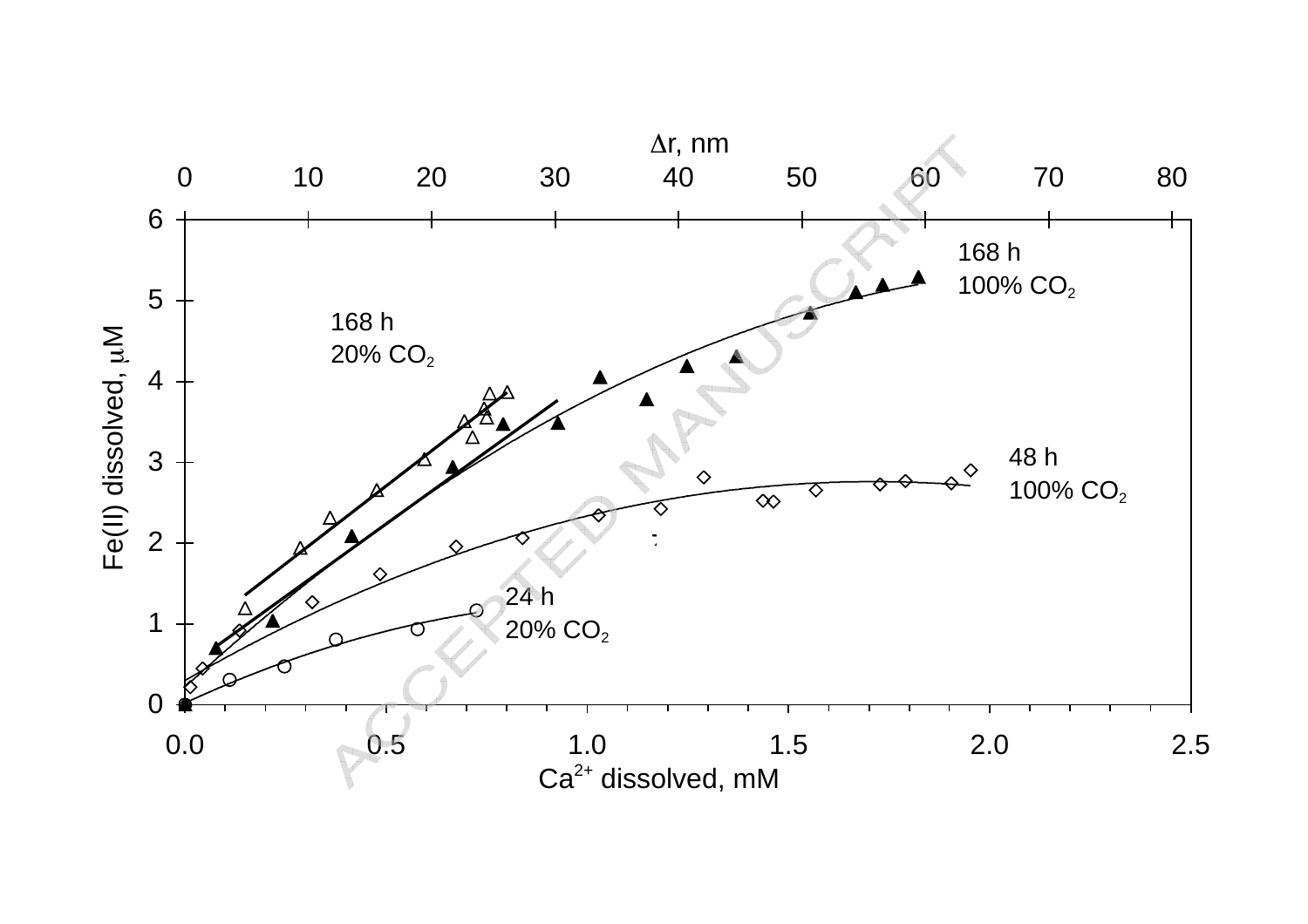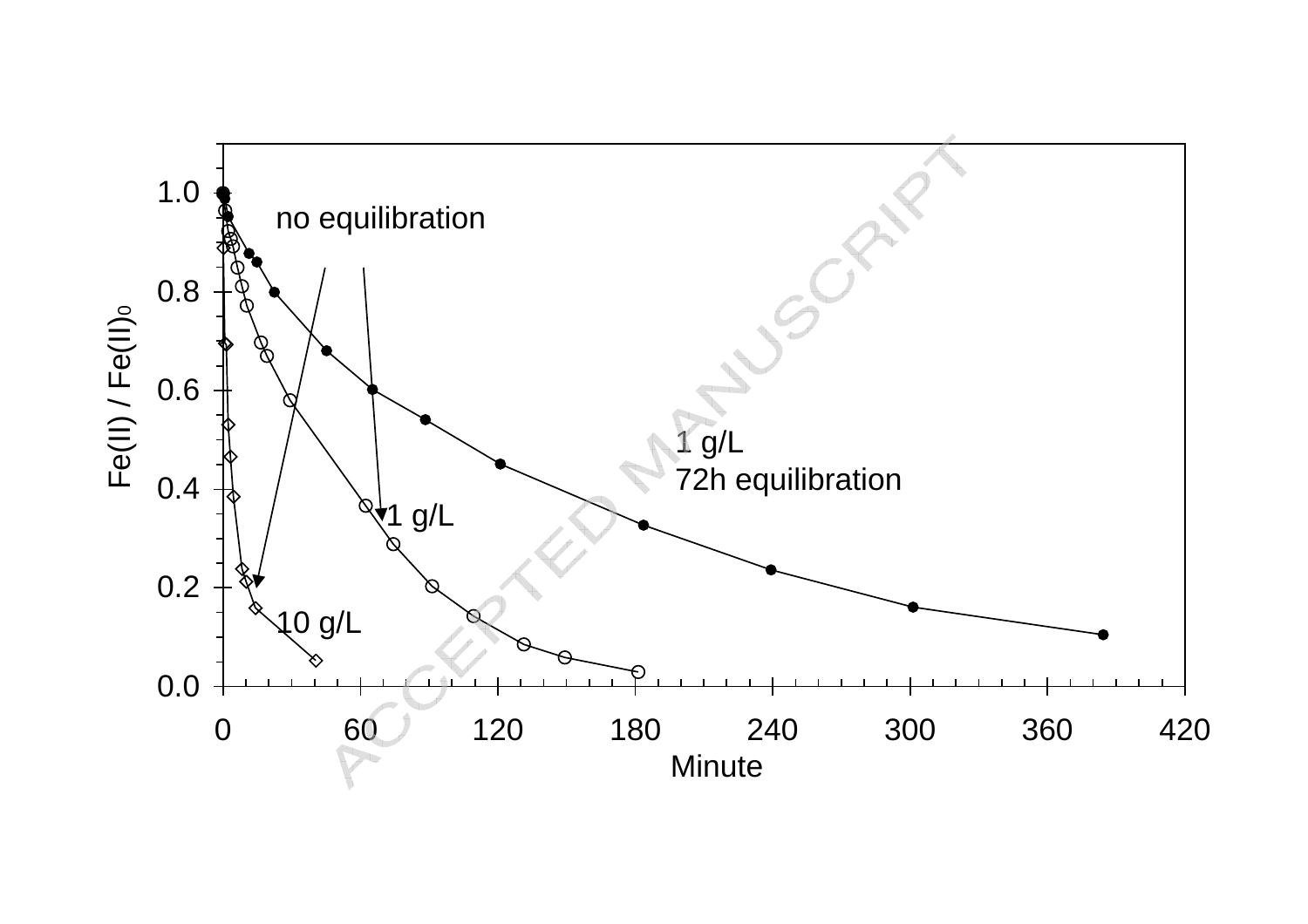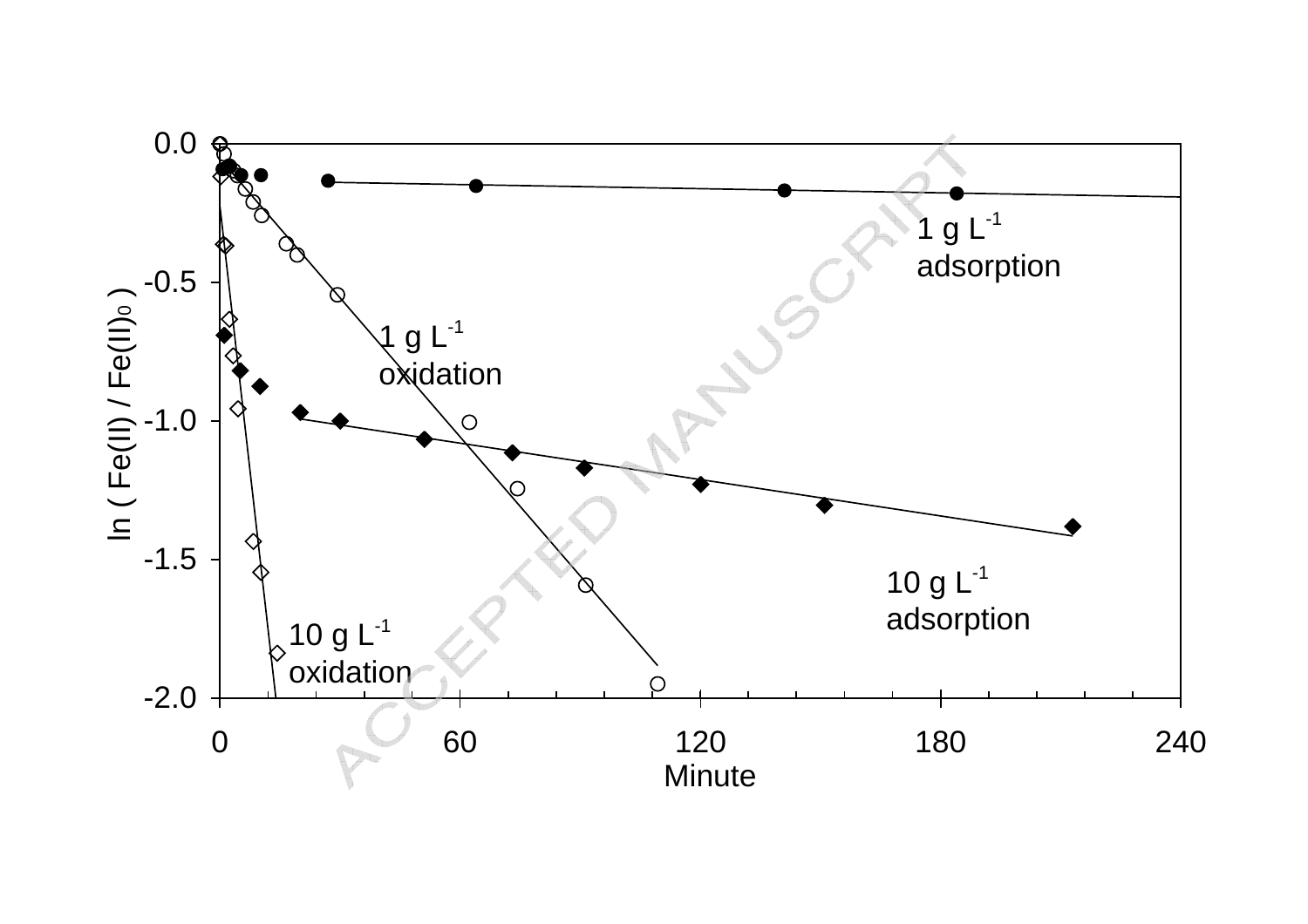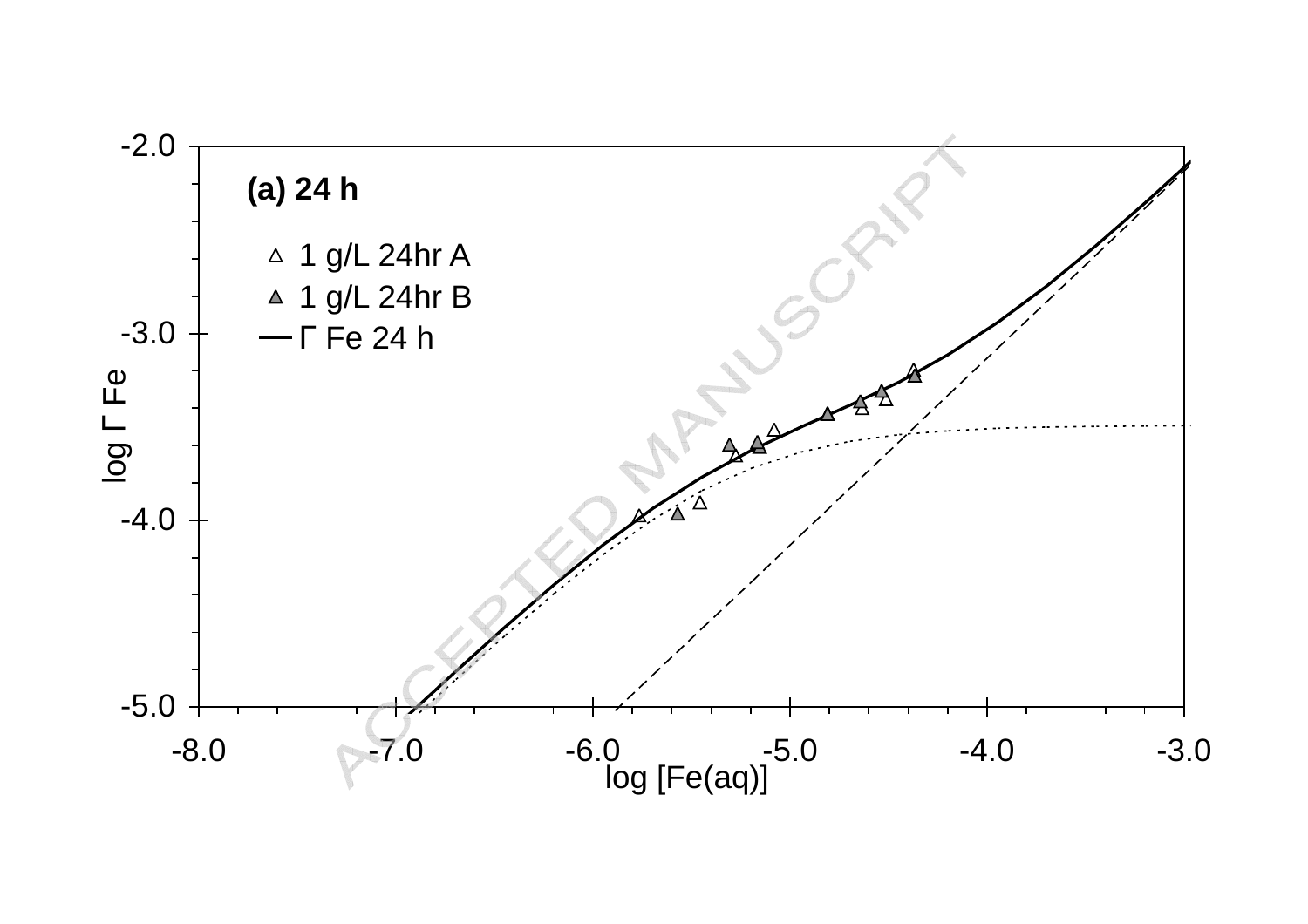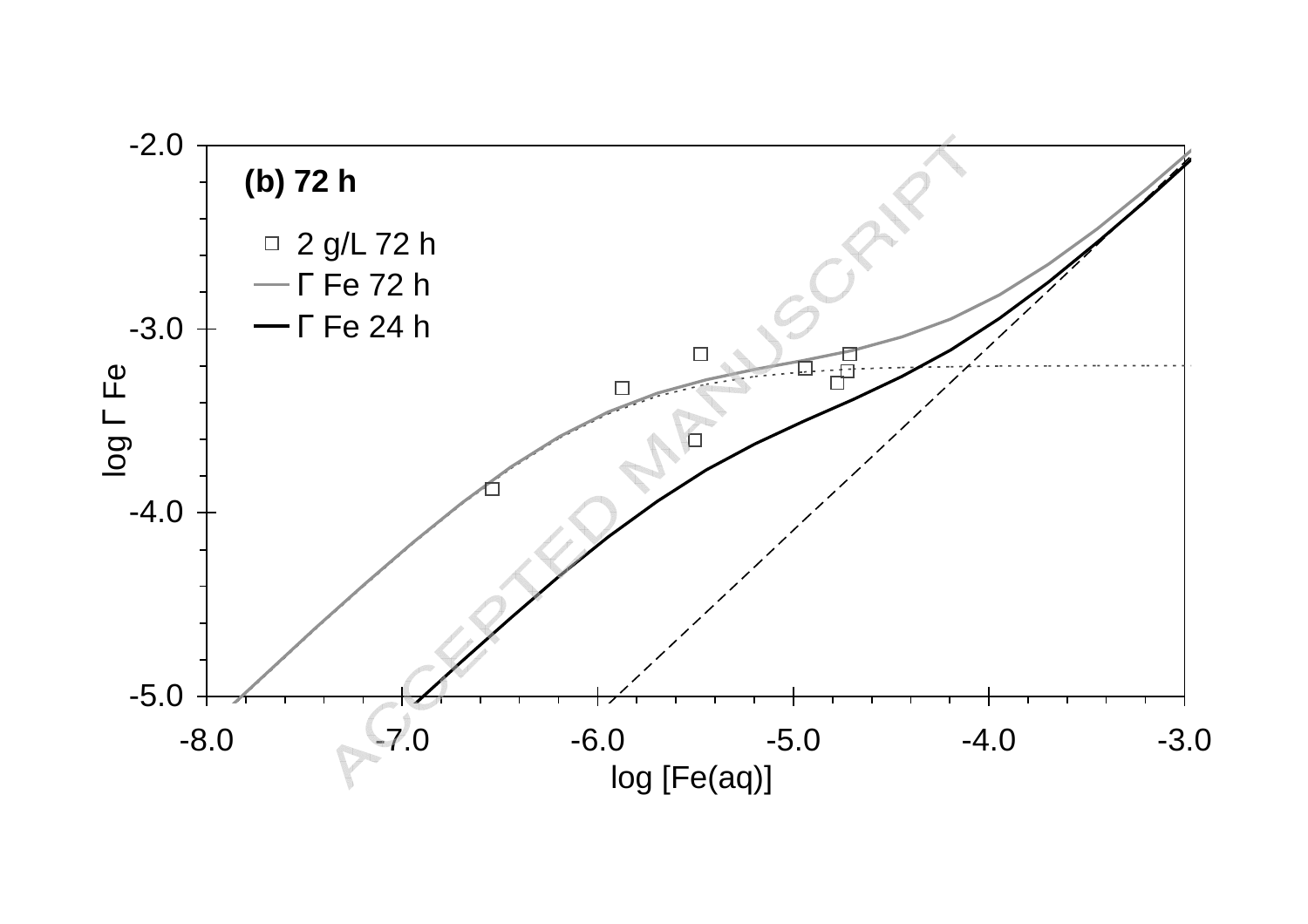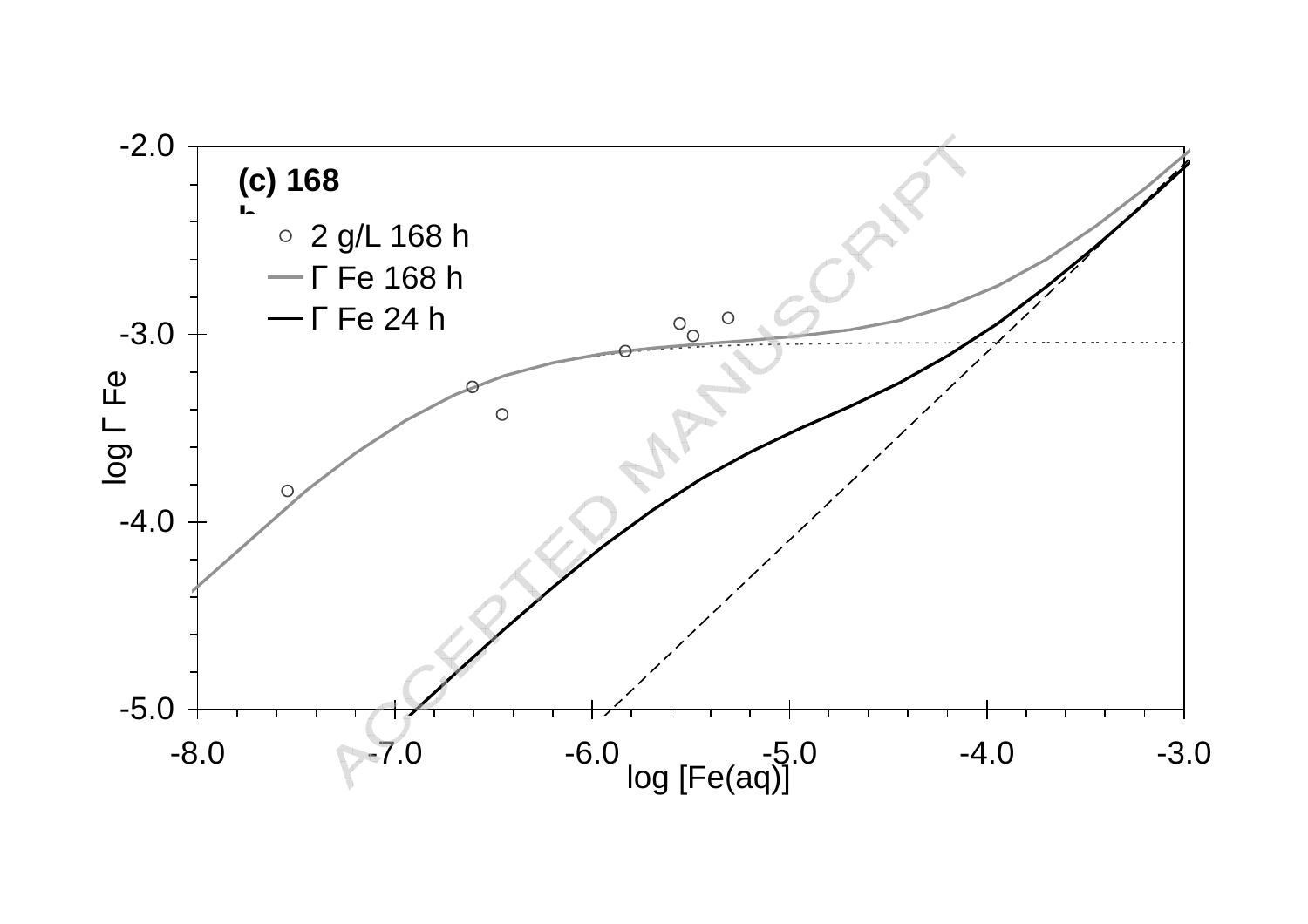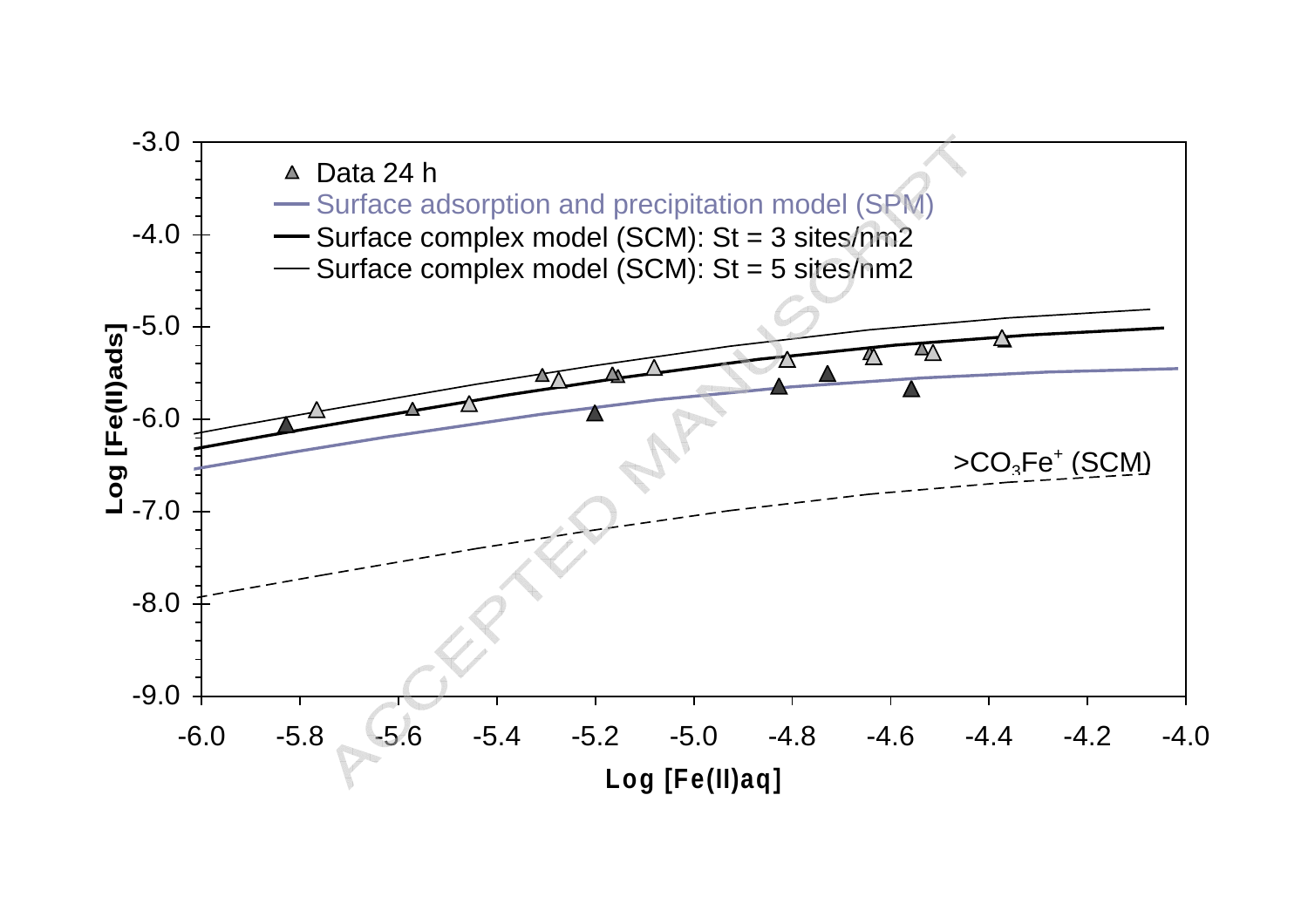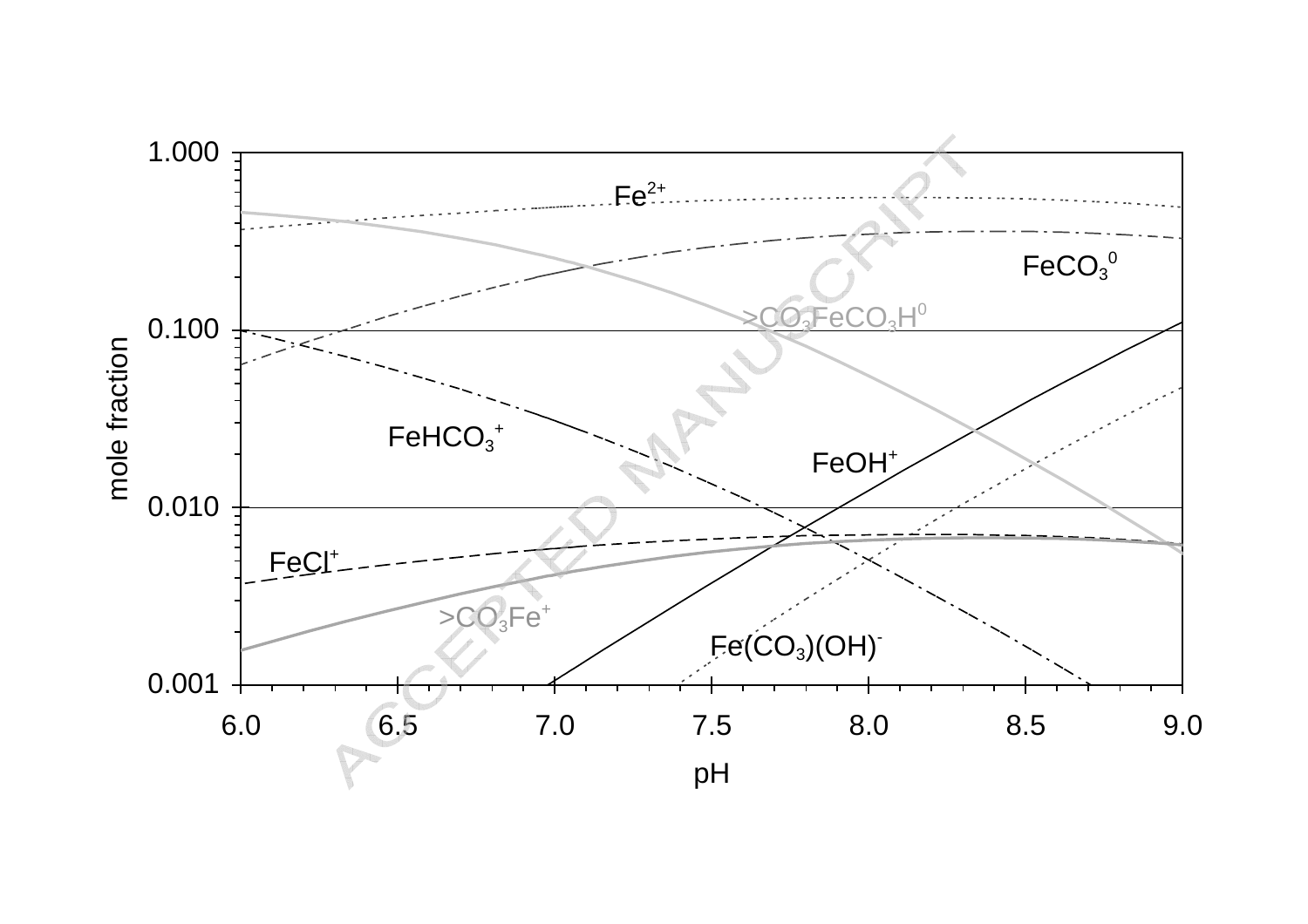